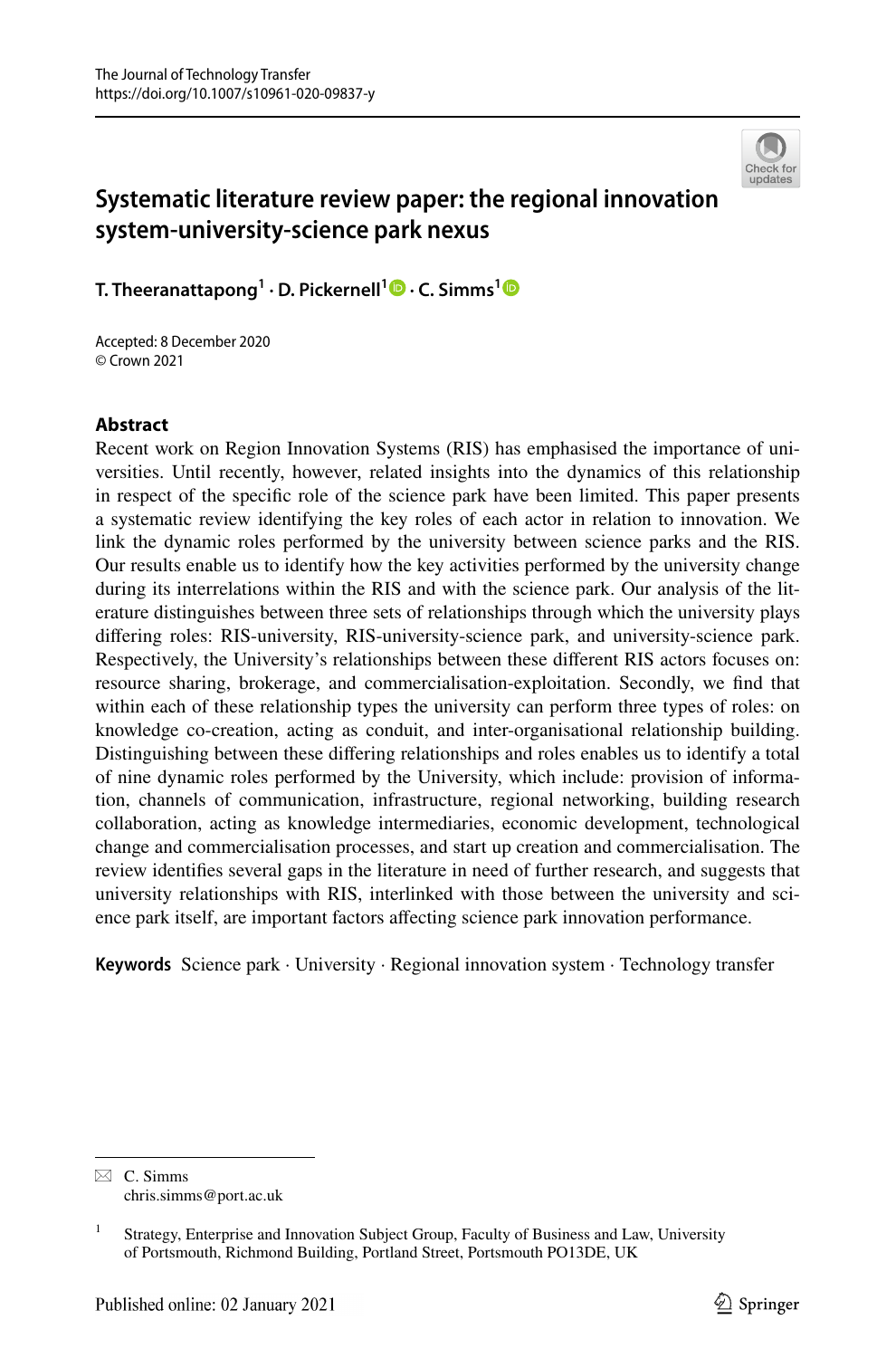## **1 Introduction**

Universities' traditional roles, of teaching and research, are increasingly being supplemented by government policies aimed at increasing the "entrepreneurial" activities as a way to help develop the economy, for example through student start-ups (Wright et al. [2017\)](#page-32-0). Whilst it is not new, the "entrepreneurial university" concept adopted by a growing number of universities has supplemented the two traditional roles of universities with the need to help develop regional economies (e.g. Etzkowitz and Leydesdorff [1999;](#page-27-0) Gunasekara [2006;](#page-28-0) Malairaja and Zawdie [2008](#page-30-0)). Consequently universities, through the concept of the triple helix (Etzkowitz and Leydesdorf [2000\)](#page-27-1), are increasingly participating in entrepreneurial activities (see for example, Etzkowitz et al. [2000\)](#page-27-2).

Policy makers and governments are increasingly looking to Universities to contribute to the regional innovation system (RIS) and/or entrepreneurial ecosystem (Feldman et al. [2019\)](#page-28-1), as part of building the knowledge based economy and fostering regional competitiveness. This role of the university in regional economic and social development has heav-ily influenced policy over the past 20 years (Acs et al. [2009](#page-25-0); Etzkowitz and Leydesdorff [1996,](#page-27-3) [1999](#page-27-0)), further altering the role of universities. Science parks (SPs) act as an important tool in regional development policy, and can be considered as property-based policy interventions to support commercialization of research results from universities (Appold [2004;](#page-26-0) Vedovello [2002](#page-32-1)). This paper, therefore attempts to link the literatures concerning RIS and SPs, via the role of the entrepreneurial university, to provide understanding of how SPs are conceptualised and how these literatures link fndings on universities and SP's to the RIS.

In both RIS and science park literatures universities play a critical role. They form a key and integral component in the RIS and have important linkages with science parks. There has, however, been no systematic integrated investigation into how the roles performed by the university change depending on the nature of the interaction and the actor involved. Moreover, only a limited number of studies focused on science parks incorporate the RIS, with even fewer focused on the university as a key stakeholder within this. This gap therefore requires us frst to integrate fndings from these two literatures and identify what they have found and focused on thus far. Then we focus specifcally on two basic research questions: First, what are the key roles and foci of the university in its relationships with the science park, within the RIS? Second, how do these key roles and foci change through interrelations between university, science park and the surrounding RIS environment?

In both RIS and science park literatures universities play a critical role. They form a key and integral component in the RIS and have important linkages with science parks. There has, however, been no systematic integrated investigation into how the roles performed by the university change depending on the nature of the interaction and the actor involved. Moreover, only a limited number of studies focused on science parks incorporate the RIS, with even fewer focused on the university as a key stakeholder within this. This gap therefore requires us frst to integrate fndings from these two literatures and identify what they have found and focused on thus far. Then we focus specifcally on two basic research questions: First, what are the key roles and foci of the university in its relationships with the science park, within the RIS? Second, how do these key roles and foci change through interrelations between university, science park and the surrounding RIS environment?

In order to answer these questions this paper follows a systematic literature review approach constructed from literatures on "science parks" and "RIS incorporating science parks" with the intention of linking both literatures together. This approach provides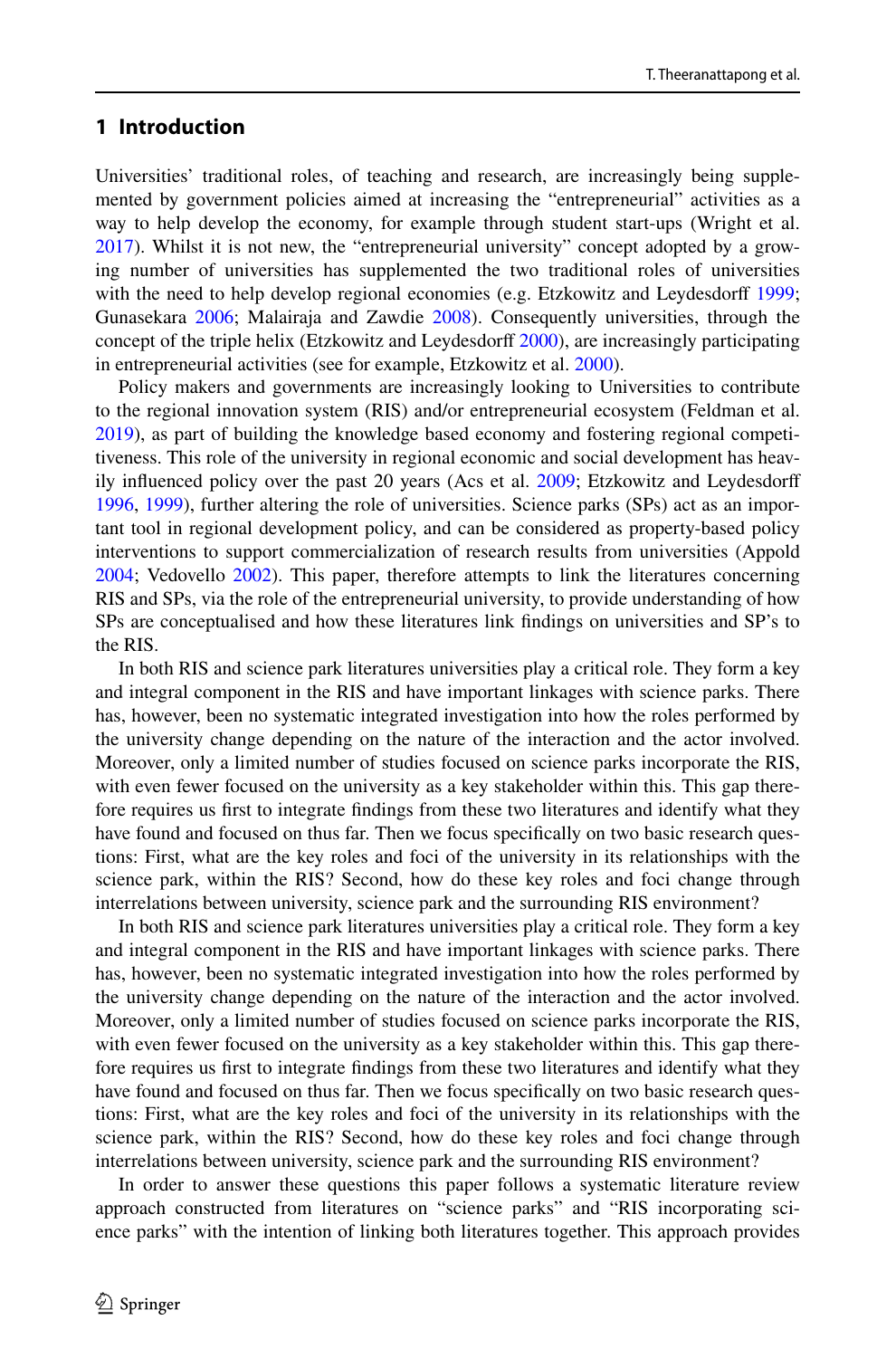a framework of protocols through which the relevant literature is identifed, fndings reported, and contribution of the study and research gaps identifed (Macpherson and Holt [2007;](#page-30-1) Tranfeld et al. [2003\)](#page-32-2).

The fndings of our review provide three key contributions to the literature. First, we clarify the three types of relationships between the university and the key stakeholders: knowledge co-creation, acting as conduit, and inter-organisational relationship building. Second we identify three specifc roles performed by the University: resource sharing, brokerage, and commercialisation-exploitation. Third, we identify how the University's roles change during its interactions between RIS-university, RIS-university-science park, and university-science park, identifying nine specifc sets of activities the University performs, which depend on the focus-role interdependency.

The next section begins with a brief discussion of the ex ante literature, focusing on the defnition of RIS actors and dynamics of the local innovation ecosystems. This is followed by a description of the research methodology. A review protocol is developed, publications are selected and grouped and classifed, prior to reporting the results of the subsequent analysis. Finally, we identify gaps for future research.

## **2 Ex ante literature review**

The RIS approach incorporates the development of the "entrepreneurial university" with knowledge spillovers. The interrelationships between the triple helix actors to encourage learning processes in the region also form key aspects of the RIS, which has resulted in universities expanding and updating their research agendas to better meet industrial needs and enhance links with industry (Vedovello [2002\)](#page-32-1). For example, academic researchers are able to commercialise their research results and exchange knowledge with frms located on the science park. In so doing, science parks offer a crucial resource network for new technology-based frms (NTBFs) (Westhead [1997](#page-32-3)). This then both fosters and supplements the role of the science park as an interactive mechanism for systemic university-industry cooperation (Asheim and Coenen [2006;](#page-26-1) Vedovello [2002](#page-32-1)).

The RIS represents an interconnected context and resource, defned in terms of both actors and dynamics within the local innovation ecosystem. In terms of actors, the impor-tance of innovative local agencies (Asheim and Isaksen [2002\)](#page-26-2), regional and local government governance actors and institutions (including universities), also science parks (Zhang [2015\)](#page-32-4), other key infrastructure providers (Gerstlberger [2004](#page-28-2); Takeda et al. [2008\)](#page-31-0), and the international connections (Lew et al. [2018](#page-29-0)) have been identifed.

In terms of dynamics, Zhang [\(2015](#page-32-4)) then highlights national and local policies in human resources and land development, whilst Asheim and Coenen ([2005\)](#page-26-3) identify that "regional culture" is relevant to knowledge production and uptake (Rip [2002\)](#page-31-1). Cooke and Morgan [1998](#page-27-4)). To design a sustainable RIS researchers have indicated that resourcing the development of relevant infrastructure is one of the criteria necessary for success, the infrastructure itself forms an essential determinant for frm location choice (Gerstlberger [2004;](#page-28-2) Takeda et al. [2008](#page-31-0)). Cooke and Morgan ([1998\)](#page-27-4) also identify that robust RIS also have levels of institutional thickness, with diferent actors playing diferent roles at diferent levels.

In the case of universities, Fuller et al. [\(2019](#page-28-3)), Pickernell et al. [\(2019](#page-31-2)) and Ishizaka et al. ([2020\)](#page-29-1) identify, previous dichotomous defnitions of universities into being research or teaching focused, can now be seen to be too simplistic. Universities instead exist along a spectrum between these two extremes, ofering diferent combinations of supporting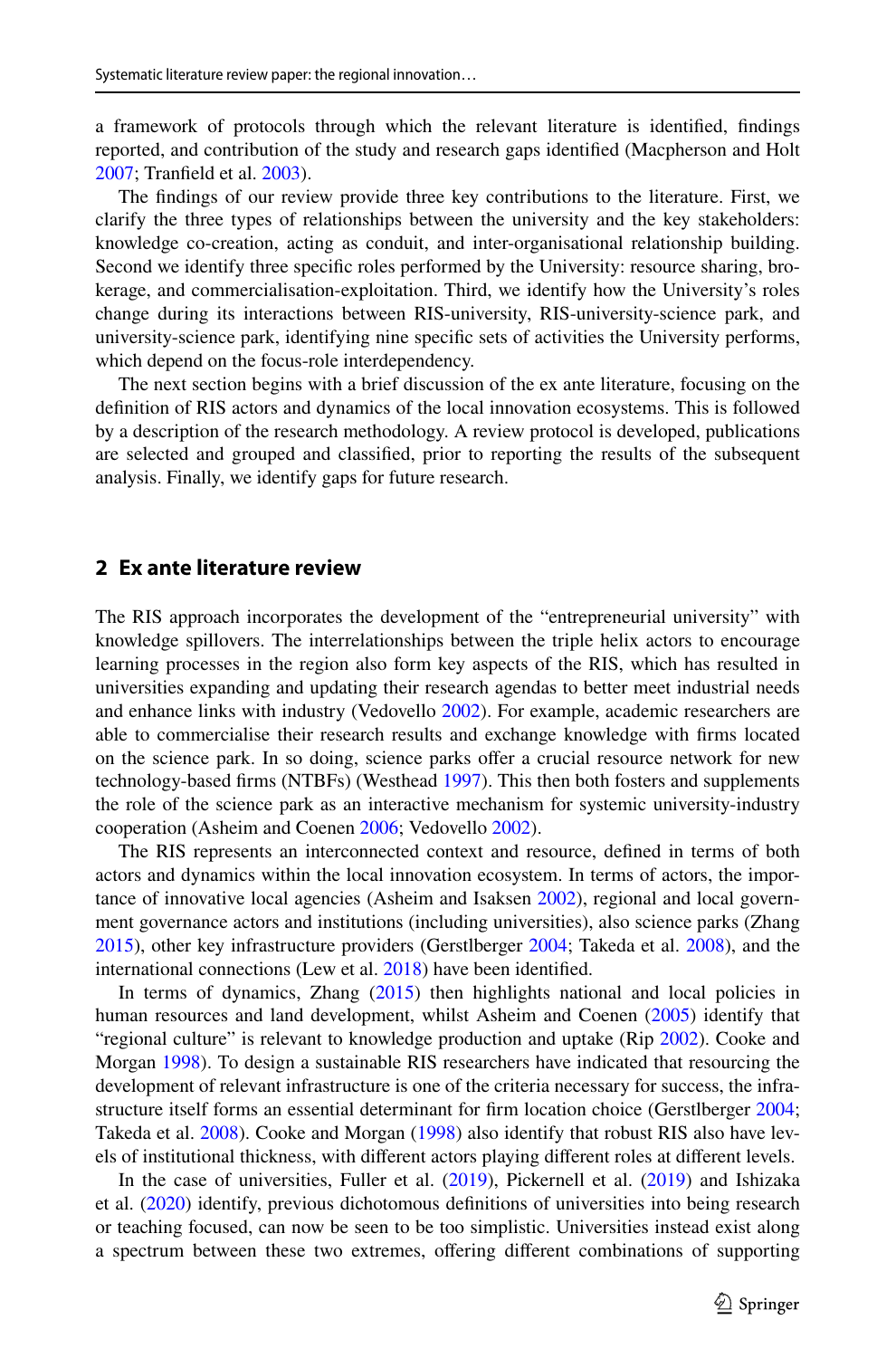relevant research and training activities within RIS. Whilst as will be seen, there is no consensus on what constitutes a science park, broadly they can be seen as characterised by links with academic institutions (usually research focused), supporting start-up/incubation of technology-based frms, fostering transfer of technology and business knowledge, property-based, and sustainable (Durão et al. [2005\)](#page-27-5). Science parks also help (usually more research-focused) universities build and improve their reputation (Helmers [2019](#page-28-4); Link and Scott [2017\)](#page-30-2) within the RIS.

## **3 Methodology**

In order to be systematic, transparent and replicable, our review involved two processes. This follows the approach of Macpherson and Holt [\(2007](#page-30-1)), who themselves followed refned protocols outlined by Tranfeld et al. [\(2003](#page-32-2)) and Pittaway et al. ([2004\)](#page-31-3). First, we defne the review protocols and map the literature by: (1) accessing, (2) retrieving and (3) judging the quality and relevance of the literature in relation to the research topic, according to explicit inclusion and exclusion criteria. As part of this we classify the quality of papers, following Turner et al. ([2013\)](#page-32-5) approach of selecting papers categorised by journal rating (based on the Chartered Association of Business School's (CABS) Academic Journal Guide 2018). This produced the following review protocols and processes, summarized in the table below, and then discussed in more detail (Table [1](#page-3-0)).

## **3.1 Review protocols**

The papers included in this study were identifed from the electronic databases Business Source Complete, Web of Science, and Scopus restricted to English language academic papers in the categories of "technological innovations, research parks, technology, and business incubators" (Business Source Complete), "business and management" (Web of Science), and "business, management and accounting" (Scopus).

Three inclusion criteria were used within our systematic review process: (1) Papers that reviewed secondary data analysis if the purpose of the review was to identify future research or policy agendas because they offer the working assumptions to be used in this study, or primary quantitative or qualitative empirical studies. (2) Articles had to be published after 1990. This time period is selected due to the concept of RIS most consistently appearing and being developed during the 1990s, the literature on science parks also most strongly observed during this period, and also the need to focus on policy developments in the context of these more recent developments. (3) Following Savino et al. ([2017\)](#page-31-4) only academic journal articles were included. It must be recognised that the approach taken has

| Stage                                                         | ments | Number of docu- Excluded documents | Number of<br>relevant docu-<br>ment |
|---------------------------------------------------------------|-------|------------------------------------|-------------------------------------|
| 1: Primary Search String Analysis using<br>Inclusion Criteria | 1735  | 646 (Duplicates)                   | 1089                                |
| 2: Application of Exclusion Criteria                          | 1089  | 938                                | 151                                 |

<span id="page-3-0"></span>**Table 1** Summary of systematic review articles retrieval and analysis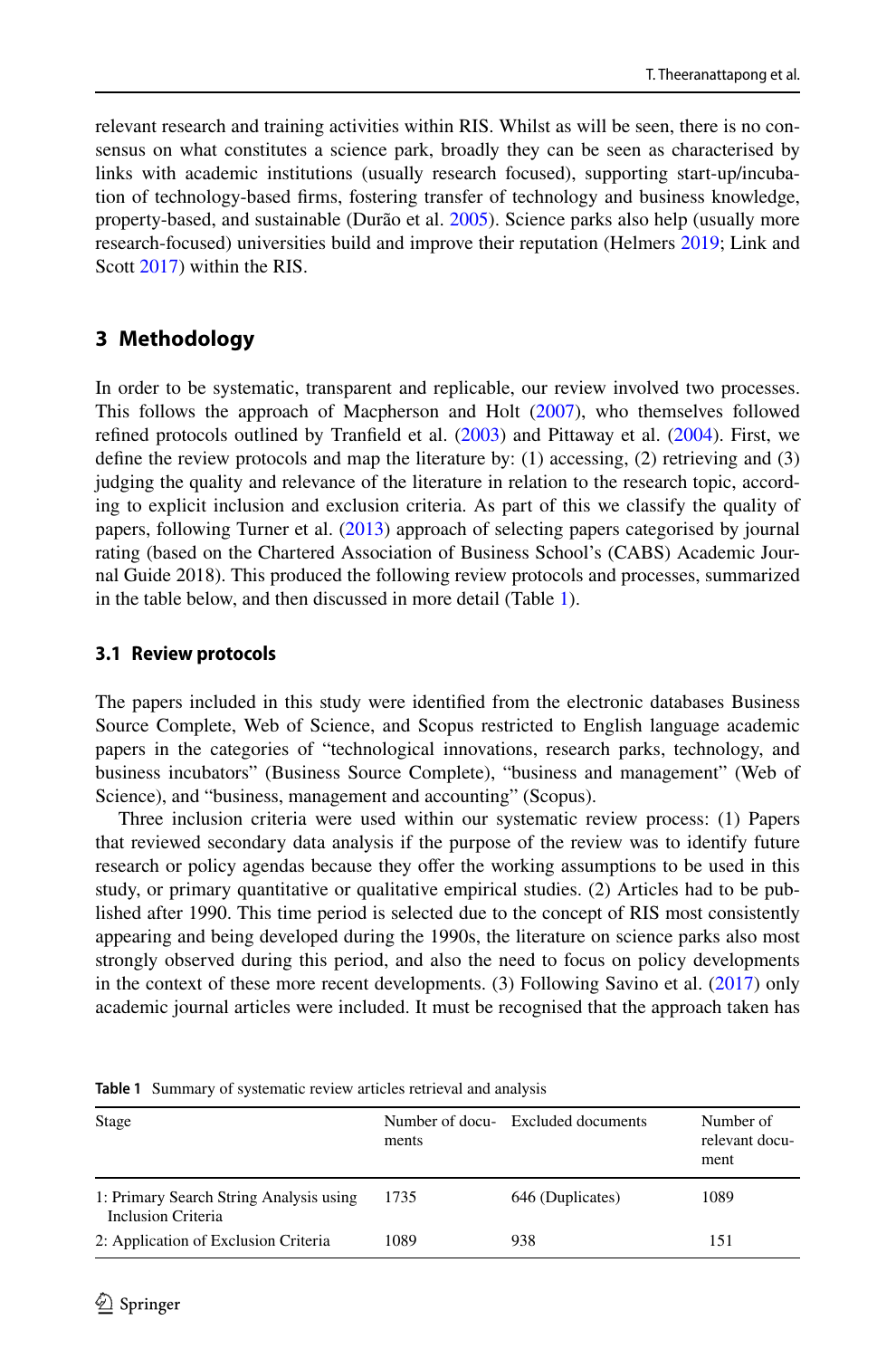deliberately excluded non-journal outputs from the review, which will potentially exclude relevant and important contributions from books, such as Link and Scott [\(2015](#page-30-3)) and Wright et al.  $(2019)$  $(2019)$ . This follows the approach of Keupp et al.  $(2012)$  $(2012)$ , in which book reviews, book chapters, conference proceedings and working papers were excluded.

An initial list of keywords based on ex ante analysis of the literature yielded 3 keywords. We then conducted Boolean searches on combinations of the keywords (and their variants, to acknowledge the diferent terminologies used around the world.) identifed. For example, these searches included 'Science park', 'Research park', 'Technopole', 'High-Tech park', 'Technology park', ''Regional Innovation System' and Science park'. The total number of potentially relevant articles retrieved using search strings alone was 1735.

Once duplicate articles were excluded, 1089 papers remained. To then identify the papers directly related to the topic and classify these papers, the papers were evaluated systematically, beginning with the journal quality, then examining the content of abstract and introduction, literature review, and conclusion in order to exclude irrelevant articles (using the exclusion criteria in Table [2\)](#page-4-0).

## **3.2 Mapping the feld**

Utilising the described process, 151 papers were identifed as directly related to the topic. Table  $3$  categorises these articles by journal in Table  $3$ , using ratings from the CABS Guide 2018. 90 papers were published in journals rated as CABS4 or CABS3 (59.60%), while 61 papers were rated as CABS2 (40.40%), shown in Table [3](#page-5-0) according to the numbers of selected papers published in each journal. Technovation and the

|                             | Exclusion criteria                                                                                                                                                                                                                                                                                                                                                                                                                                                                                                                                            |
|-----------------------------|---------------------------------------------------------------------------------------------------------------------------------------------------------------------------------------------------------------------------------------------------------------------------------------------------------------------------------------------------------------------------------------------------------------------------------------------------------------------------------------------------------------------------------------------------------------|
| The quality of the articles | Journals rated as 1 <sup>*</sup> or that did not appear in the Chartered Association of<br>Business Schools (CABS) Guide 2018                                                                                                                                                                                                                                                                                                                                                                                                                                 |
| Literature on Science parks | The studies were not relevant to science park OR<br>The studies were tangentially related to science park, but primarily focused on<br>Urban planning and city design<br>Intellectual property management and/or patents<br>Modelling growth and productivity<br>Industrial cluster policy<br>The effects of government fiscal incentives<br>Venture capitalists (VCs)<br>The growth of information technology (IT) industry<br>The impact of returnee entrepreneurs and their knowledge spillover<br>Recombinant distance<br>Proof of Concept (PoC) process  |
| Literature on RIS           | The paper did not describe the concept of RIS and did not refer to science<br>parks or other terms for science park.<br>The studies were only tangentially related to RIS, referring to science parks,<br>but primarily focused on<br>The relationships between regional innovation initiatives (RII), knowledge-<br>intensive business services (KIBSs) and value chain information sources on<br>absorptive capacity (AC) and innovation performance<br>The Open Regional Innovation System (ORIS model)<br>Product innovations in manufacturing industries |

<span id="page-4-0"></span>**Table 2** Stage 2 exclusion criteria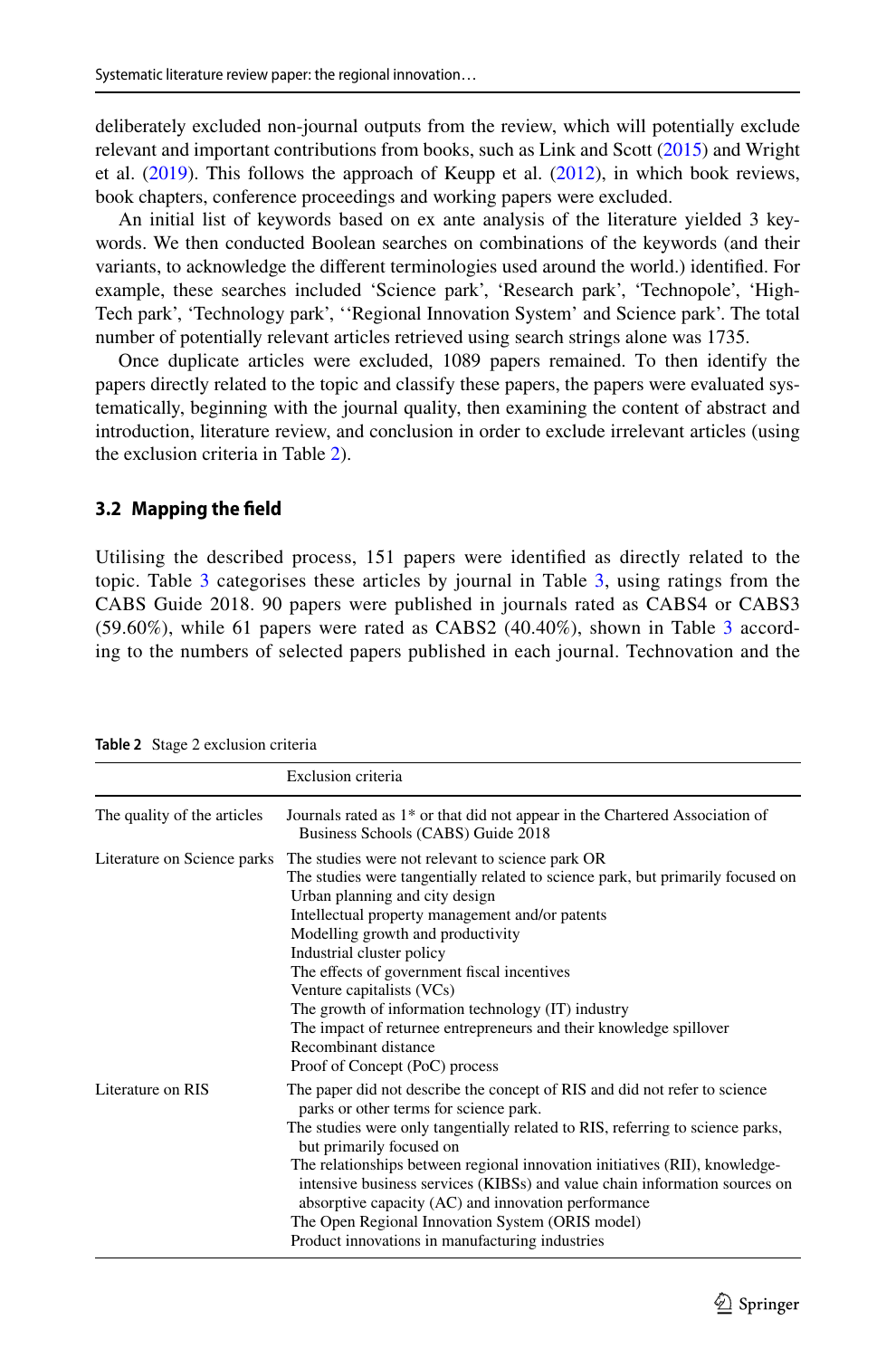| Qty. of papers | Journals                                                       |
|----------------|----------------------------------------------------------------|
| 33             | Technovation (CABS3)                                           |
| 30             | Journal of Technology Transfer (CABS2)                         |
| 13             | European Planning Studies (CABS2)                              |
| 10             | Research Policy (CABS4)                                        |
| 7              | R&D Management (CABS3)                                         |
| 7              | International Journal of Technology Management (CABS2)         |
| 7              | Technology Analysis & Strategic Management (CABS2)             |
| 5              | Regional Studies (CABS3)                                       |
| 5              | Small Business Economics (CABS3)                               |
| 5              | Technological Forecasting & Social Change (CABS3)              |
| 3              | Journal of Business Venturing (CABS4)                          |
| 3              | Entrepreneurship & Regional Development (CABS3)                |
| 3              | International Journal of Industrial Organization (CABS3)       |
| 3              | Urban Studies (CABS3)                                          |
| 2              | Industrial and Corporate Change (CABS3)                        |
| 2              | Journal of Small Business Management (CABS3)                   |
| 1              | Environment and Planning A (CABS4)                             |
| 1              | Environment and Planning D (CABS4)                             |
| 1              | Journal of Economic Geography (CABS4)                          |
| 1              | Journal of Management Studies (CABS4)                          |
| 1              | International Business Review (CABS3)                          |
| 1              | Industrial Marketing Management (CABS3)                        |
| 1              | Journal of Business Research (CABS3)                           |
| 1              | New Technology Work and Employment (CABS3)                     |
| 1              | Omega: The International Journal of Management Science (CABS3) |
| 1              | Asia Pacific Business Review (CABS2)                           |
| 1              | Economics of Innovation & New Technology (CABS2)               |
| 1              | Journal of Business & Industrial Marketing (CABS2)             |
| 1              | Journal of Productivity Analysis (CABS2)                       |
| 151            | <b>Total</b>                                                   |

<span id="page-5-0"></span>**Table 3** Journals and a number of selected papers

Journal of Technology Transfer, given their focus, demonstrated the strongest discourse around the relevant issues in terms of papers. The average number of papers from 1990 to 2019 was approximately 5 papers per year, with concentrations for science parks around the years 2003, 2005, 2006, 2008 and RIS-science parks around year 2002 and 2005.

Focusing on the overlaps in broad topic area covered by the papers, 119 articles originate from the science park literature, seventy-one of these also indicating the roles and interactions of the university and science park. The remaining thirty-two articles had a RIS literature emphasis, whilst incorporating science parks within their analysis (i.e. RIS with a science park emphasis). These articles can be divided into: (1) eighteen papers which referred to the science park and asserted the roles and interactions of university and RIS, (2) eight papers referring to the science park but focused mainly on RIS and without the university, (3) two paper conducting research on the science park and relevant to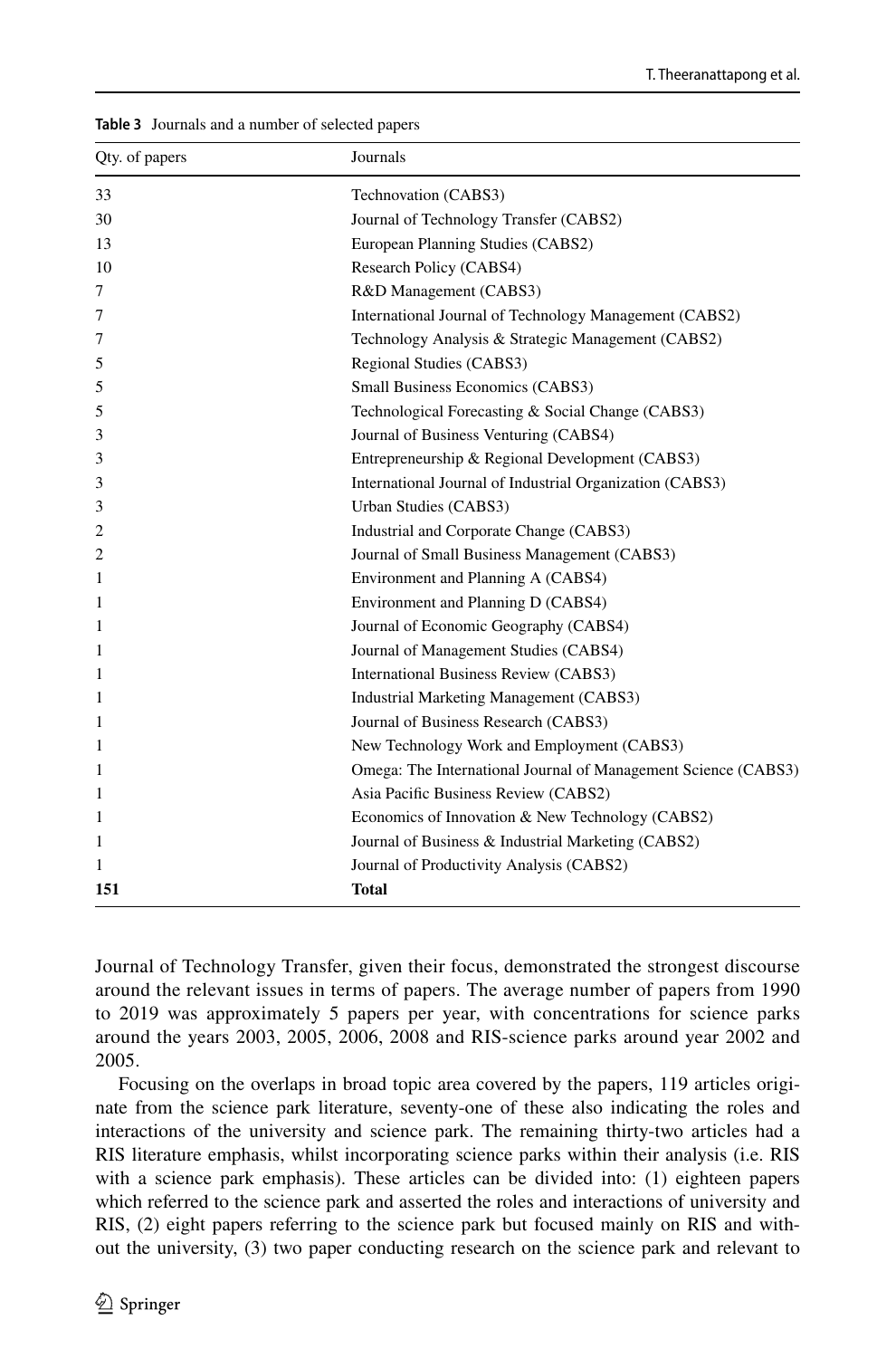RIS concepts without mentioning the university, and (4) four papers conducting research focused on the science park and including both RIS concepts and the role of the university.

With respect to the study locations, the literature on science park without a RIS-science park emphasis is shown in Table [4.](#page-6-0) The results identify a concentration on single country studies, particularly in the Taiwan, UK, Sweden, China and Spain. Conversely, the literature on RIS-science park emphasis (Table [5\)](#page-7-0) is relatively more focused on multi-country studies, with a strong focus on more developed economies.

Finally, in terms of the analytical focus of the papers, (shown in Table [6\)](#page-8-0), secondary review papers and mixed method papers each have 10.60% of the total. Overall, there is a

<span id="page-6-0"></span>

| <b>Table 4</b> The study locations in<br>the literature on science park | Country                   | No. of papers  | $\%$   |
|-------------------------------------------------------------------------|---------------------------|----------------|--------|
| without reference to RIS-science                                        | Taiwan                    | 13             | 10.924 |
| park emphasis                                                           | <b>UK</b>                 | 13             | 10.924 |
|                                                                         | Sweden                    | 11             | 9.244  |
|                                                                         | China                     | 10             | 8.403  |
|                                                                         | Spain                     | 10             | 8.403  |
|                                                                         | 2 Countries               | 8              | 6.723  |
|                                                                         | Italy                     | 7              | 5.882  |
|                                                                         | N/A                       | 7              | 5.882  |
|                                                                         | <b>USA</b>                | 6              | 5.042  |
|                                                                         | Japan                     | 3              | 2.521  |
|                                                                         | European countries        | $\overline{c}$ | 1.681  |
|                                                                         | France                    | $\overline{c}$ | 1.681  |
|                                                                         | Germany                   | $\overline{c}$ | 1.681  |
|                                                                         | Greece                    | $\overline{c}$ | 1.681  |
|                                                                         | Malaysia                  | $\overline{c}$ | 1.681  |
|                                                                         | Portugal                  | $\overline{c}$ | 1.681  |
|                                                                         | Singapore                 | $\overline{c}$ | 1.681  |
|                                                                         | South Korea               | $\overline{c}$ | 1.681  |
|                                                                         | Australia                 | $\mathbf{1}$   | 0.840  |
|                                                                         | <b>Brazil</b>             | $\mathbf{1}$   | 0.840  |
|                                                                         | Canada                    | $\mathbf{1}$   | 0.840  |
|                                                                         | Finland                   | $\mathbf{1}$   | 0.840  |
|                                                                         | Hong Kong                 | $\mathbf{1}$   | 0.840  |
|                                                                         | Hungary                   | $\mathbf{1}$   | 0.840  |
|                                                                         | India                     | $\mathbf{1}$   | 0.840  |
|                                                                         | Israel                    | $\mathbf{1}$   | 0.840  |
|                                                                         | Kazakhstan                | $\mathbf{1}$   | 0.840  |
|                                                                         | Russia                    | $\mathbf{1}$   | 0.840  |
|                                                                         | Saudi Arabia              | $\mathbf{1}$   | 0.840  |
|                                                                         | South Africa              | $\mathbf{1}$   | 0.840  |
|                                                                         | Thailand                  | $\mathbf{1}$   | 0.840  |
|                                                                         | Turkey                    | $\mathbf{1}$   | 0.840  |
|                                                                         | More than three countries | $\mathbf{1}$   | 0.840  |
|                                                                         | Total                     | 119 papers     |        |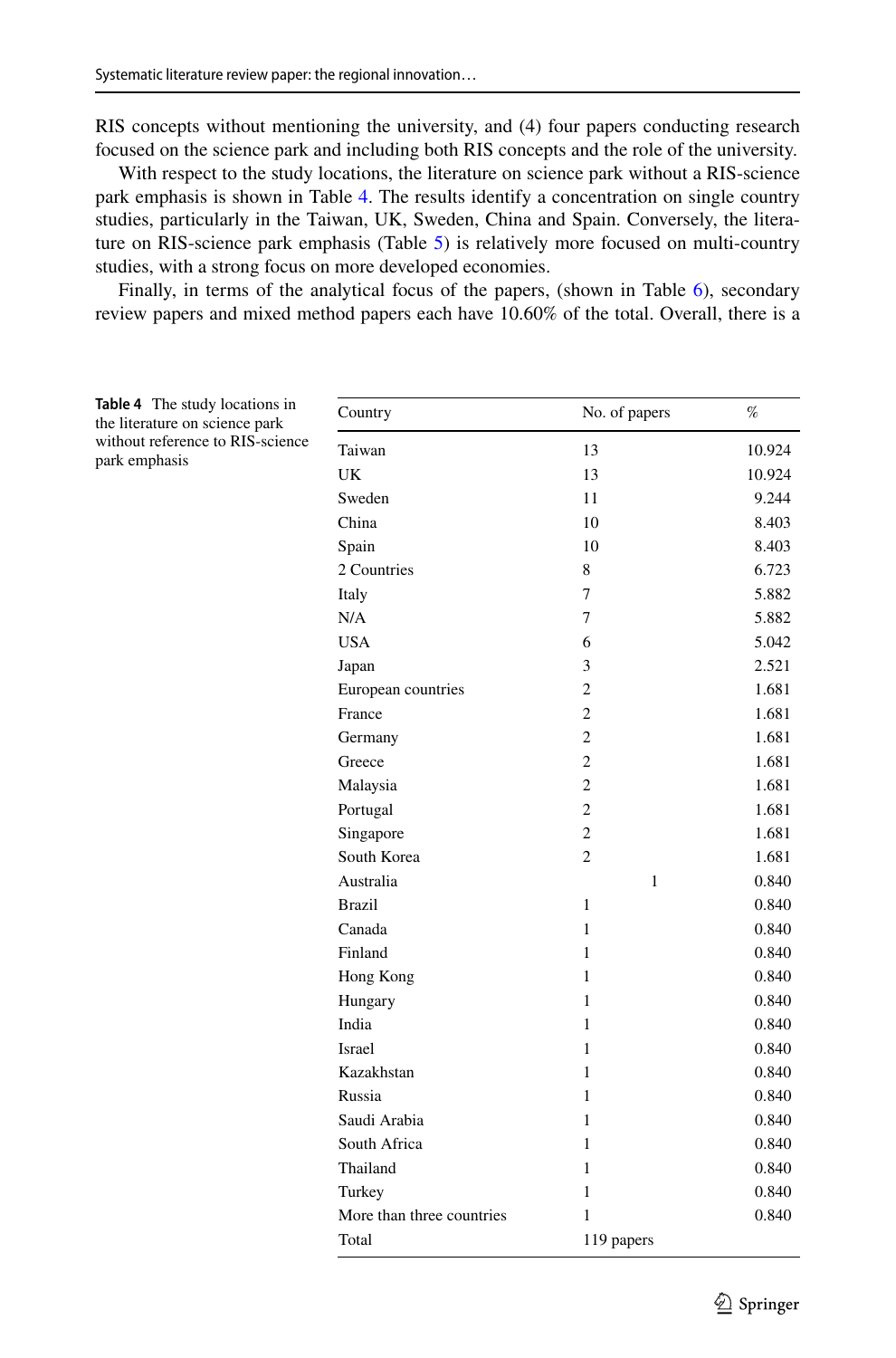| Country                   | No. of papers               | %     |
|---------------------------|-----------------------------|-------|
| 2 Countries               | 6                           | 18.75 |
| Italy                     | 3                           | 9.375 |
| 3 Countries               | $\overline{c}$              | 6.250 |
| Canada                    | $\overline{c}$              | 6.250 |
| China                     | $\overline{c}$              | 6.250 |
| N/A                       | $\overline{c}$              | 6.250 |
| Norway                    | $\overline{c}$              | 6.250 |
| Spain                     | $\overline{c}$              | 6.250 |
| Sweden                    | $\mathcal{D}_{\mathcal{L}}$ | 6.250 |
| Australia                 | 1                           | 3.125 |
| Austria                   | 1                           | 3.125 |
| Germany                   | 1                           | 3.125 |
| Greece                    | 1                           | 3.125 |
| Japan                     | 1                           | 3.125 |
| More than three countries | 1                           | 3.125 |
| South Korea               | 1                           | 3.125 |
| The Netherlands           | 1                           | 3.125 |
| Turkey                    | 1                           | 3.125 |
| Overall                   | 32 papers                   |       |

<span id="page-7-0"></span>**Table 5** The study locations in the literature on RIS-science par emphasis

relative concentration on qualitative over quantitative studies, particularly for RIS with a science park emphasis, whilst most of the mixed methods papers are focused on Science park.

## **3.3 Reporting the fndings**

Following Savino et al. [\(2017](#page-31-4)) the analysis of the literature is divided into two sections, informed by the Research Questions. We follow processes similar to Macpherson and Holt ([2007\)](#page-30-1), by frst providing a broad descriptive review of the literature (Tranfeld et al. [2003](#page-32-2)), according to the broad RIS-University-Science Park framework on which the data had been initially collected, to identify context. Following this, continuous inductive and iterative coding and sensemaking processes (Williams [2002](#page-32-7)), compared the literature to generate summarizing themes through which the diferent roles of the university in RIS actors-university-science park nexus could be identifed.

## **4 The broad RIS‑university‑science park context**

## **4.1 Defning the science park**

The concept of science parks can be traced back to the 1950s when the Stanford Science Park was founded by Stanford University in California. Science parks boomed throughout Europe during the 1980s and 1990s (Bakouros et al. [2002](#page-26-4); Storey and Tether [1998](#page-31-5)), and in Asian countries in the mid-1980s (Phan et al. [2005](#page-31-6)). Simultaneously, a number of other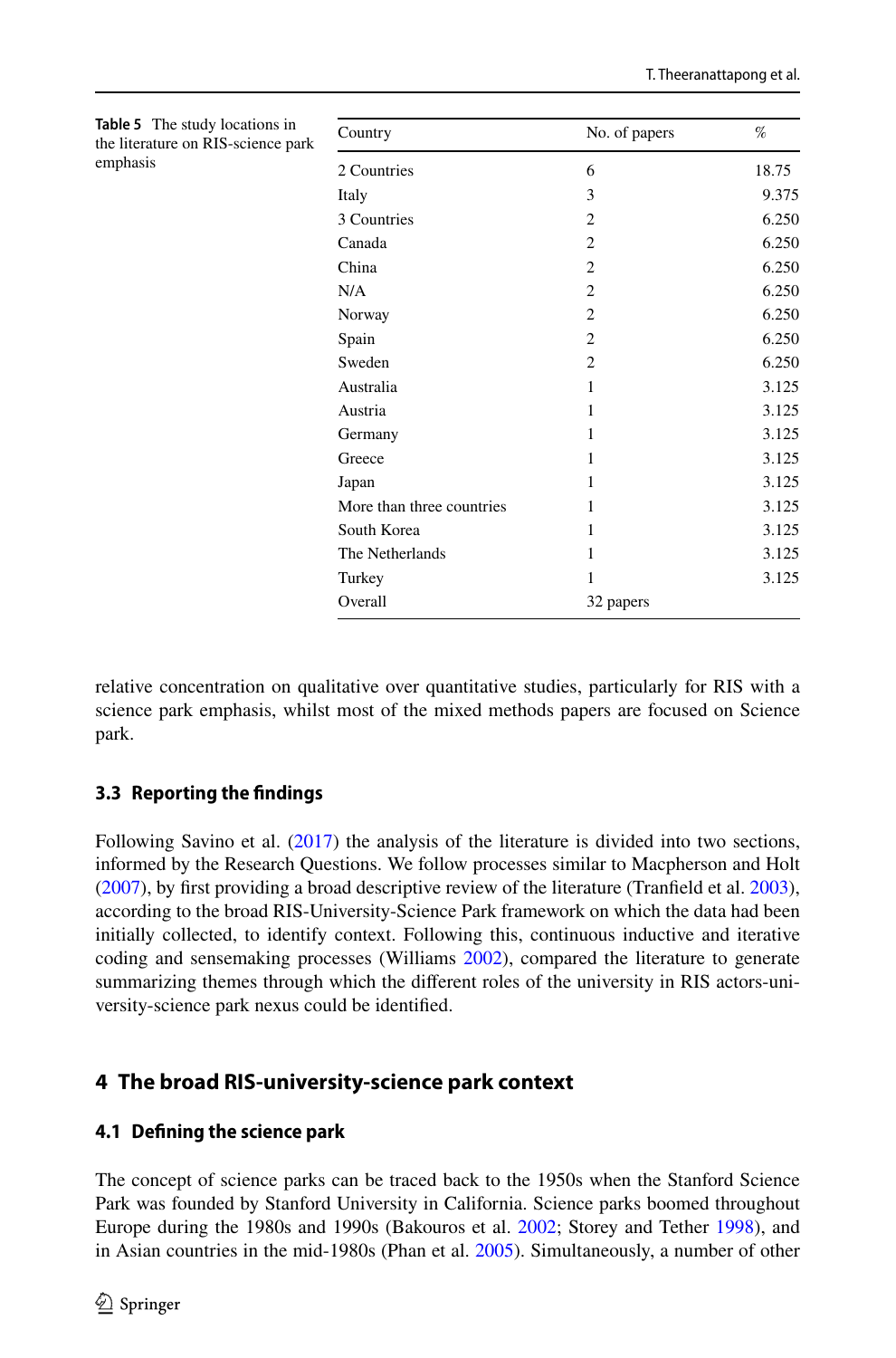|                                                                                         | Secondary Review papers focused on future<br>research/policy agenda (%) | No. of Mixed method papers No. of Qualitative papers $(%)$ |             | No. of Quan-<br>titative papers<br>$(\%)$ |
|-----------------------------------------------------------------------------------------|-------------------------------------------------------------------------|------------------------------------------------------------|-------------|-------------------------------------------|
| science Park without reference to RIS-<br>science park emphasis<br>Overall = 119 papers | 12 (10.08%)                                                             | 15 (12.61%)                                                | 44 (36.97%) | 48 (40.34%)                               |
| RIS-science park emphasis<br>Overall = 32<br>papers                                     | 4 (12.50%)                                                              | 1(3.125%)                                                  | 20 (62.50%) | (21.875%)                                 |
| Total 151 papers                                                                        | 16 (10.60%)                                                             | 16 (10.60%)                                                | 64 (42.38%) | 55 (36.42%)                               |
|                                                                                         |                                                                         |                                                            |             |                                           |

<span id="page-8-0"></span>**Table 6** The summary of the analytical focus of the papers

Table 6 The summary of the analytical focus of the papers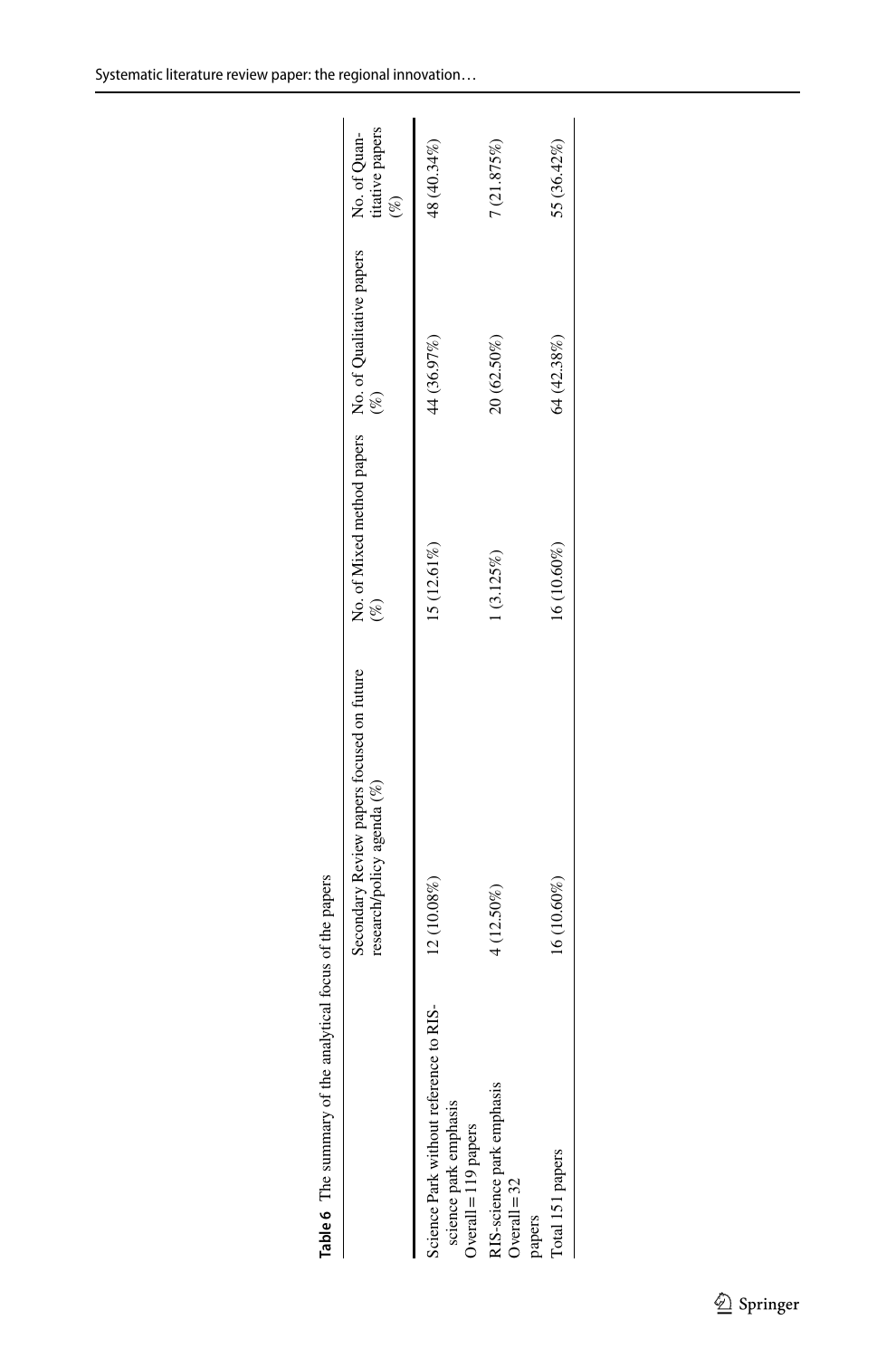types of property-based developments with similar roles to science parks exist, particularly technology parks, technopoles, innovation parks, and research parks (Sofouli and Vonortas  $2007$ ). According to Link and Scott  $(2003a, b)$  $(2003a, b)$  $(2003a, b)$  each can distinguished as follows: (1) research parks are characterized by tenants that are mostly engaged in basic and applied research, (2) science parks (including technology parks) are characterized by tenants that are more heavily engaged in applied research and development, (3) technology or innovation parks in particular often house new start-up companies and incubation facilities. Commercial or industrial parks can also be distinguished from science parks on the basis of their tenants who apply value-adding activities to existing R&D-based products or production-orientated activities, as opposed to conducting R&D activities (Cheng et al. [2014;](#page-27-6) Huang et al. [2012](#page-29-3); Link and Scott [2003b\)](#page-30-5). Also, whilst Technopoles and initiatives like the multimedia super corridor (MSC) often share similar goals to science parks (Boucke et al. [1994;](#page-26-5) Chordà [1996](#page-27-7); Ramasamy et al. [2004\)](#page-31-8), they difer in often being created by government and having a much larger physical scale (Chordà [1996;](#page-27-7) Ramasamy et al. [2004](#page-31-8)).

Given the above discussion, however, there is no uniformly accepted defnition for the science park (Cheng et al. [2014](#page-27-6); Fukugawa [2006;](#page-28-5) Hansson et al. [2005;](#page-28-6) Lindelöf and Löfsten [2006](#page-29-4); A. Link and Link [2003;](#page-30-6) A. N. Link and Scott [2003b](#page-30-5); Löfsten and Lindelöf [2001](#page-30-7), [2002,](#page-30-8) [2003\)](#page-30-9). Phan et al. ([2005\)](#page-31-6) also demonstrates that no general theory for the science park exists due to the origins and consequences of the parks being varied depending on their economic geography, political and social context, as well as, economic systems. In brief, however, a science park is typically characterised by: (1) having links with academic institutions (2) supporting the start-up and incubation of technology-based frms (3) fostering the transfer of technology and business knowledge, (4) property-based initiatives, and (5) their sustainable nature (Durão et al. [2005](#page-27-5)). Universities then obtain income from technology transfer as well as receiving opportunities for their personnel and students from interacting at applied levels with technology-based organisations, science parks also helping universities build and improve reputation (Helmers [2019](#page-28-4); Link and Scott [2017\)](#page-30-2).

Whilst universities are often instrumental in founding science parks, this activity is more concentrated in some countries and universities than others. In the UK, the Cambridge, Heriot-Watt, and Surrey Science Parks were each set up by universities (Westhead and Batstone [1998](#page-32-8)) whilst in Sweden, universities have worked alongside local authorities and development agencies to encourage the formation of heterogeneous groups of parks (Lindelöf and Löfsten [2006\)](#page-29-4). By contrast, the Kista science park evolved from a cluster centred on Ericsson into the Kista Science City and did not need a university as a precursor to its establishment (Cabral [1998](#page-26-6)). Whilst in Japan the "centre facility" approach involves a public–private organization takes on the role of the university to ofer facilities and services to entrepreneurs (Bass [1998\)](#page-26-7).

Ng et al. [\(2019](#page-30-10)) also indicate that science park ownership has diversifed to include combinations of public and/or private sector actors, which can also afect the focus of their activities. The privately owned Kilometro Rosso Science Park in Italy, for example, specifcally aims to promote networking amongst relevant partnerships as well as enhancing inter-actions between on-park and off-park firms (Corsaro and Cantù [2015\)](#page-27-8), Layson et al. [\(2008](#page-29-5)) also identifed that privately owned science parks often seek to limit the number of frms in the park, even where there is nominally free entry. Conversely, university owned science parks more specifcally focus on knowledge spillovers (Alshumaimri et al. [\(2017](#page-26-8)) ofering the entrepreneur access to the intellectual resources of academic staff and advice to establish a new venture (Wright et al. [2008](#page-32-9)), but also provide less access to commercially oriented expertise and contacts than non university-afliated parks. According to Alba-hari et al. ([2017\)](#page-25-1), higher university involvement also positively affects tenant firm patent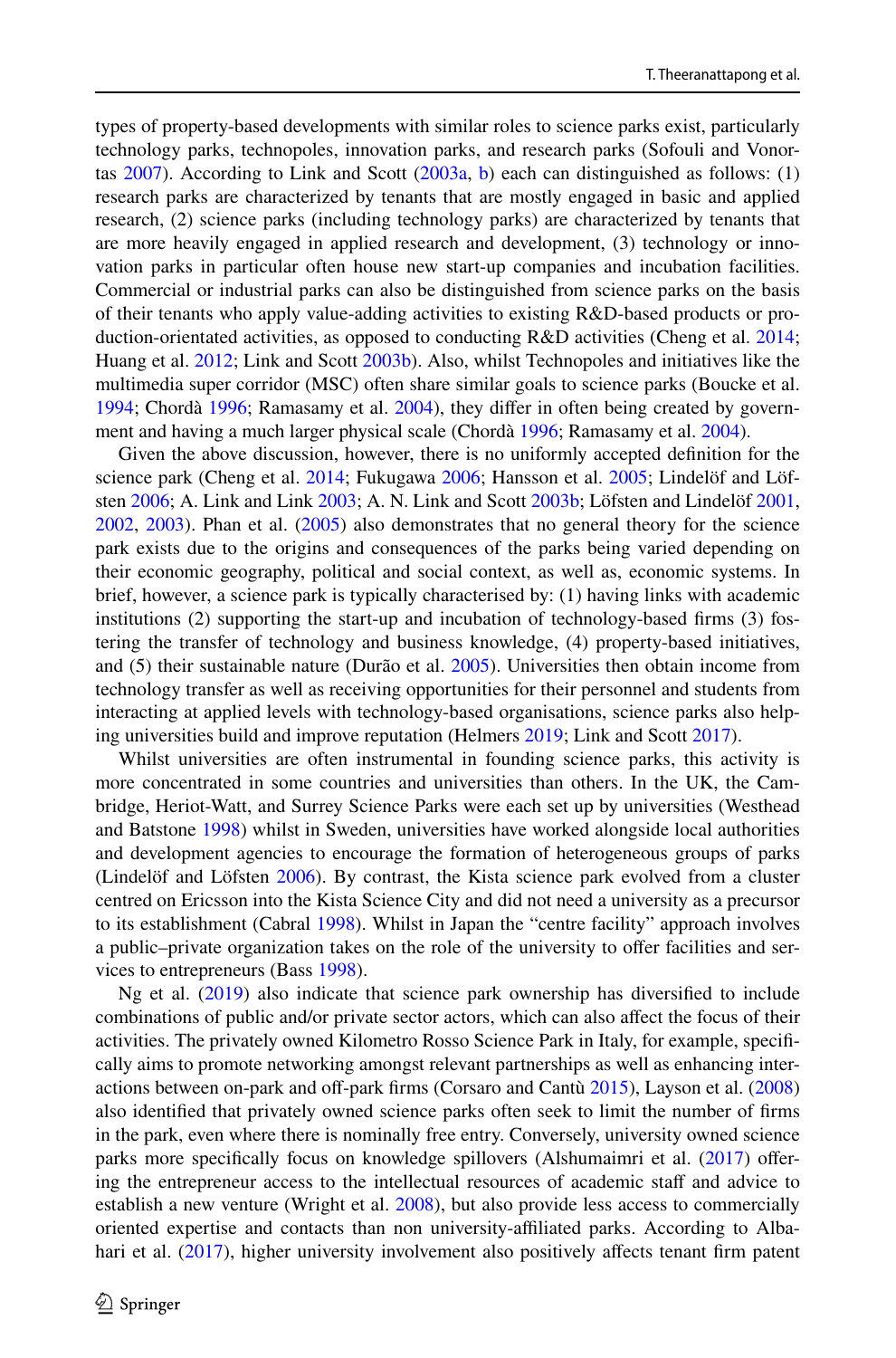applications but negatively afects their innovation-related sales. Therefore, a universityowned science park is likely to be a strategic choice for a frm with both benefts and costs.

## **4.2 The performance of science parks**

In terms of performance, science parks clearly aim to generate the growth of new technology-based frms (NTBFs), on-park frms are expected to "perform better" or beneft from greater "added value" than equivalent of-park frms (Löfsten and Lindelöf [2002](#page-30-8); Radosevic and Myrzakhmet [2009\)](#page-31-9). However, Markman et al. [\(2008](#page-30-11)) indicate that there is a problem in terms of defning science park efectiveness, particularly with respect to measures of on-park frm survival, wealth creation, and employment growth. To explore efectiveness, researchers have therefore compared on-park with off-park firms in terms of: innovative performance (Chan et al. [2010](#page-26-9); Lindelöf and Löfsten [2003;](#page-29-6) Löfsten and Lindelöf [2001;](#page-30-7) Radosevic and Myrzakhmet [2009](#page-31-9)), facilities management (FM) (Dettwiler et al. [2006](#page-27-9)), R&D productivity of frms (Siegel et al. [2003a](#page-31-10); C. H. [Yang et al. 2009](#page-32-10)), the performance of frms (Löfsten and Lindelöf [2003\)](#page-30-9), product development (Lindelöf and Löfsten [2004](#page-29-7)), perceived benefts of being in a science park (Westhead and Batstone [1998\)](#page-32-8), survival and growth rates (Ferguson and Olofsson [2004\)](#page-28-7), improvement in economic performance and innovative capacity (Liberati et al. [2016](#page-29-8)), contribution to NTBFs (Fukugawa [2006](#page-28-5)), links with local HEIs (Storey and Tether [1998](#page-31-5)), R&D "inputs" and "outputs" (Westhead [1997](#page-32-3)), innovative output (Squicciarini [2008](#page-31-11)), university–industry collaboration (Malairaja and Zawdie [2008](#page-30-0)), performance of NTBFs (Siegel et al. [2003b\)](#page-31-12), absorptive capacity (Ubeda et al. [2019\)](#page-32-11), local knowledge exchange and innovation promotion (Díez-Vial and Fernán-dez-Olmos [2015](#page-27-10)), economic recession performance effects (Díez-Vial and Fernández-Olmos [2017\)](#page-27-11), growth and innovativeness (Lamperti et al. [2017\)](#page-29-9), establishment and growth of new technology-based frms (NTBFs) (Colombo and Delmastro [2002\)](#page-27-12), cooperation for innovation (Vásquez-Urriago et al. [2016](#page-32-12)) and innovation performance of NTBFs (Ramírez-Alesón and Fernández-Olmos [2018\)](#page-31-13).

Given this plethora of potential performance measures there are many identifed determinants of science park performance. For example, a strong management team is recognized as a characteristic of successful science parks (Cabral [1998\)](#page-26-6). Albahari et al. [\(2013](#page-25-2)), introduced a framework to analyse science park systems (SPSs). Applying it to the Italian and Spanish contexts, they found that science parks played a more essential role in Spain than in Italy because of the more coherent and specifc policies supporting the parks, sounder business models, and government intervention in the medium-long term.

Guadix et al. [\(2016](#page-28-8)) defne successful science parks as those that have overcome initial hurdles to have high land occupation rates, housing frms that generate high revenue and numbers of employees. The availability of R&D centres and academic institutions encouraging the development of specialised knowledge and knowledge transfer amongst the various stakeholder organisations are crucial in this, as demonstrated in the case of Sophia Antipolis (Barbera and Fassero [2013](#page-26-10)). Eto [\(2005](#page-27-13)) also indicated, however, that technoparks in Japan are often located in rural areas, often distant from train stations, highlighting obstacles to promoting high/new technology park performance. Hu ([2007\)](#page-28-9) found, therefore, that most of China's technology parks are located in large core urban areas where technological, educational and industrial resources are also concentrated.

Science park performance can therefore be seen to be at least partly the result of public–private partnerships, with multiple organisations involved in infuencing their mis-sion and operational procedures (Phan et al. [2005](#page-31-6)). Government support is therefore an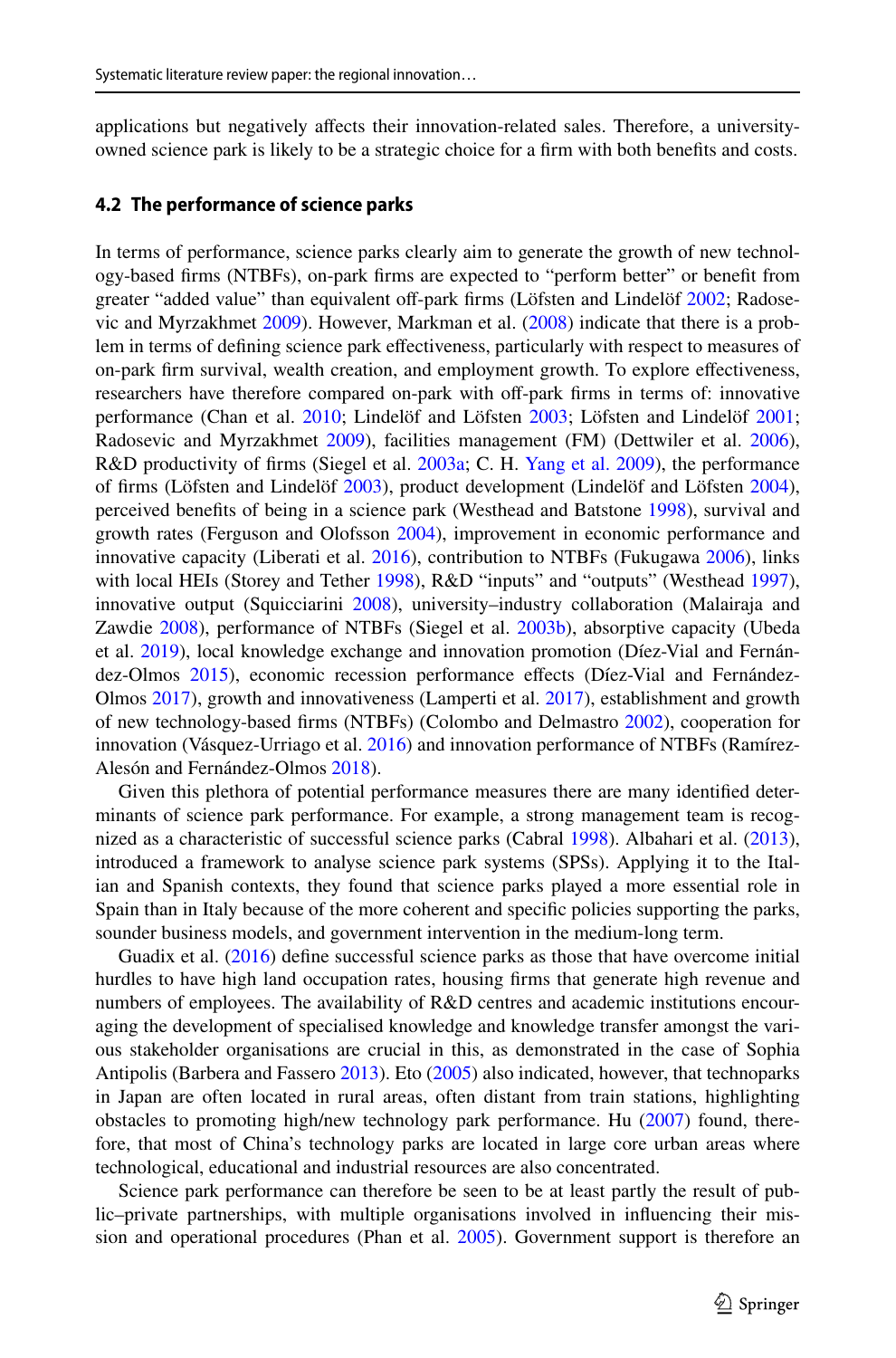important factor in determining the likelihood of success. For example, studies in Japan (Westhead [1997](#page-32-3); Park [2004](#page-30-12)) have demonstrated the importance of central and local governments in supporting the development of SP through active involvement, national and research institutes, and strategies to promote industrial R&D. Likewise, the success of BIORIO in Brazil was attributed to dynamic government funding, alongside researchorientated institutions and a research orientated private sector (Cabral [1998\)](#page-26-6). Vaidyanathan [\(2008](#page-32-13)) also identifed the key role of the Indian government's business model, which fostered links between public, private, and foreign sectors. Etzkowitz and Zhou's [\(2018](#page-28-10)) conclusion that the success of science parks is at least partly reliant on their being part of broader regional University-Industry-Government interactions also reinforces the importance of the wider RIS to science park success.

Beginning with the broad RIS-University-Science park framework in which innovation takes place, therefore, two basic categories of analysis were identifed: (1) the main roles and (2) focus of each of the key stakeholders and the relationships between them.

## **4.3 The key role of the RIS in resourcing**

According to Buesa et al. [\(2006](#page-26-11))the RIS acts as a set of public and private organisations forming a network and interacting to create and spread knowledge and innovation within a specifc territory. Articles that fall within our study parameters emphasise the importance of this RIS context. Specifcally, this context acts as a trigger to defning what can or cannot be achieved. Hence, alongside government support, the university's role and the science park's functions and performance crucially depend on the RIS. The implication being that otherwise these functions will not operate optimally.

The concept of the Regional innovation system (RIS) highlights the importance of a range of institutions, national and local policies in human resource development, local government, and designation of land development, which can include high-tech parks, science and industrial parks (Zhang [2015\)](#page-32-4). This supports interactive learning and helps explain diferences in regional innovation performance and economic growth (Asheim and Coenen [2006;](#page-26-1) Cooke [2002a,](#page-27-14) [2003\)](#page-27-15). Asheim and Coenen ([2005\)](#page-26-3) also identify the importance of fostering "regional culture" in the development of a RIS, dynamics eventuating not only from general economic processes but also sociological circumstances relevant to knowledge production and the uptake of new knowledge (Rip [2002\)](#page-31-1). A dense inter-organisational network within a region is therefore key to encouraging knowledge difusion, regional learning, and efective resource transfer in RIS (Takedad et al. [2008\)](#page-31-0), specifcally when surrounded by supporting innovative agencies (Asheim and Isaksen [2002\)](#page-26-2). Whilst Lew et al. [\(2018](#page-29-0)) also highlighted the importance of international connections of regional innovation actors, strong government innovation policy initiatives, and regional R&D collaboration.

The RIS therefore represents both a context and a resource, where the region is a network of connected actors, built up by regional resources within the network, allowing knowledge to be transferred across agents. (Cantner et al. [2010\)](#page-26-12), with the impact of regional policies in the creation and development of science parks a specifc area of analysis suggested by Mora-Valentín et al. [\(2018](#page-30-13)). This is supported by strong regional governance, defned as the capacity to develop the policies and organisations required (Cooke and Morgan [1998\)](#page-27-4). To design a sustainable RIS researchers have indicated that resourcing the development of relevant infrastructure is one of the criteria necessary for success, the infrastructure itself an essential determinant for frm location choice (Gerstlberger [2004;](#page-28-2) Takeda et al. [2008](#page-31-0)).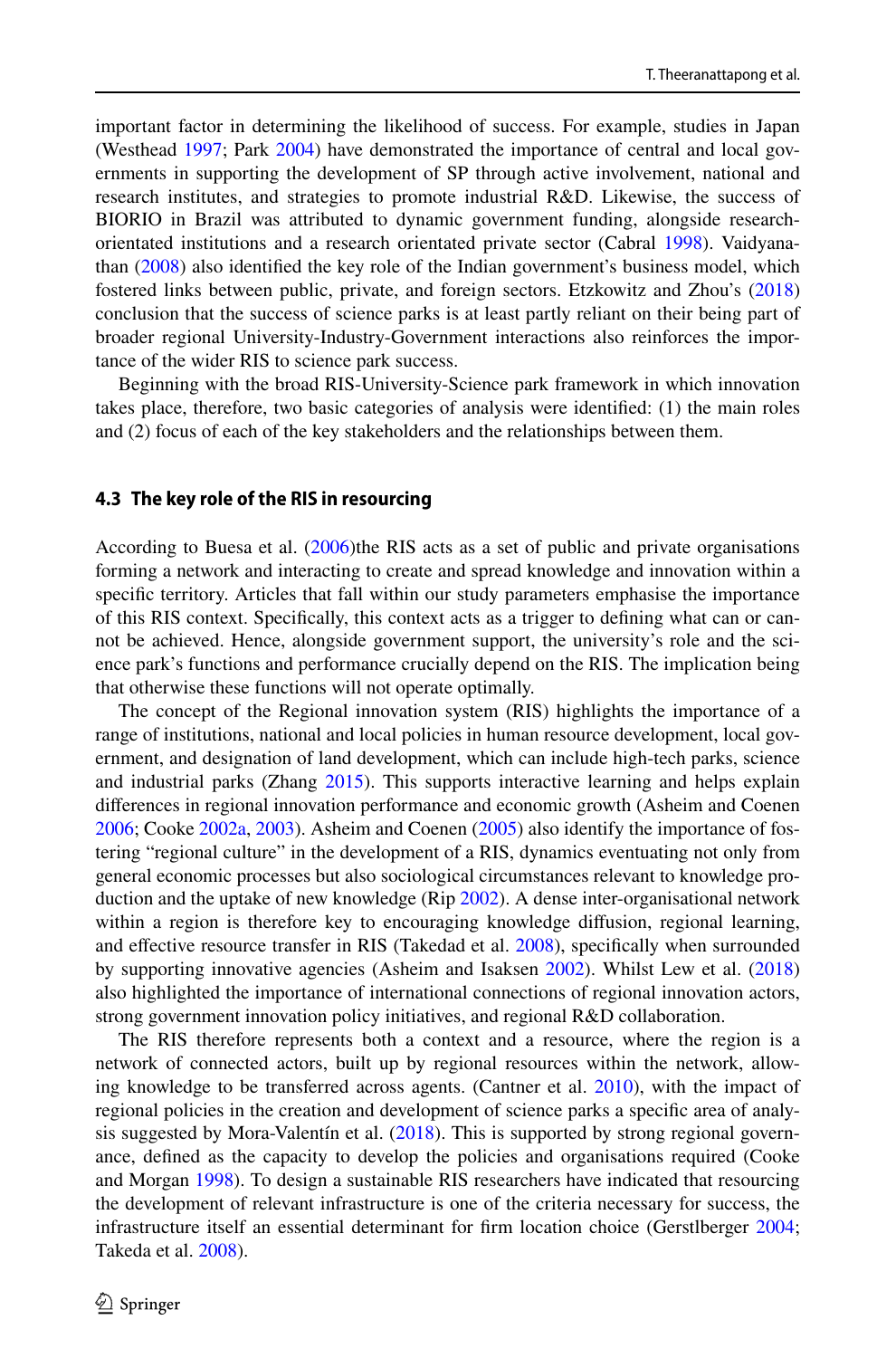## **4.4 The key role of the university in brokering knowledge between the RIS and science park**

Universities have been identifed as a major component of the RIS, and they play a crucial role in brokering knowledge (Chung [2002;](#page-27-16) Gunasekara [2006](#page-28-0); Kramer et al. [2011;](#page-29-10) Lew et al. [2018](#page-29-0)), which difers to other parts of the RIS. Whilst universities are often crucial actors in their regions in terms of employment and economic activity (Löfsten and Lindelöf [2005](#page-30-14)), they play an important role as both direct and indirect sources of knowledge production, which they are able to feed or difuse into the RIS (Cooke [2002a,](#page-27-14) [b;](#page-27-17) Lew et al. [2018\)](#page-29-0).

Universities are therefore specifcally important in both the knowledge generation and difusion subsystem of RIS, as well as subsequent knowledge application activities and connections with frms that aim to exploit the knowledge for commercial returns (Cooke [2002a\)](#page-27-14). It is in this exploitation role, however that science parks can be seen to have a specifc role in conjunction with universities.

#### **4.5 The key role of the science park in exploiting innovation**

The science park can therefore be seen to play the role of a catalytic incubator environment for transformation of pure research into production. Authors such as Feldman ([2007\)](#page-28-11) highlight the role of science parks in innovation exploitation (Huang et al. ([2012\)](#page-29-3), potentially generating smaller (Staudt et al. [1994](#page-31-14)) or larger (Storey and Tether [1998](#page-31-5)) benefts in terms of employment growth as well as via better sales and sales growth performance (Gwebu et al. [2019\)](#page-28-12). More specifcally for SME's they have been identifed as regional growth engines (Cheng et al. [2014\)](#page-27-6) creating wealth and high value job opportunities through technology based-research and development (Chang et al. [2010](#page-26-13)).

Science parks also offer a social environment where proximity between firms supports key information transfer for the development of innovation (Fernández-Alles et al. [2014](#page-28-13)). Within science parks, frm proximity can enhance the interaction between personnel and extend the networking to support the development of innovation, as seen in the case of Hsinchu Science-based Industrial Park (HSIP) and Tainan Science-based Industrial Park (TSIP) (T.-S. Hu [2008\)](#page-29-11). In addition, science parks can be used by the government to promote innovation in specialised sectors in specific localities, either in single sectors (e.g. biotechnologies in agro-food industry in Lombardy (Bosco [2007\)](#page-26-14) or multiple related hightech sectors in Hsinchu Science park (Chen et al. [2006\)](#page-26-15). Connection between science parks could also form allowing greater exchange of knowledge in specialised sectors (Yang et al. [2009\)](#page-32-14).

#### **4.6 The Interrelationships between RIS, University and Science Park**

Science parks also, however, utilize the physical and network infrastructure created through the RIS, alongside their relationships with the universities that support them, to facilitate flows of knowledge with the potential of commercialisation into new firms created on the science park itself to produce innovation exploitation outcomes. Thus, science parks can also be defned as intermediate structures which established around universities e.g. IDEON (Angelakis and Galanakis [2017](#page-26-16)) or brokerage intuitions that attract frms and other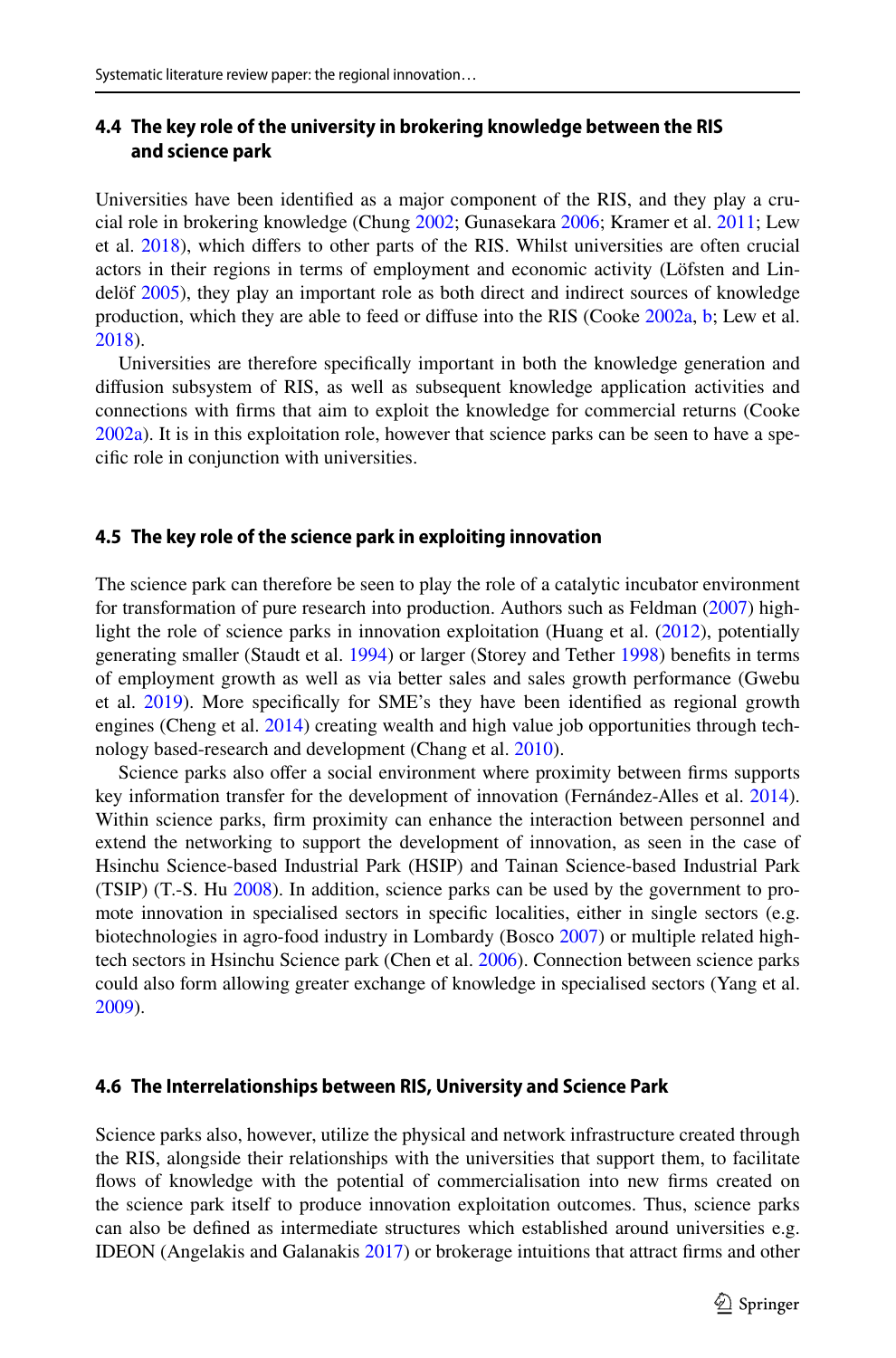organisations for cooperation (Almeida et al. [2011](#page-26-17)) or innovation support infrastructure (Diaz-Puente et al. [2009;](#page-27-18) Doloreux and Dionne [2008](#page-27-19)) or facilitators of inter-organisational relationships (Pilar Latorre et al. [2017](#page-31-15)).

However, whilst Lenger [\(2008](#page-29-12)) found that for technoparks (or science parks) and university-industry joint research centres, universities are key actors, making signifcant contribution to RIS, the roles and interactions of science parks as well as a numbers of parks difer according to the specifc RIS. For instance, Huang and Fernández-Maldonado ([2016\)](#page-29-13) found that in the Eindhoven city-region, each science park focused on a single feld of R&D facilitating the clustering of relevant industries and acting as a hub for the regional economy. Conversely, where there is only one science park in a region, this must more broadly support regional technological strengths. For example, where this situation exists in the Beauce region of Canada, this highlights the 'institutional thinness' characteristic of peripheral regions (Doloreux [2004](#page-27-20)). Gebauer et al. ([2005\)](#page-28-14) also demonstrate that the multiple small innovation centres in more rural/economically peripheral areas of Western Germany often lack critical mass because of the localities in which they are located. Lecluyse et al. ([2019\)](#page-29-14) identifed a need for more research into the relationship between economic geography and science park when analysing the contribution of the science park to the economy, Gkypali et al. ([2016\)](#page-28-15) suggesting that the science park needs to orientate itself within the RIS in which it fnds itself.

The preceding discussion also highlights, however, that whilst the RIS, universities and science parks have diferent roles in the innovation process, there are also clear, strongly overlapping relationships through which these roles are displayed. We utilise the linear approach (e.g. Massey and Wield [2006;](#page-30-15) Quintas et al. [1992](#page-31-16); Westhead [1997\)](#page-32-3), as an initial simplifying framework to structure the sections that follow (see Fig. [1\)](#page-13-0), whilst also identifying the overlapping two-way relationships between activities.

Respectively, these sections discuss: (1) The university-RIS relationship which demonstrates an emphasis of activities on the dissemination of basic research, (2) the RIS-University-Science Park relationship emphasising product development activities, and (3) the Science Park-University relationship, which in which the emphasis is on applied research.

### **4.6.1 The university‑RIS relationship and its focus on basic research for dissemination**

Rip ([2002\)](#page-31-1) emphasized how universities have evolved to more closely support both regional innovation systems and strategic science, which can also be seen as constituting basic research. Rip's ([2002\)](#page-31-1) case study analysis of the University of Twente in the



<span id="page-13-0"></span>**Fig. 1** The sets of RIS-university-science park relationships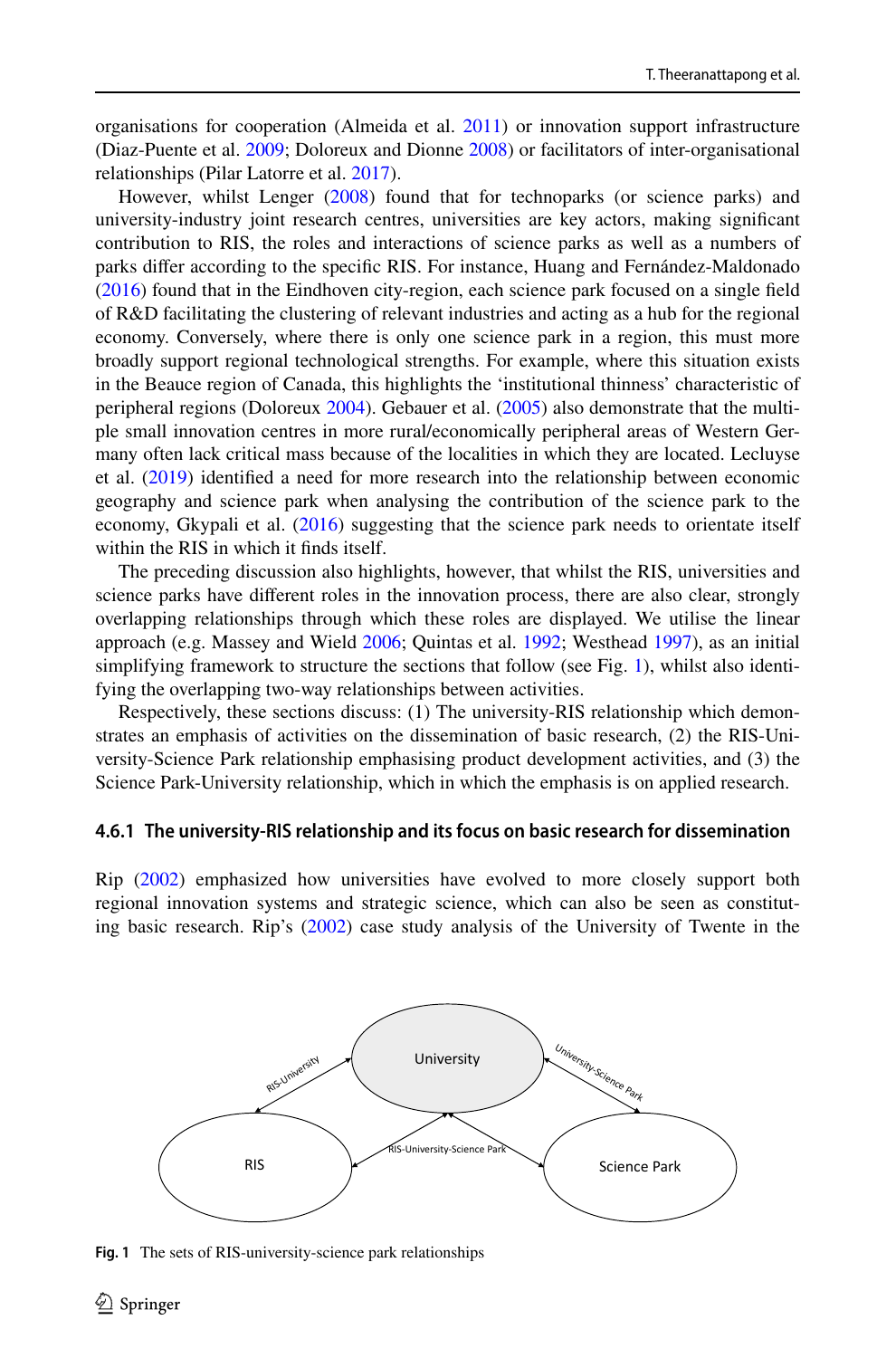Netherlands found; "*The University of Twente has a strong regional orientation, but that its spin*-*ofs strengthen the economy, not necessarily the regional innovation system. It is also prominent (in selected areas) at the international research frontier. Promising options are a key feature of strategic science, but their 'promise' most often is not defned in regional terms, but in relation to a global scientifc and technological frontier.*" (p. 129).

The interaction between the university and other RIS actors can be seen as 'knowledge co-creation' (Gunasekara [2006\)](#page-28-0). In this scenario, universities have the main role of coordinating the production of knowledge and disseminating it to other actors in the RIS, but universities also cooperating with regional frms to undertake collaborative projects to conduct the basic research and create the new knowledge. The relationships between the university, the wider RIS and science park actors can then be viewed as 'conduits' for knowledge fows within entrepreneurial RIS (Yoon et al. [2015](#page-32-15)). The science park in this type of relationship fosters linkages between the university and the other RIS actors, enhancing product development and commercialising products. The last relationship occurs specifcally between the university and science park actors. Defned as 'inter-organisational relations' (Gunasekara [2006](#page-28-0)), many subtypes of links may exist. More linkages are created the more organisations are involved, including the government, researchers, frms, policymakers, business ventures, and so on.

Whilst the focus for basic research for dissemination is through relationships between the university and key stakeholders, and theoretically includes the processes of knowledge co-creation, acting as conduit, and interorganizational relationship building, several studies also suggest weaknesses in Universities' abilities to enhance the RIS through these mechanisms. Gunasekara's [\(2006](#page-28-0)) undertook an analysis of three Australian universities, utilising a conceptual framework based on the triple helix model, literature on university engagement, and innovation systems. This research found the universities to be weak in their willingness and capability to act like industry, generating poor commercial benefts. In Daedeok Innopolis, universities were also found to have strong links with public research institutions, but weaker links were demonstrated between frms and universities (Yoon et al. [2015\)](#page-32-15). Hence universities are often perceived to be relatively weak in this aspect as a result of a greater focus on education over those activities of most relevance within many RIS, specifcally R&D activities which are closer to market (as opposed to basic research). It was these weaknesses that led Chung [\(2002](#page-27-16)) to suggest the need for policies supportive to innovation, such as the recruitment of experienced professors and collaboration between academics and researchers in research centres. It is also in this context that the science parks can be seen as helping to facilitate a better fow of university generated knowledge into innovation.

## **4.6.2 The RIS‑university‑science park relationship and its focus on product development**

Many governments globally have used science parks to stimulate the regional economy by fostering the growth of NTBFs and science-based industry. For example, the government of Taiwan established science parks, officially defined as offshore economic zones, with complementary business services and fnancial incentives provided to high-technology manufacturers (Tsai et al. [2007\)](#page-32-16). To date, however, there have been only a limited number (6) of studies focusing on science parks whilst also incorporating the RIS, four of these six papers also discussing the role of the university within this context with each taking a different focus..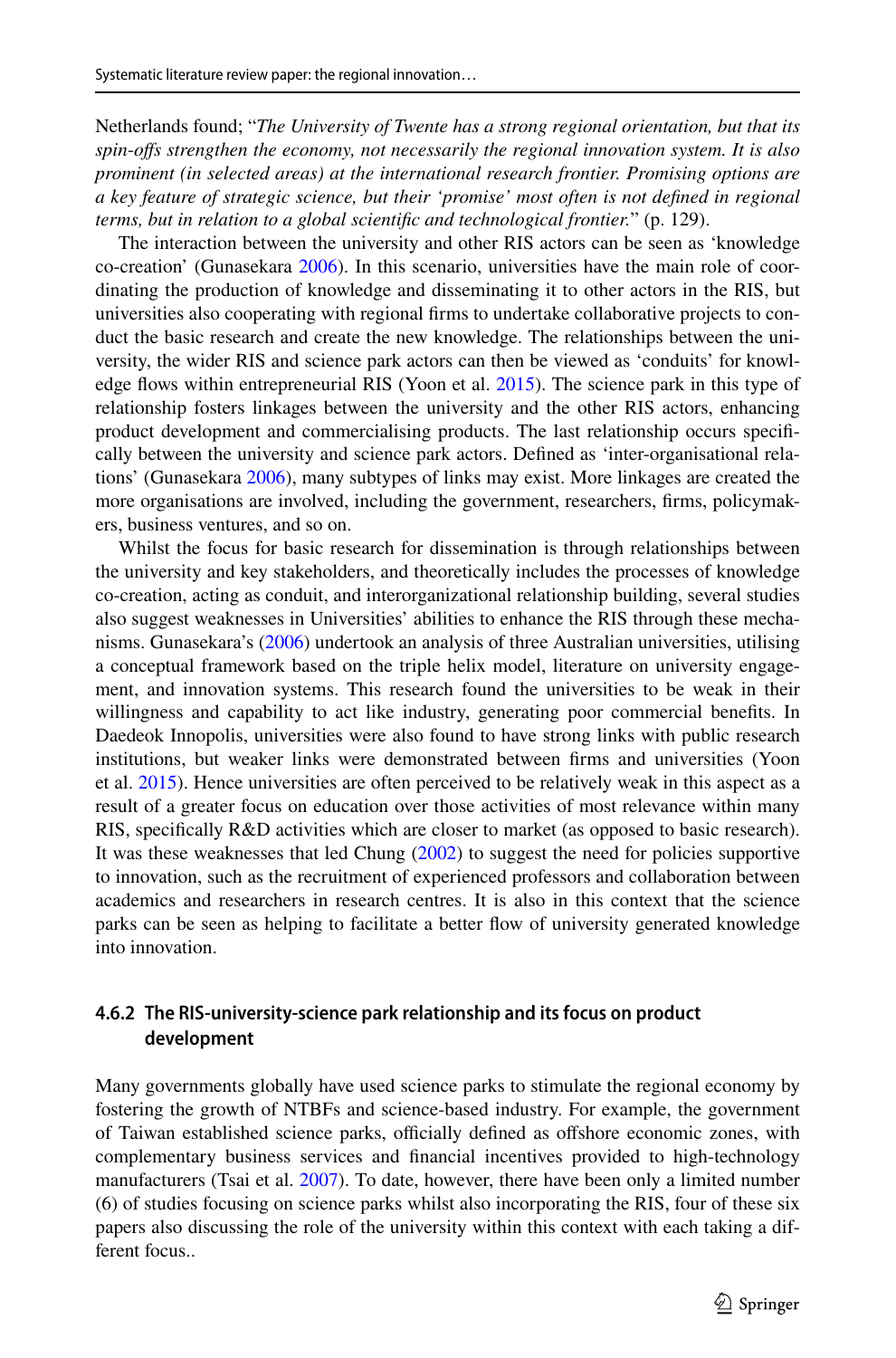For Zhang ([2015\)](#page-32-4) the concept of the RIS itself identifed the importance of institutions, human resource and land development, which included science parks. Zhu and Tann ([2005\)](#page-32-17), viewed the science park as an RIS in its own right, as well as playing roles and interacting with the university to help develop the wider RIS. Hommen et al. ([2006\)](#page-28-16) found a specifcally important role in the Swedish context for university education, training and intellectual property management to the development of the RIS. For Jonsson [\(2002](#page-29-15)), the role of the university was specifcally important in developing and supporting communication in RIS networks, whilst for Yoon et al. [\(2015](#page-32-15)) the building of formal and informal relationships in the RIS by universities was of particular relevance. Given these diferent foci Gkypali et al. [\(2016](#page-28-15)) identify the need to place the science park in its specific RIS context. The limited number of papers identifed, however, both generally, and within the university category, as well as the disparate focus of these papers, again highlights the lack of studies in this specifc area.

Taking a broader perspective, for universities to become more efective in their RIS the knowledge they supply must ft with the needs of their region's frms and raise future interest in their services, through product development (e.g. Tödtling and Kaufmann [2002](#page-32-18)). Consequently many universities have set up science parks and incubation centres to help frms overcome obstacles in the innovation process and strengthen university-industry interactions (Asheim and Coenen [2006;](#page-26-1) Gunasekara [2006;](#page-28-0) Malairaja and Zawdie [2008;](#page-30-0) Vedovello [2002\)](#page-32-1). These are supported by Technology Transfer Offices (TTOs), which require close proximity and systemic links between university and industry.

Science parks are also viewed as policy instruments for encouraging regional development, innovation, and the setting up of new frms through networks between higher educational institutions (HEIs) and industry (Hansson et al. [2005;](#page-28-6) T.-S. Hu et al. [2005\)](#page-29-16). In particular policy makers see science parks as "meta-organisations", important in the task of getting small and medium-sized enterprises to participate more closely in knowledge creation with universities and research institutions (Giaretta [2013\)](#page-28-17). This underlines the importance of the science park in terms of promoting links with the university, with the aim of making contributions to the regional economy. Indeed, Zhu and Tann [\(2005](#page-32-17)) analysed Zhongguancun science park (ZSP) investigated the linkages and the knowledge fows between several actors of ZSP as a RIS in itself, viewing the park efectively as a RIS in itself, acting as: "*a social system consisting of diferent sets of clusters, which interact with diferent linkages and fows, in a systematic way, to enhance the localized learning and competitive capabilities of a region*". In this context, science parks form an important component in the broader government supported RIS. They are seen as a tool of regional development policy through transferring university generated public knowledge to NTBFs, through product development within regional contexts (Fukugawa [2006;](#page-28-5) Vedovello [2002\)](#page-32-1).

#### **4.6.3 The science park‑university relationship and its focus on applied research**

There is much research focused on the role that the science park plays in bridging the gap between university and industry (Bakouros et al. [2002](#page-26-4); Malairaja and Zawdie [2008;](#page-30-0) Phillimore [1999](#page-31-17); Quintas et al. [1992;](#page-31-16) Vedovello [2002](#page-32-1)), though there is much less focus in the literature on the developing economy context when compared to more developed economy examples. As outlined previously, science parks are conceived as a mechanism to help link research results from universities more closely to the market and stimulating technological spillovers (Löfsten and Lindelöf [2005;](#page-30-14) Siegel et al. [2003a\)](#page-31-10). Consequently, for Universities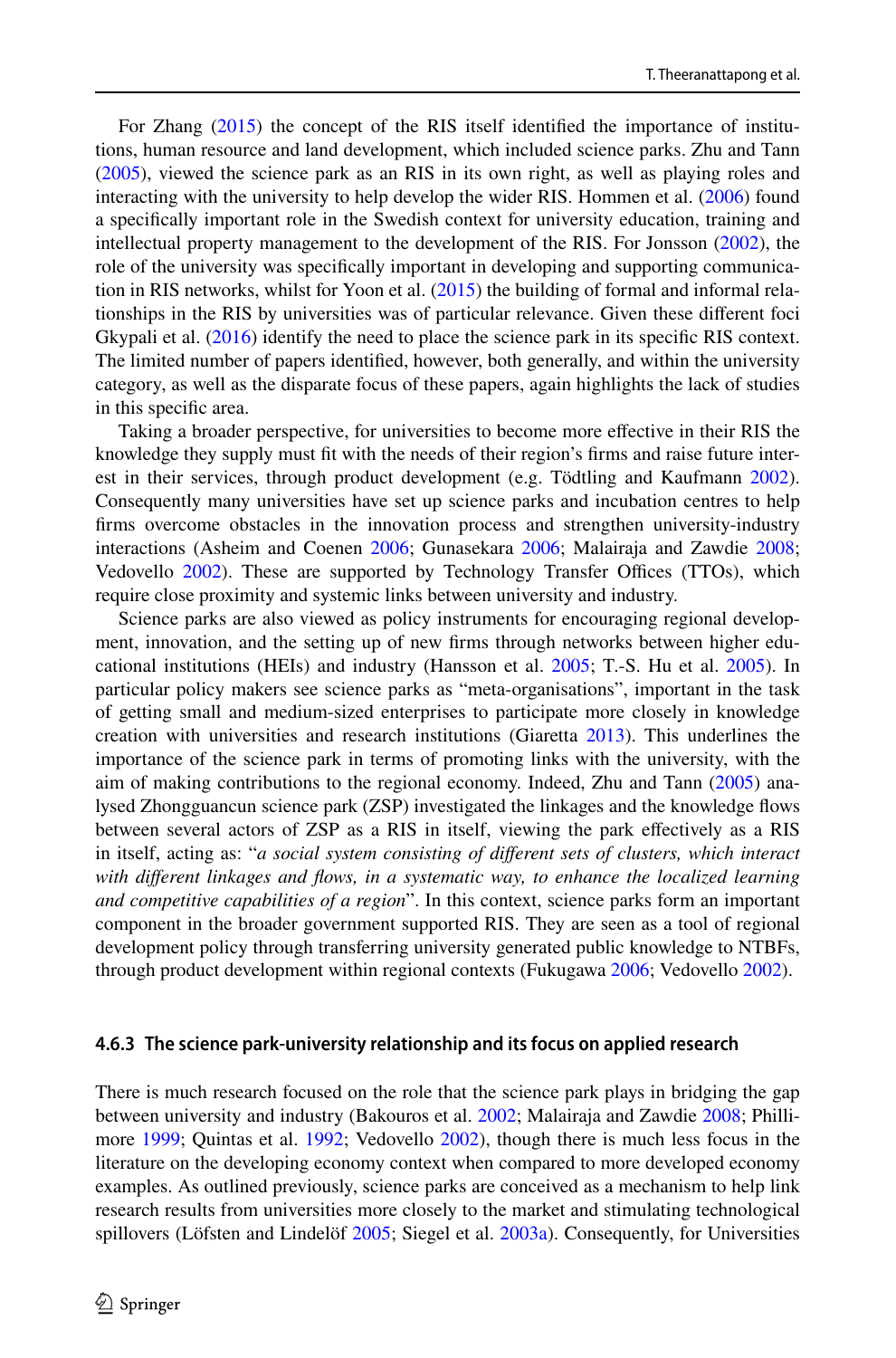the main aim of establishing science parks is to exploit their R&D results, research ideas, and secure funding for future research (Hansson et al. [2005](#page-28-6)).

Proximity between knowledge creators in the university and frms on the science park can also be seen, in a range of geographical contexts, to be important to the attractiveness and growth of science parks (Guy [2002;](#page-28-18) Ma 1998; Siegel et al. [2003b](#page-31-12); Pálmai [2004;](#page-30-16) Fikirkoca and Saritas [2012](#page-28-19); Link and Scott [2003a;](#page-30-4) Ratinho and Henriques [2010\)](#page-31-18). These links can be divided into forms: formal (e.g. licensing and co-operative alliances), and informal (e.g. personal relations, business partners, family tie and the mobilisation of per-sonnel) (Bakouros et al. [2002](#page-26-4); Dettwiler et al. [2006](#page-27-9); Lindelöf and Löfsten [2004](#page-29-7); Westhead and Batstone [1998](#page-32-8)). The advantages of close linkages identifed within the literature include: access to experts providing improved performance (Dierdonck et al. 1991; Lindelöf and Löfsten [2004](#page-29-7); Vedovello [2002\)](#page-32-1), providing the latest knowledge (Markman et al. [2005;](#page-30-17) McAdam and McAdam [2008](#page-30-18)), encouraging R&D activities amongst frms (Siegel et al. [2003a\)](#page-31-10), and maintaining and supporting industrial innovation (Hu [2008](#page-29-11)).

In addition to the receipt of academic knowledge, a number of other factors have been found to infuence frm decisions to locate in Science parks. For example, Westhead and Batstone [\(1998](#page-32-8)) found that many NTBFs decided to establish or relocate onto science parks because of the *"prestige and overall image of the site"* and the *"prestige of being linked to a HEI/centre of research"*. A case study of the Tsinghua University Science Park also revealed the signifcance of reputational benefts from being located on the park to frms (Motohashi [2013\)](#page-30-19). The links between academia and industry within science parks are therefore complex, with Hobbs et al. ([2017\)](#page-28-20) arguing for further development of the literature. For Universities, however, proximity to a science park can also fundamentally shift their mission from basic to applied research (Link and Scott [2003b](#page-30-5)).

## **5 The changing roles of the university in the RIS‑university‑science park nexus**

The analysed literature identifes the university as sitting at the centre of a RIS-university-Science park nexus. The University plays an important specifc role in its own right as a knowledge broker. It also further contributes through its relationships with the RIS and science park, as these relate to a university's potential basic research, dissemination and applied research activities. The university's focus therefore changes, depending on these relationships. Specifcally, in addition to directly brokering knowledge, it plays supporting roles with regards to resourcing and innovation commercialization. Our subsequent analysis therefore focuses on the second question, namely: how do the roles of the university change through its interrelationships within the RIS and with the science park? This is summarised in Fig. [2](#page-17-0) below.

Details of the empirical evidence from the systematic literature review is summarized in the Tables [7,](#page-18-0) [8](#page-19-0), [9](#page-21-0) below, exploring more fully: (1) the parties involved and how the activities associated with specifc inter-relationships and (2) the specifc importance of the university in terms of resource sharing, brokerage, and exploitation/commercialisation.

Developing upon the preceding discussions, and following an initially linear approach to framing (though recognising and identifying the potentially .6overlapping multi-directional nature of the concepts), the literature in the tables below is initially conceptualized within an innovation "pipeline" refecting the three diferent roles performed by the University both singly and through its relationships with the RIS and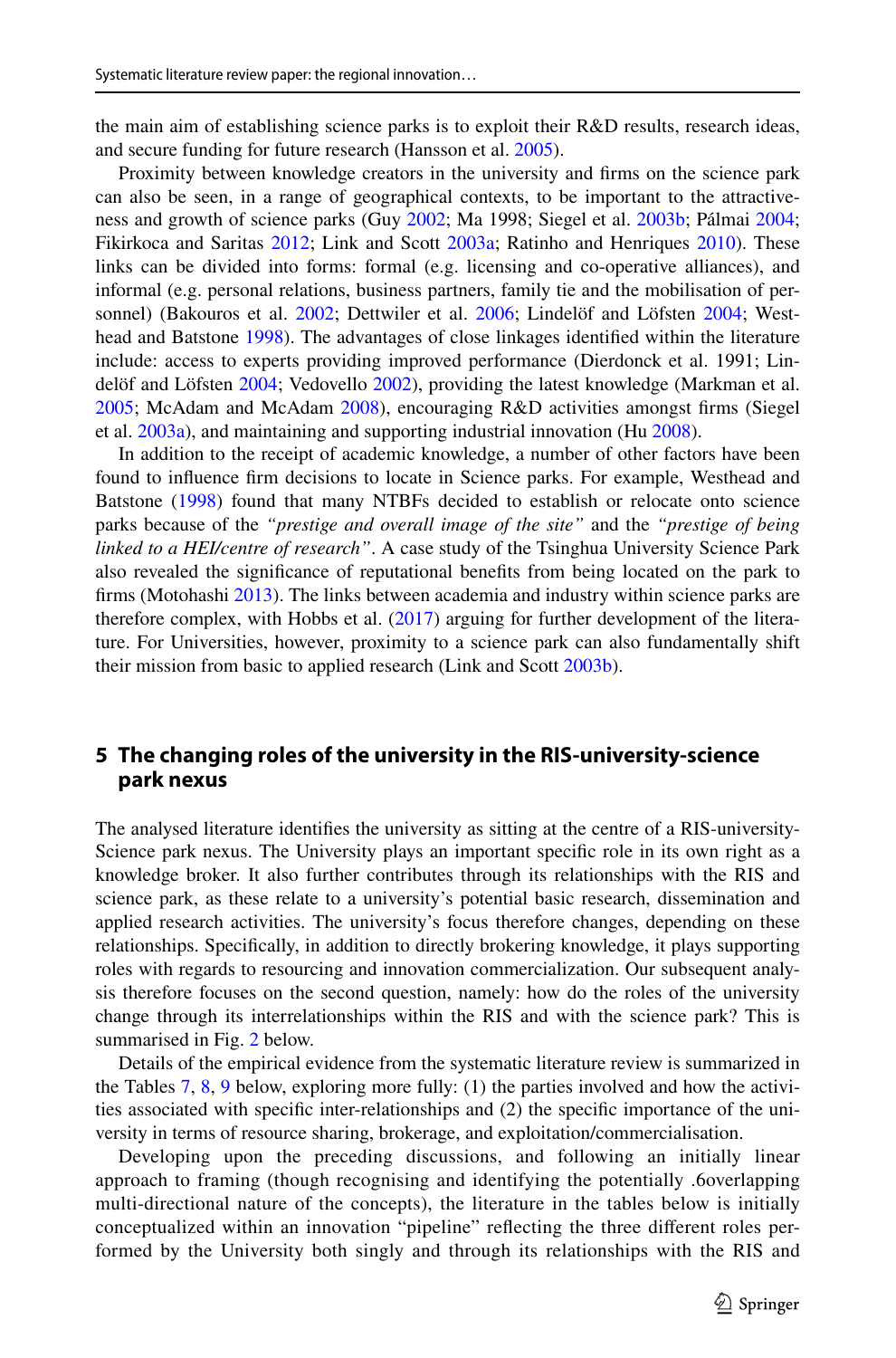

<span id="page-17-0"></span>**Fig. 2** Roles of the university in the RIS-university-science park nexus

science park. First, "Resource sharing", includes the ofering, facilitating, and supporting of research results, data, and information that the university produced for others actors within the RIS. Secondly, the central University "Brokerage role" encompasses the University acting as a "seedbed", creating conditions to promote innovation as an incubator facilitating the transfer of knowledge, encouraging the spin-ofs, and stimulating the production of innovation (Felsenstein [1994](#page-28-21)). The fnal role, "exploitation and commercialization", involves activities making use of and benefting from these resources and brokering activities to assist economic development through innovative products. These are exploited through commercialization processes within the science park to produce commercial returns, which further strengthens the businesses utilizing them and the regional innovation systems in which they sit.

## **5.1 Resource sharing roles**

At its interface with the RIS actors the University shares data and knowledge, and thus performs a role in the 'provision of information' (see Table [7](#page-18-0)). In this function the University itself produces knowledge, it has connections with frms to create and generate new knowledge by conducting research, and shares knowledge or data with frms through university programmes or specifc courses (e.g. Hommen et al. [2006](#page-28-16); Looy et al. [2003\)](#page-30-20).

Secondly, in its relationship between the science park and RIS, the University then provides channels of communication. Here the University can play a key role in creating networks, as well as helping to ensuring and optimizing communication and cooperation between the key actors (e.g. Jonsson [2002;](#page-29-15) Watkins-Mathys and Foster [2006\)](#page-32-19). This can play a key role in the transfer of tacit knowledge through a varied network of actors (e.g. Looy et al. [2003](#page-30-20); Zou and Zhao [2013\)](#page-33-0). This occurs through conferences, meetings, exhibitions, social networks, as well as frms interactions with students, staf and researchers who have the specialized skills consistent with industrial needs. The fnal resource sharing role highlights the sharing of infrastructure between the University and Science Park. Here Universities have been identifed as providing a range of general facilities, alongside specifc tools and specialist laboratory equipment (e.g. Bass [1998;](#page-26-7) Sofouli and Vonortas [2007\)](#page-31-7).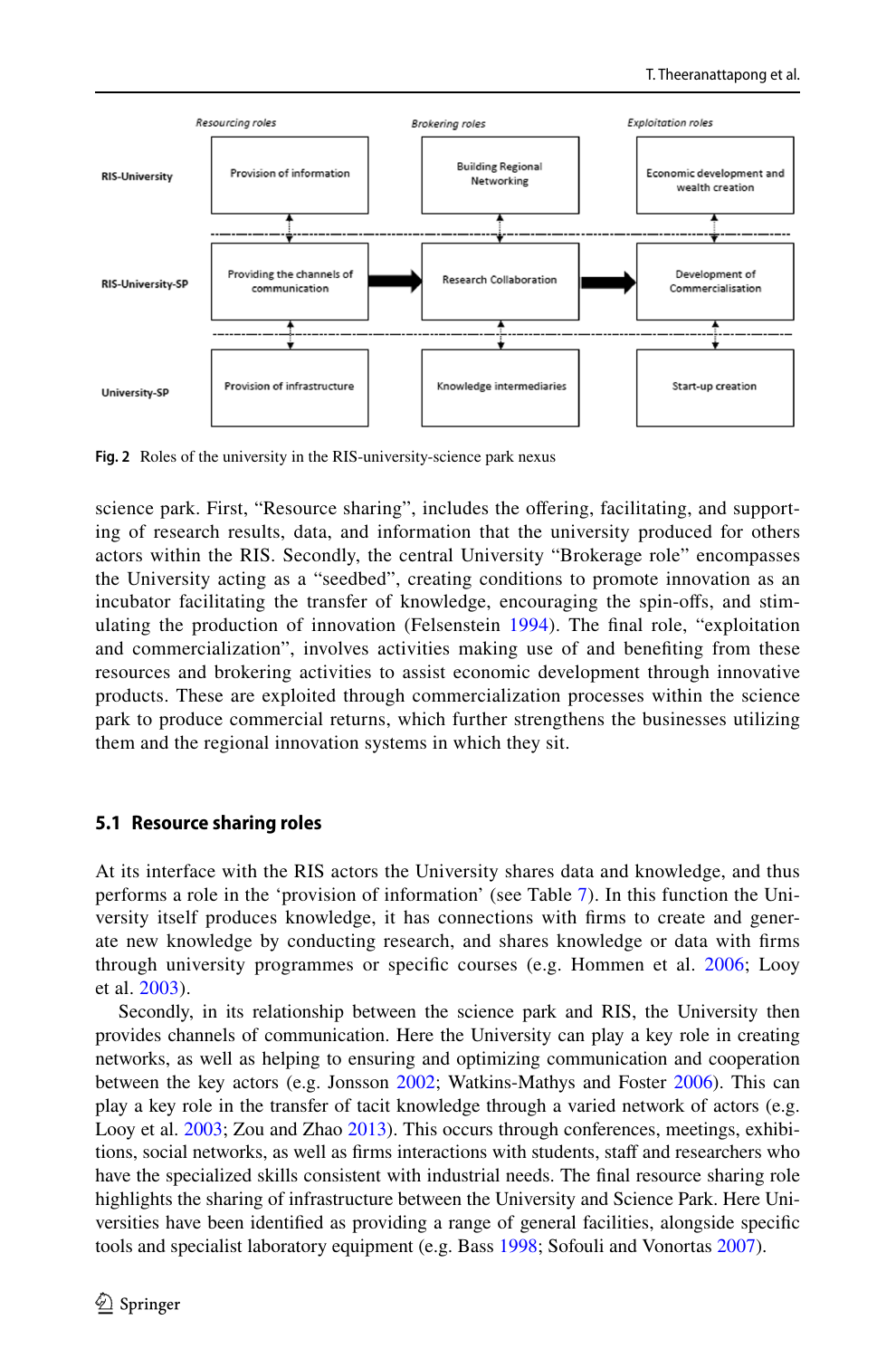<span id="page-18-0"></span>

|                                               |                                  | Table 7 A Synthesis of the Empirical Work Connected to the Roles of the University in the RIS-university-Science Park Nexus : Resource Sharing                                     |
|-----------------------------------------------|----------------------------------|------------------------------------------------------------------------------------------------------------------------------------------------------------------------------------|
| Resource Sharing Roles                        | Key References                   | Specific Roles of Universities Identified                                                                                                                                          |
| Provision of Information                      | Hommen et al. (2006)             | Provision of specifically relevant higher education and training                                                                                                                   |
| (RIS actors + University)                     | Boucke et al. (1994)             | Running regional science centres aimed at coordinating cooperation and information transfer between the<br>HEI and local firms                                                     |
|                                               | Looy et al. (2003)               | Setting up technology transfer office (TTO) which one of the information support by the staff of TTO was<br>information exchange through industrial collaborative programme        |
|                                               | Zou and Zhao (2013)              | Having intense information exchange through academic, business, and personal network                                                                                               |
| Providing the Channels of<br>Communication    | Jonsson (2002)                   | Personal relations between researchers and entrepreneurs providing social contact networks to channel valu-<br>able tacit knowledge                                                |
| sity + Science park)<br>(RIS actors + Univer- | Löfsten and Lindelöf (2005)      | University spin-offs (USOs) benefitting from external data transferred through University co-operation from<br>R&D and formal contacts with Universities                           |
|                                               | Looy et al. (2003)               | Creating Leuven. Inc by K.U. Leuven R&D (TTO) and IMEC (the Inter-university Center for Micro-Elec-<br>tronics) for stimulating the exchange of ideas and the creation of networks |
|                                               | Watkins-Mathys and Foster (2006) | Having casual social exchanges between researchers, entrepreneurs and officials within and outside the<br>Chinese STIPs, as well as interactions in the community around the parks |
|                                               | Zou and Zhao (2013)              | Enterprises in TusPark operating with Tsinghua University cooperate and communicate with Tsinghua<br>alunni network                                                                |
| Provision of Infrastructure                   | Quintas et al. (1992)            | Providing land and buildings as well as linkages with tenants located on the park                                                                                                  |
| (University + Science park)                   | McAdam and McAdam (2008)         | Provision of office facilities, canteen, car park, telecommunications and shared secretarial services to speed<br>up start up processes                                            |
|                                               | 1998)<br>Bass (                  | Providing space                                                                                                                                                                    |
|                                               | Westhead and Batstone (1998)     | Providing access to facilities of HEI/centre of research                                                                                                                           |
|                                               | Kihlgren (2003)                  | Providing the building                                                                                                                                                             |
|                                               | Bigliardi et al. (2006)          | Providing access to the available tools                                                                                                                                            |
|                                               | Hommen et al. (2006)             | Providing R&D infrastructure                                                                                                                                                       |
|                                               | li and Vonortas (2007)<br>Sofoul | Providing access to the laboratories                                                                                                                                               |
|                                               |                                  |                                                                                                                                                                                    |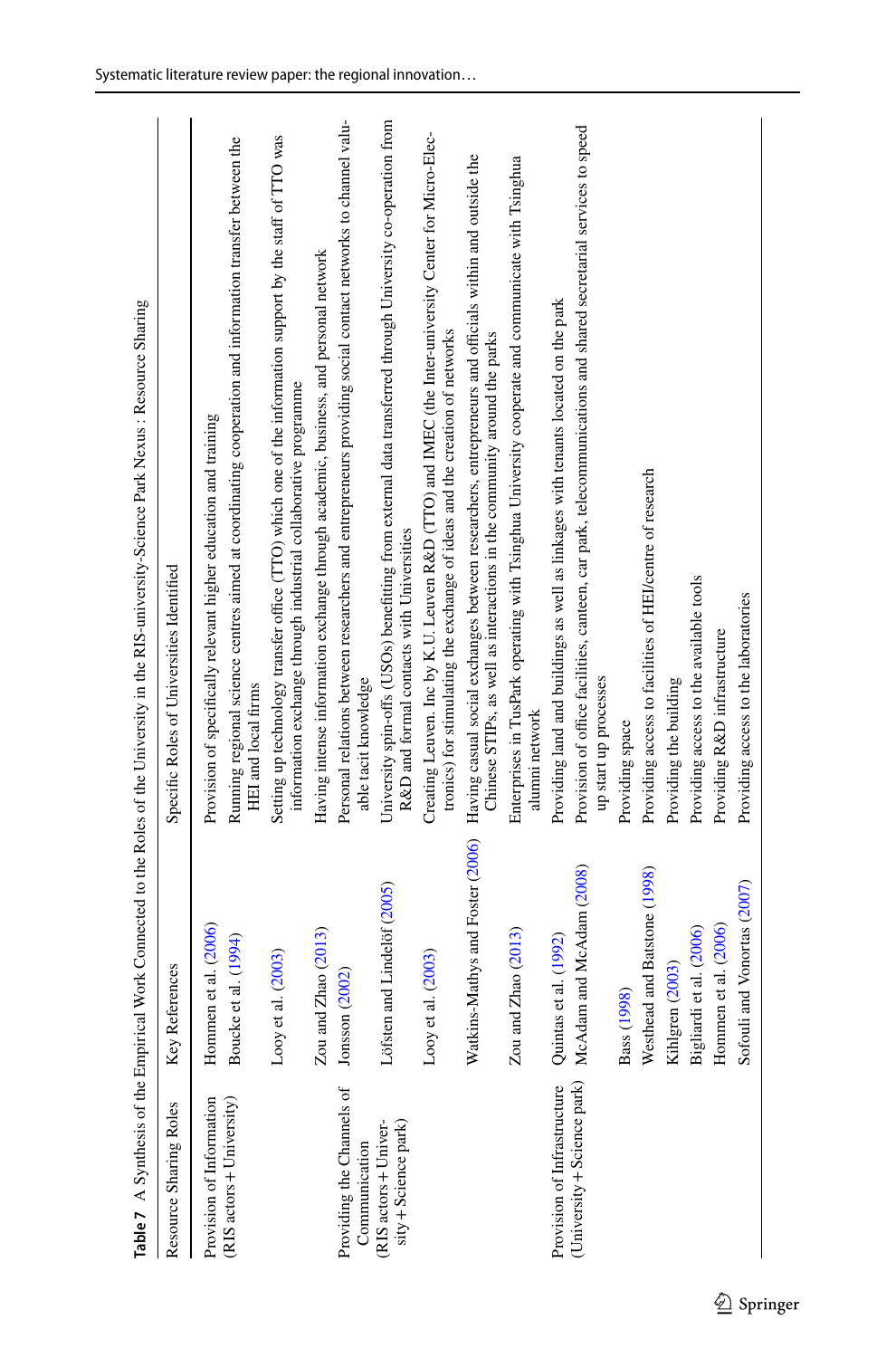| <b>Brokering Roles</b>                                              | Key References                         | Specific Example Roles of Universities Identified                                                                                                                                                                                            |
|---------------------------------------------------------------------|----------------------------------------|----------------------------------------------------------------------------------------------------------------------------------------------------------------------------------------------------------------------------------------------|
| Building Regional Networking<br>$(RIS, \text{actors} + University)$ | Storey and Tether (1998)               | Providing a formal programme for distribution of knowledge from the university's research<br>directly to firms                                                                                                                               |
|                                                                     | Hommen et al. (2006)                   | Provision of education and training, supporting the spin-off of academic research into a<br>network of industrial firms and other organizations                                                                                              |
|                                                                     | Yoon et al. $(2015)$                   | Making a transition toward entrepreneurial university by forming a consortium with other<br>would-be entrepreneurial universities abroad and collaborating with foreign universities<br>and attracting international students to the region. |
|                                                                     | Lew et al. (2018)                      | Developing internship programs                                                                                                                                                                                                               |
|                                                                     |                                        | Having internationally connected via research, mobility, and exchange programs                                                                                                                                                               |
|                                                                     | Ramirez et al. (2013)                  | Via mobility of university generated qualified labour to encourage knowledge diffusion<br>and intangible knowledge transfer                                                                                                                  |
|                                                                     | Gunasekara (2006)                      | Providing links for the main regional actors in the network, with national and international<br>contacts, to help shape regional networking                                                                                                  |
| Research Collaboration                                              | Felsenstein (1994)                     | The University acts as a "seedbed"                                                                                                                                                                                                           |
| (RIS actors + University + Science                                  | park) Jonsson (2002)                   | Having collaborations between on-park firms, individual researchers or teams of research-<br>ers at universities, and hospital clinics                                                                                                       |
|                                                                     | Koh et al. (2005), Lee and Yang (2000) | Facilitating collaboration between firms, universities and institutions, to assist firms into<br>global hi-tech markets                                                                                                                      |
|                                                                     | Bigliardi et al. (2006)                | Providing a program of specialist seminars and database the specifies the competences to<br>companies in the innovation and technology transfer programme of science park                                                                    |
|                                                                     | Watkins-Mathys and Foster (2006)       | STIPs firms) and financial loans to start-up companies to work on technology product<br>Provision of commercial contracts for R&D (between university incubators and hi-tech<br>development                                                  |
|                                                                     | Sofouli and Vonortas (2007)            | Having links with industry and research centres in joint research projects                                                                                                                                                                   |
|                                                                     | Malairaja and Zawdie (2008)            | Having joint collaborative research with science park and off-park firms                                                                                                                                                                     |

<span id="page-19-0"></span>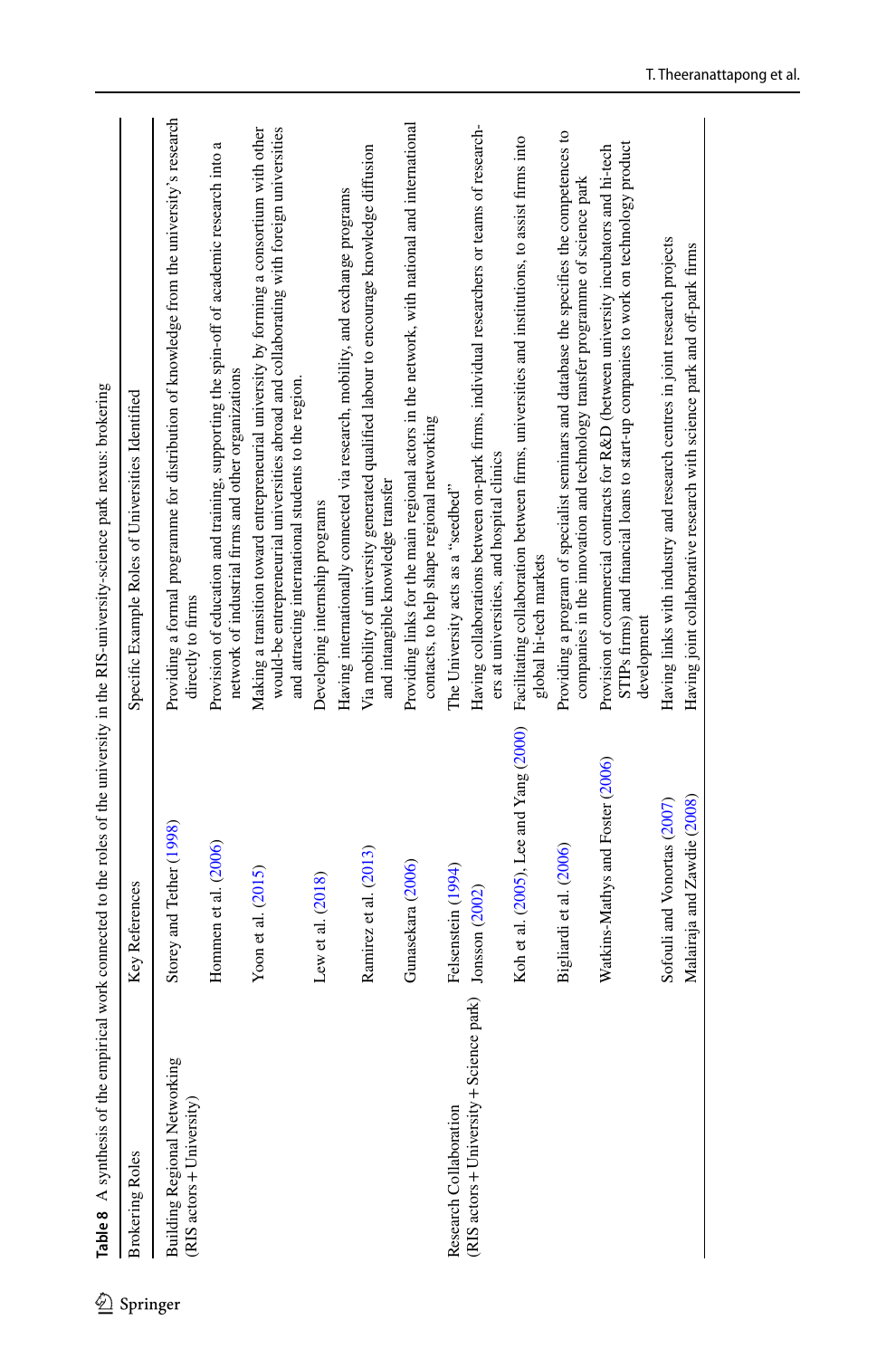| œ |
|---|
|   |
|   |
|   |

| Table 8 (continued)        |                            |                                                                                                                                                                                                                     |
|----------------------------|----------------------------|---------------------------------------------------------------------------------------------------------------------------------------------------------------------------------------------------------------------|
| <b>Brokering Roles</b>     | <b>Key References</b>      | Specific Example Roles of Universities Identified                                                                                                                                                                   |
| Knowledge Intermediaries   |                            | Díez-Vial and Montorc-Sánchez (2016) Search for and absorb local and non-local knowledge and transmit to the science park                                                                                           |
| University + Science park) | Macdonald (2016)           | Transferring university pool of knowledge to improve innovative capability of firms                                                                                                                                 |
|                            | Jonsson (2002)             | Having social contact networks, in which university knowledge is channel, to on-park<br>firms                                                                                                                       |
|                            | Zou and $Z$ hao's $(2013)$ | Science park enterprises using knowledge accessed via university alumni network                                                                                                                                     |
|                            | Lai and Shyu (2005)        | Providing science park with high-quality human resources and on-job training                                                                                                                                        |
|                            | Bigliardi et al. (2006)    | Consulting and providing access to on-line databases                                                                                                                                                                |
|                            |                            | Collaborating with science park to provide quality and certification programme offering<br>integrated services such as consulting, testing, certifying the quality required for com-<br>mercializing products, etc. |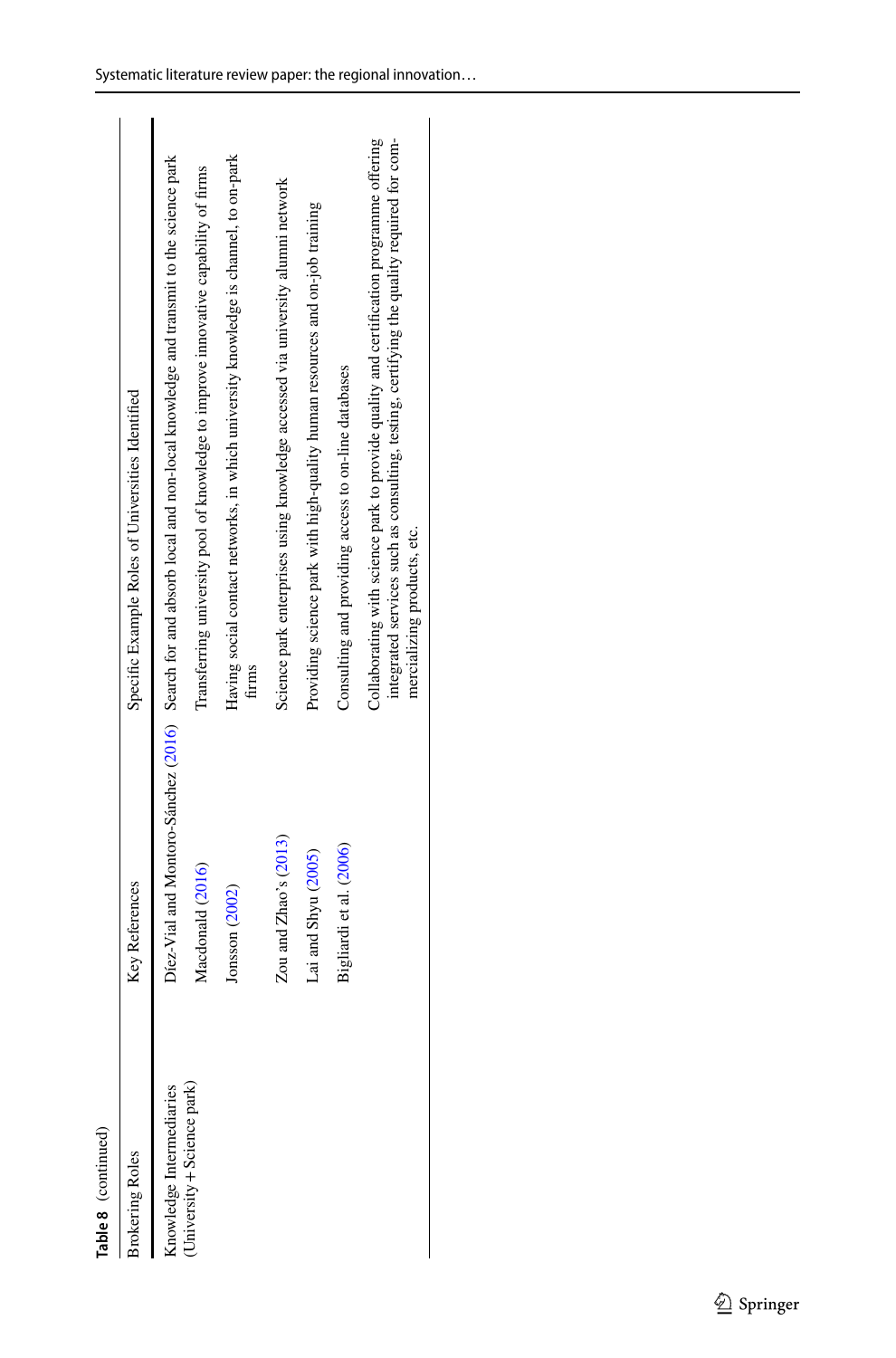| ℒ        |                                                                                                                                                        |                                         | Table 9 A synthesis of the empirical work connected to the toles of the university in the RIS-university-science Park Nexus: exploitation and commercialisation                                                                                                                                                                                                                                                                                                                                                   |
|----------|--------------------------------------------------------------------------------------------------------------------------------------------------------|-----------------------------------------|-------------------------------------------------------------------------------------------------------------------------------------------------------------------------------------------------------------------------------------------------------------------------------------------------------------------------------------------------------------------------------------------------------------------------------------------------------------------------------------------------------------------|
| Springer | roles<br>Exploitation and commercialisation                                                                                                            | Key references                          | Specific roles of universities identified                                                                                                                                                                                                                                                                                                                                                                                                                                                                         |
|          | Economic Development and Wealth Creation<br>(RIS actors + University)                                                                                  | Gunasekara (2006)<br>Yoon et al. (2015) | Having incubated ideas, educated entrepreneurs and fostered break-<br>Development of a technology precinct and Innovation Campus<br>through technologies                                                                                                                                                                                                                                                                                                                                                          |
|          | RIS actors + University + Science park)<br>Development of Commercialisation<br>(e.g. Licensing Activities, Patents),<br>Promoting Technological Change | Hommen et al. (2006)                    | university who are intent on establishing new businesses with refer-<br>rals to a number of key services related to the commercialization of<br>research results, in such areas as intellectual property management,<br>demic and commercial worlds': providing faculty and students of<br>Having university Holding located in science park, which commer-<br>cializes research and ideas serving as 'a bridge between the aca-<br>Establishment of technology holding companies<br>access to seed capital, etc. |
|          |                                                                                                                                                        | Xie et al. (2018)                       | ogy start-ups through the transfer of intellectual property rights or<br>institutes and other parties provide a variety of inputs for technol-<br>The role of the University in the development of the Donghu High-<br>Tech Zone as an industrial ecosystem. The University, research<br>cooperative development                                                                                                                                                                                                  |
|          |                                                                                                                                                        | Guy (2002)                              | keep companies in the forefront of technological advances, by pro-<br>viding a resource for technical research and project-based support<br>Linking with science park and other universities, aimed to help and                                                                                                                                                                                                                                                                                                   |

<span id="page-21-0"></span> $\sum_{i=1}^{n}$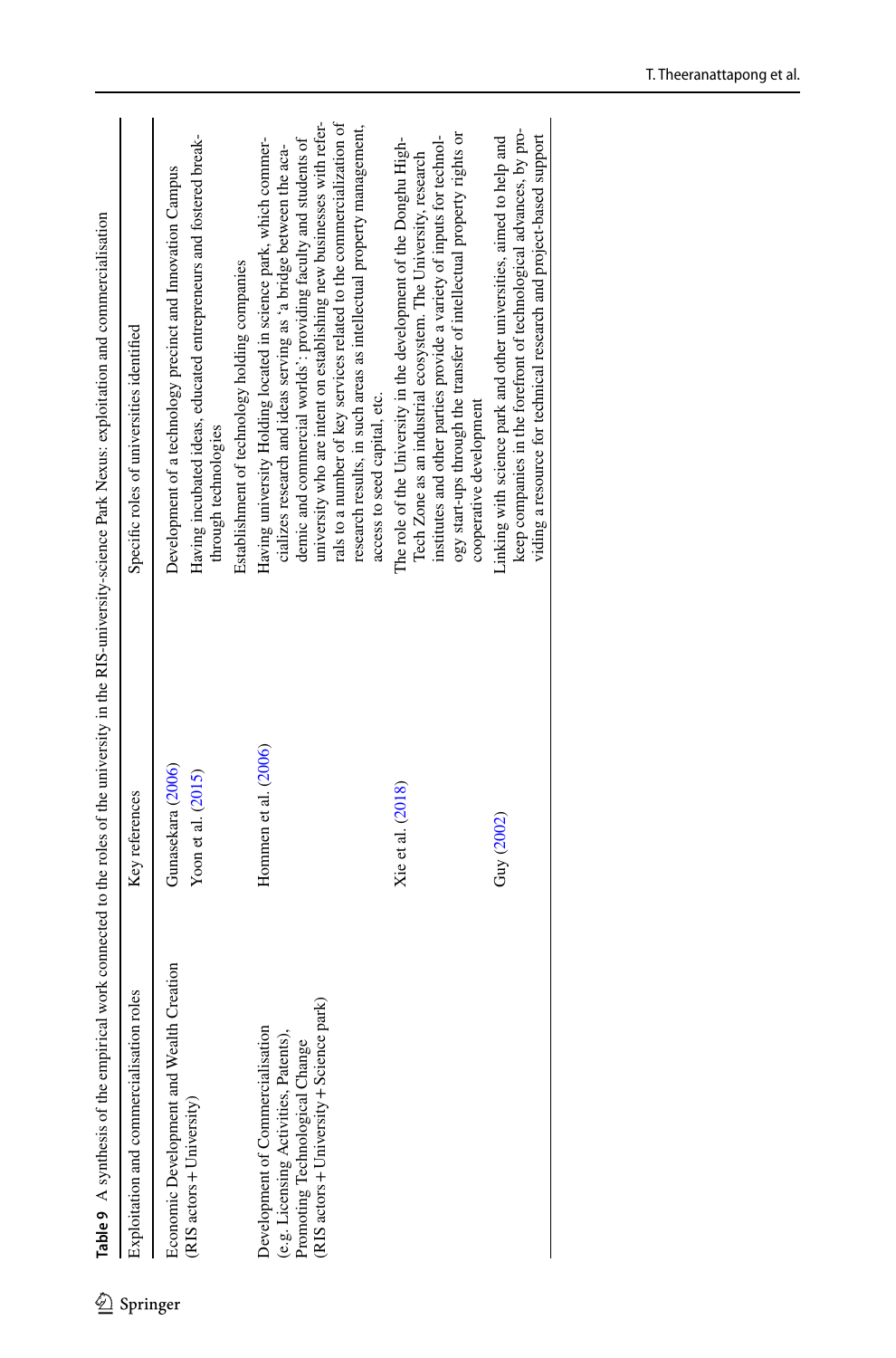| Table 9 (continued)                                                                       |                                               |                                                                                                                                                                               |
|-------------------------------------------------------------------------------------------|-----------------------------------------------|-------------------------------------------------------------------------------------------------------------------------------------------------------------------------------|
| roles<br>Exploitation and commercialisation                                               | Key references                                | Specific roles of universities identified                                                                                                                                     |
| of Research Results<br>Promoting the Commercialisation<br>Start-ups Creation (Incubator), | Hu (2008)                                     | Promoting technological change through "critically reviewing and<br>systematising the accumulated technical knowledge"                                                        |
| (University + Science park)                                                               | Pálmai (2004)                                 | University teachers move their enterprises to the site of the innovation<br>park, establish their own real enterprises and convert the virtual<br>company into a legal entity |
|                                                                                           |                                               | and relies on the business services of innovation park during their<br>Enterprise starts its business operation directly from the university<br>operation                     |
|                                                                                           | and Doloreux (2000), Wonglimpiyarat<br>(2010) | Bass (1998), Chan and Lau (2005), Shearmur Creating incubator programs to expand boundary services by aligning<br>with the science park                                       |
|                                                                                           | Feldman (2007)                                | Supporting for entrepreneurship policies and spin-offs helped pro-<br>mote science park and faculty members' participation in science<br>park                                 |
|                                                                                           | $Z_{\text{OU and Zhao}}(2013)$                | One of the initial missions that university established science park<br>was "Promoting the commercialization of research results"                                             |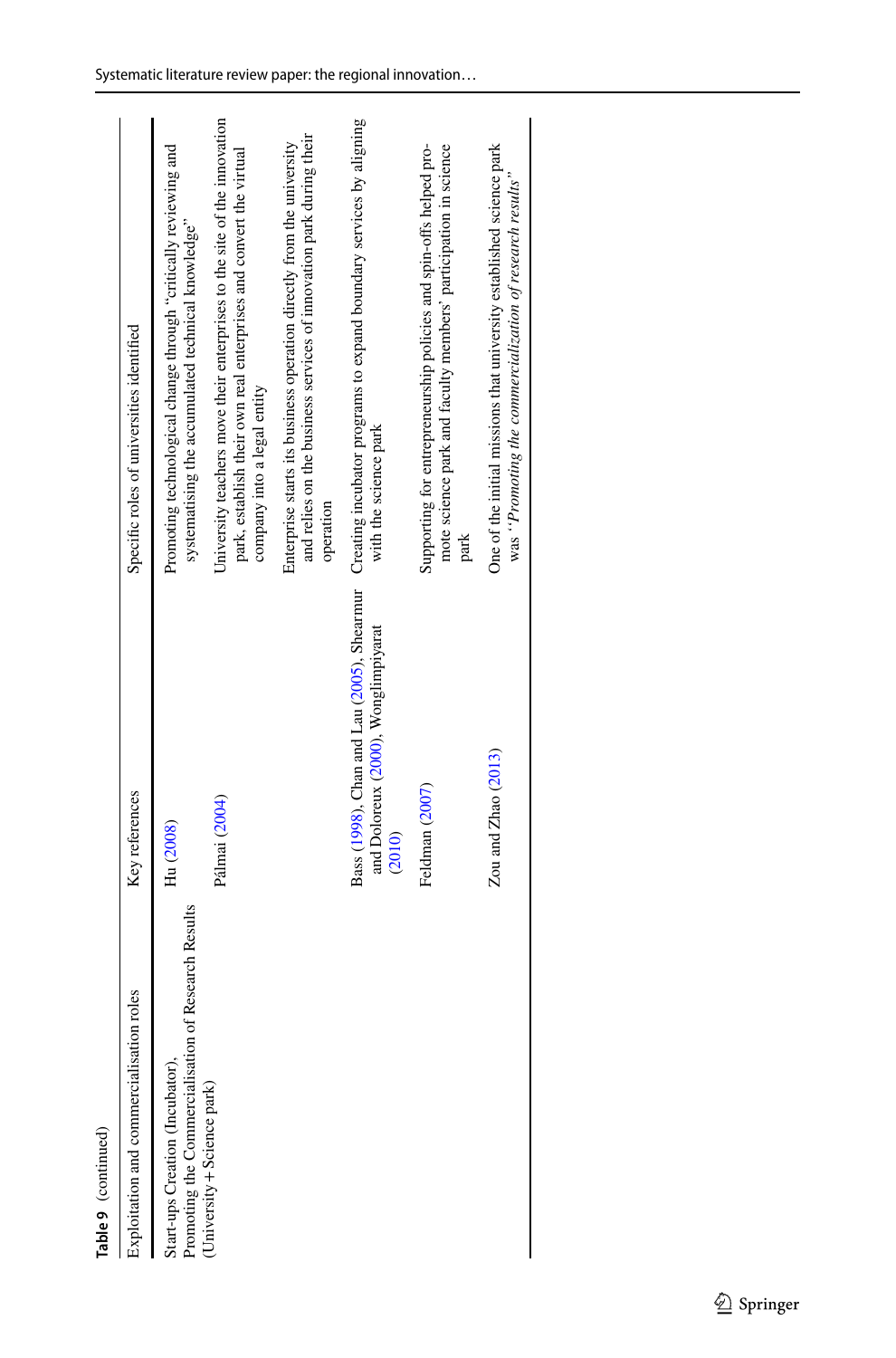## **5.2 Brokerage roles**

The frst Brokerage function performed by the University focuses on building regional networking with and between the other actors within the RIS. For example, through labour mobility, contacts and supportive strategy and policy (Table [8](#page-19-0)). In the University's second brokering role it supports interactions to create and promote innovation between the university, science park, and other actors in RIS. Research collaborations between these actors are considered crucial in this, and across a number of industries R&D collaboration between them is highly valued (Kramer et al. [2011\)](#page-29-10). For firms and the RIS, University's investments in R&D provide benefts that can contribute to their innovation processes (Barra and Zotti  $2018$ ), whilst the University benefits from R&D collaboration through additional income and experience of frms' real-life problems (Harper and Georghiou [2005](#page-28-22)). Finally, within the science park itself the University can then act as a "knowledge intermediary". In this role the university can search for and absorb local and non-local knowledge and then transmit this knowledge to the science park, to improve the innovative capability of frms (e.g. Díez-Vial and Montoro-Sánchez [2016](#page-27-21)). This role is increasingly promoted by government to encourage technology transfer and regional development due to it supporting the geographical clustering of frms (Tan [2006\)](#page-31-21).

## **5.3 Exploitation and commercialisation roles**

In terms of RIS-University relationships, the role of the university also includes directly increasing local economic development (e.g. see Hu et al. [2005\)](#page-29-16). This is achieved through vehicles such as technology companies and innovation campuses (see Table [9\)](#page-21-0). The second exploitation and commercialization role of the University focuses on its simultaneous relationships with the science park and RIS actors (e.g. see Looy et al. [2003](#page-30-20)). Given that frms' in science parks primary purpose is to launch new products and develop markets (Löfsten and Lindelöf [2003\)](#page-30-9), the university's role in commercialization is essential and often supported by specific government policies (Mian et al. [\(2016\)](#page-30-22). This effort is focused through the development of vehicles for commercialisation (e.g. licensing, patents), as well as more broadly promoting technological change.

In the fnal exploitation and commercialization role, Universities increasingly participate directly in the commercialization of knowledge via licensing activities and spinoff firms (Looy et al.  $2003$ ). The study of Sofouli and Vonortas ( $2007$ ) supports this notion in their case study of S&T Parks and business incubators of Greece, especially, in the frst policy wave (1990's) government providing funding support for establishing parks by universities and other public research institutes in order to exploit R&D results. Spin-of frms are also then seen as crucial in the development of universityindustry relationships and as a tool for valorisation of research results (Salvador [2011\)](#page-31-22). Indeed, Hansson et al. [\(2005\)](#page-28-6) further claim that universities expect science parks to help them commercialise their research ideas and secure funding for further research (Hansson et al. [2005](#page-28-6)).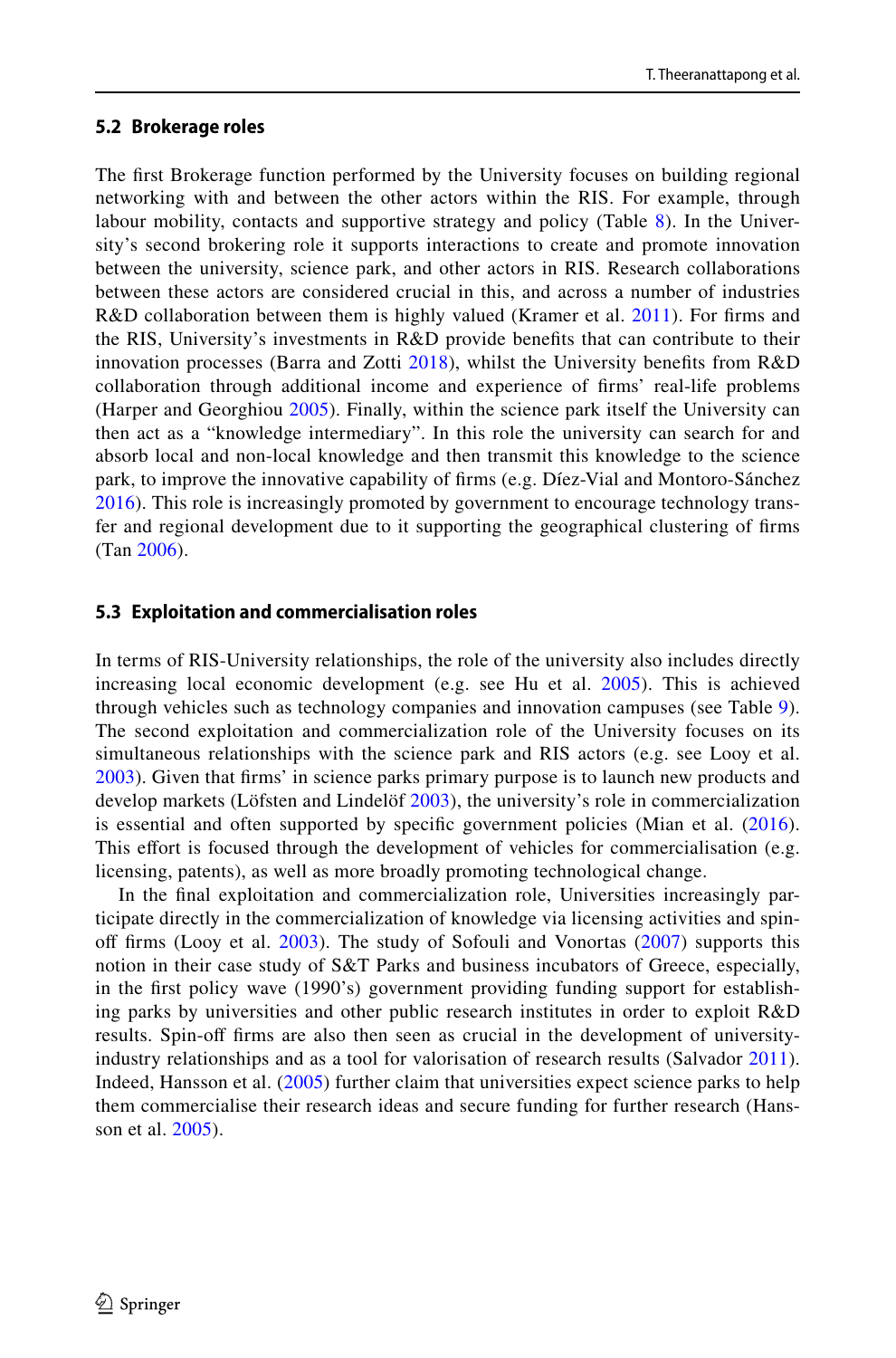## **6 Conclusions, research gaps and implications**

The overall aim of this review was to analyse the roles of the university in the RIS actors-university-science park nexus. Whilst it is clear that Universities contribute to both science parks and the RIS, the particular roles they perform for the RIS actors or science park have not been systematically examined. Furthermore, how these basic roles difer between each actor remains ambiguous.

Within this review we have attempted to contribute by focusing on these shortcomings. Specifcally, bringing the literature on science parks and RIS together, we have contributed to this feld by identifying how the university's key roles change as it moves between: RIS actors-university, RIS actors-university-science park, and university-science park interrelationships. Further, moving beyond basic views of the roles performed by the university (Massey and Wield [2006](#page-30-15); Quintas et al. [1992](#page-31-16); Westhead [1997](#page-32-3)), we have specifcally distinguished between three diferent types of activities performed by the university within each of these three types of interactions: knowledge co-creation, acting as conduit, and inter-organisational relationship building. In doing so, we have highlighted how the key basic roles of the university change as these diferent dimensions interact, thereby making a contribution.

Further research is however, required to provide a more fnely grained understanding of the roles performed by the university within each of these relationships, and how their contributions can be optimized in diferent contexts. Our review also reveals a series of important gaps in the literatures on science parks and RIS. In terms of the science park literature, for example, no general theory of the science park was observed due to the origins of the parks being diferent depending on a range of factors and the context of the country.

Whilst a broad identifcation of the roles of the university in the RIS actors-university-science park nexus is possible from the existing literature, an examination of these roles within specifc national or regional context is therefore critical in order to identify how this afects the relative signifcance of specifc roles. Our review also supports that of Lecluyse et al. ([2019](#page-29-14)) which identifed a need for more research into the relationship between science park and region the science park is located within, in order to more fully explore the roles and contribution the science park can make. In addition, the impact of regional policies in the creation and development of science parks should also be analysed as suggested by (Mora-Valentín et al. [2018](#page-30-13)).

Our review therefore supports Hobbs et al. [\(2017](#page-28-20)) who argued that the science and technology park literature can still be considered to need further development, a situation that can be seen to be particularly the case in the context of peripheral developing economies. More specifcally, our review has revealed a strong imbalance in the geographic distribution of prior studies, with the majority having been conducted in developed countries and core regions. By contrast developing countries and more peripheral regions have been relatively overlooked, peripheral regions in developing economies particularly so.

Considering the multiplicity of roles performed within the RIS-University-Science park nexus, there is therefore a clear gap in the literature with respect to both university roles and potential contributions within nascent peripheral and developing economy RIS. In particular, there is a specifc need to understand how universities are able to contribute to the development of RIS within developing countries, as well as identifying the activities they are less capable of performing due to shortcomings in the RIS as well as their own capabilities.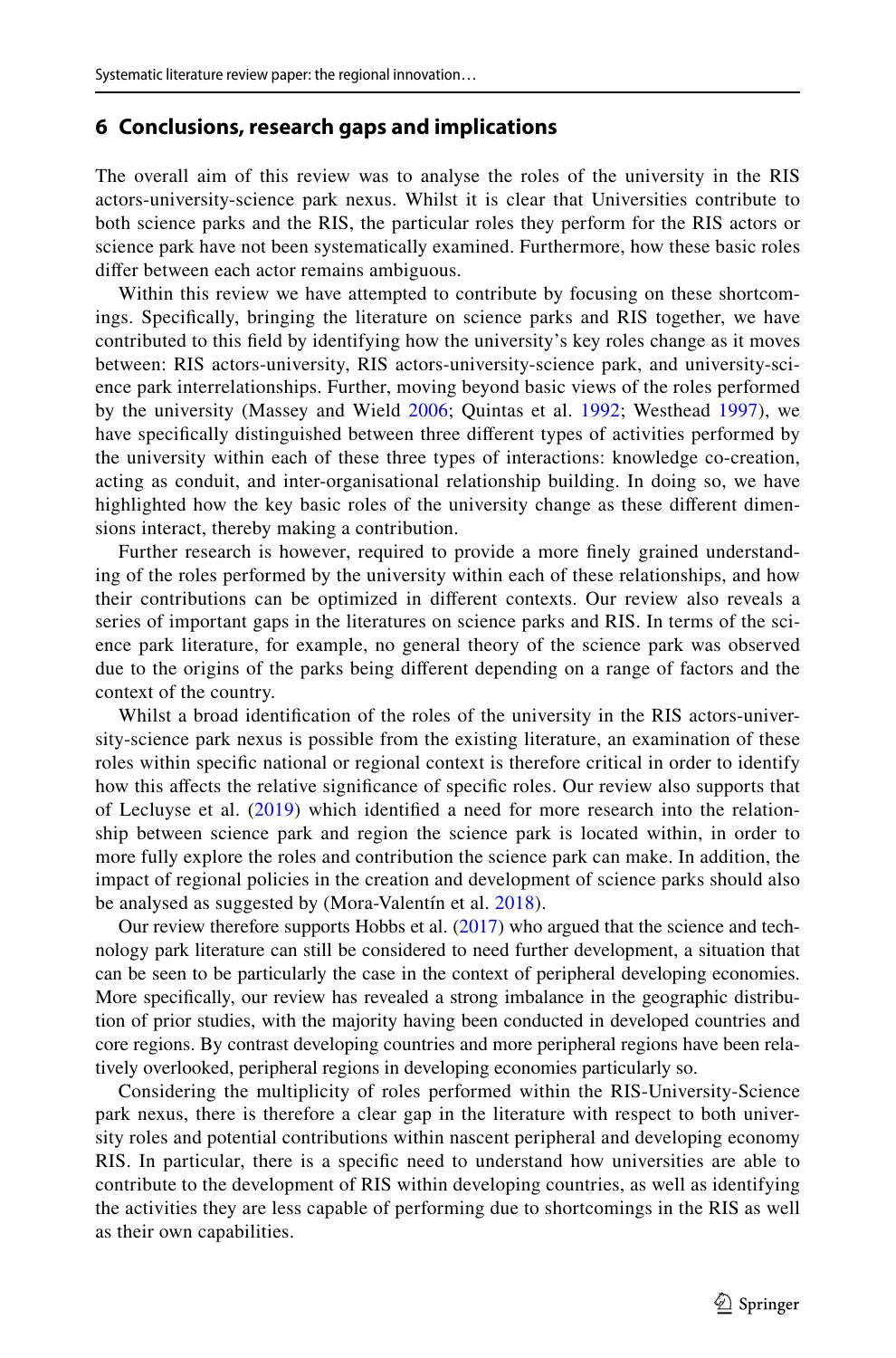More broadly, although the university is found to be the crucial component in both RIS and science park literature, there were only a limited number of studies focused on the simultaneous roles played by the university during its relationships with these other actors. Consequently, future research needs to provide a more integrated approach to further our understanding of the simultaneous roles of universities within these relationships, which again will have specifc national and regional contexts. This would also help further our understanding of the university's role as conduit between the RIS and Science Park.

Methodologically there also appeared to be relatively few studies conducted longitudinally, or comparatively. We therefore suggest a need for comparative studies to better uncover the relative infuence of regional contexts, specifc policies, and capabilities of Universities on the specifc roles they perform. This may include analysis of Science Parks where universities are/are not present, to further understand their roles, as well as examples of science parks where universities successfully contribute versus those where universities make less of a contribution.

Finally, few studies simultaneously linked the literature on the science park with that of the RIS, identifying the necessity to examine the roles of specifc universities in science parks within the context of specifc RIS. Overall, this identifes the need for contextual studies to explore these roles and unpick the impact of specifc local and regional government initiatives on the roles and contributions of the University. Such research would help to inform future policy to enhance science park performance and ultimately the development of RIS in a manner appropriate for a particular context.

In conclusion, whilst Universities can make several contributions within the RIS-University-Science park nexus their ability to undertake activities that are closer to the market have been found to be limited in several respects, not only because of their own limitations but also because of the wider RIS context in which they operate. The takeaway message for policymakers, universities and science park managers, therefore, is that, in the science park context, the results of this review suggest that universities will be assisting science parks to play diferent combinations of roles in relation to innovation, depending on the diferent RIS contexts in which they fnd themselves.

**Open Access** This article is licensed under a Creative Commons Attribution 4.0 International License, which permits use, sharing, adaptation, distribution and reproduction in any medium or format, as long as you give appropriate credit to the original author(s) and the source, provide a link to the Creative Commons licence, and indicate if changes were made. The images or other third party material in this article are included in the article's Creative Commons licence, unless indicated otherwise in a credit line to the material. If material is not included in the article's Creative Commons licence and your intended use is not permitted by statutory regulation or exceeds the permitted use, you will need to obtain permission directly from the copyright holder. To view a copy of this licence, visit [http://creativecommons.org/licenses/by/4.0/.](http://creativecommons.org/licenses/by/4.0/)

## **References**

- <span id="page-25-0"></span>Acs, Z. J., Braunerhjelm, P., Audretsch, D. B., & Carlsson, B. (2009). The knowledge spillover theory of entrepreneurship. *Small Business Economics, 32*(1), 15–30. [https://doi.org/10.1007/s1118](https://doi.org/10.1007/s11187-008-9157-3) [7-008-9157-3](https://doi.org/10.1007/s11187-008-9157-3).
- <span id="page-25-2"></span>Albahari, A., Catalano, G., & Landoni, P. (2013). Evaluation of national science park systems: A theoretical framework and its application to the Italian and Spanish systems. *Technology Analysis & Strategic Management, 25*(5), 599–614. [https://doi.org/10.1080/09537325.2013.785508.](https://doi.org/10.1080/09537325.2013.785508)
- <span id="page-25-1"></span>Albahari, A., Pérez-Canto, S., Barge-Gil, A., & Modrego, A. (2017). Technology parks versus science parks: Does the university make the diference? *Technological Forecasting and Social Change, 116,* 13–28. [https://doi.org/10.1016/j.techfore.2016.11.012.](https://doi.org/10.1016/j.techfore.2016.11.012)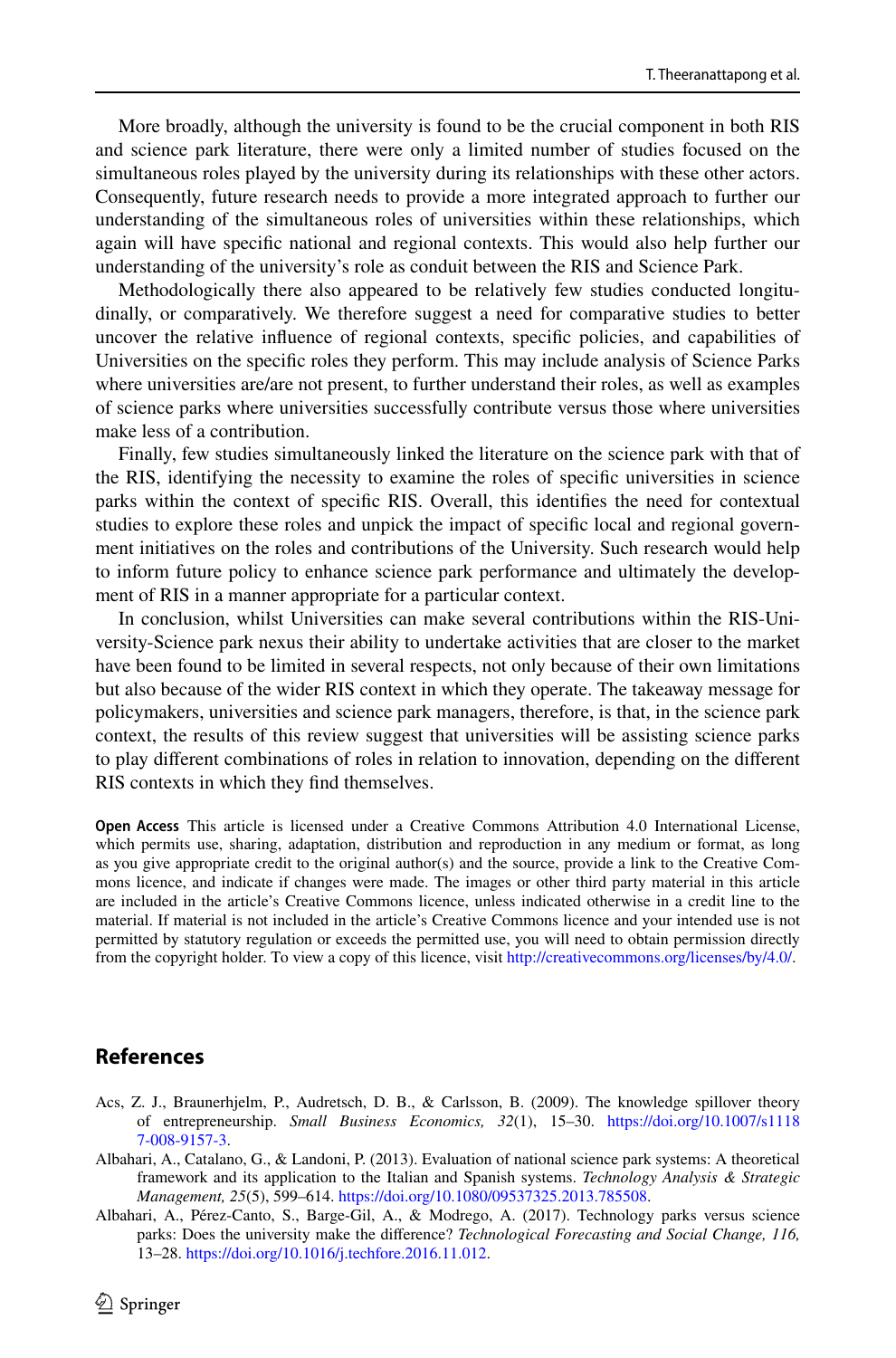- <span id="page-26-17"></span>Almeida, A., Figueiredo, A., & Silva, M. R. (2011). From concept to policy: Building regional innovation systems in follower regions. *European Planning Studies, 19*(7), 1331–1356. [https://doi.](https://doi.org/10.1080/09654313.2011.573140) [org/10.1080/09654313.2011.573140](https://doi.org/10.1080/09654313.2011.573140).
- <span id="page-26-8"></span>Alshumaimri, A., Aldridge, T., & Audretsch, D. B. (2017). The university technology transfer revolution in Saudi Arabia. In *Universities and the Entrepreneurial Ecosystem* (pp. 112–124). [https://doi.](https://doi.org/10.1007/s10961-010-9176-5) [org/10.1007/s10961-010-9176-5](https://doi.org/10.1007/s10961-010-9176-5).
- <span id="page-26-16"></span>Angelakis, A., & Galanakis, K. (2017). A science-based sector in the making: The formation of the biotechnology sector in two regions. *Regional Studies, 51*(10), 1542–1552. [https://doi.org/10.1080/00343](https://doi.org/10.1080/00343404.2016.1215601) [404.2016.1215601](https://doi.org/10.1080/00343404.2016.1215601).
- <span id="page-26-0"></span>Appold, S. J. (2004). Research parks and the location of industrial research laboratories: An analysis of the efectiveness of a policy intervention. *Research Policy, 33*(2), 225–243. [https://doi.org/10.1016/](https://doi.org/10.1016/S0048-7333(03)00124-0) [S0048-7333\(03\)00124-0](https://doi.org/10.1016/S0048-7333(03)00124-0).
- <span id="page-26-3"></span>Asheim, B. T., & Coenen, L. (2005). Knowledge bases and regional innovation systems: Comparing Nordic clusters. *Research Policy, 34*(8), 1173–1190.<https://doi.org/10.1016/j.respol.2005.03.013>.
- <span id="page-26-1"></span>Asheim, B. T., & Coenen, L. (2006). Contextualising regional innovation systems in a globalising learning economy: On knowledge bases and institutional frameworks. *Journal of Technology Transfer, 31*(1), 163–173. [https://doi.org/10.1007/s10961-005-5028-0.](https://doi.org/10.1007/s10961-005-5028-0)
- <span id="page-26-2"></span>Asheim, B. T., & Isaksen, A. (2002). Regional innovation systems: The integration of local "sticky" and global "ubiquitous" knowledge. *Journal of Technology Transfer, 27*(1), 77–86. [https://doi.](https://doi.org/10.1023/A:1013100704794) [org/10.1023/A:1013100704794](https://doi.org/10.1023/A:1013100704794).
- <span id="page-26-4"></span>Bakouros, Y. L., Mardas, D. C., & Varsakelis, N. C. (2002). Science park, a high tech fantasy?: An analysis of the science parks of Greece. *Technovation, 22*(2), 123–128. [https://doi.org/10.1016/S0166](https://doi.org/10.1016/S0166-4972(00)00087-0) [-4972\(00\)00087-0.](https://doi.org/10.1016/S0166-4972(00)00087-0)
- <span id="page-26-10"></span>Barbera, F., & Fassero, S. (2013). The place-based nature of technological innovation: The case of Sophia Antipolis. *Journal of Technology Transfer, 38*(3), 216–234. [https://doi.org/10.1007/s1096](https://doi.org/10.1007/s10961-011-9242-7) [1-011-9242-7](https://doi.org/10.1007/s10961-011-9242-7).
- <span id="page-26-20"></span>Barra, C., & Zotti, R. (2018). The contribution of university, private and public sector resources to Italian regional innovation system (in)efficiency. *Journal of Technology Transfer*, 43(2), 432–457. [https://doi.](https://doi.org/10.1007/s10961-016-9539-7) [org/10.1007/s10961-016-9539-7](https://doi.org/10.1007/s10961-016-9539-7).
- <span id="page-26-7"></span>Bass, S. J. (1998). Japanese research parks: National policy and local development. *Regional Studies, 32*(5), 391–403. [https://doi.org/10.1080/00343409850116808.](https://doi.org/10.1080/00343409850116808)
- <span id="page-26-18"></span>Bigliardi, B., Dormio, A. I., Nosella, A., & Petroni, G. (2006). Assessing science parks' performances: Directions from selected Italian case studies. *Technovation, 26*(4), 489–505. [https://doi.org/10.1016/j.](https://doi.org/10.1016/j.technovation.2005.01.002) [technovation.2005.01.002](https://doi.org/10.1016/j.technovation.2005.01.002).
- <span id="page-26-14"></span>Bosco, M. G. (2007). Innovation, R&D and technology transfer: Policies towards a regional innovation system The case of Lombardy. *European Planning Studies, 15*(8), 1085–1111. [https://doi.](https://doi.org/10.1080/09654310701448246) [org/10.1080/09654310701448246](https://doi.org/10.1080/09654310701448246).
- <span id="page-26-5"></span>Boucke, C., Cantner, U., & Hanusch, H. (1994). "Technopolises" as a policy goal: A morphological study of the Wissenschaftsstadt Ulm. *Technovation, 14*(6), 407–418. [https://doi.org/10.1016/0166-](https://doi.org/10.1016/0166-4972(94)90019-1) [4972\(94\)90019-1](https://doi.org/10.1016/0166-4972(94)90019-1).
- <span id="page-26-11"></span>Buesa, M., Heijs, J., Pellitero, M. M., & Baumert, T. (2006). Regional systems of innovation and the knowledge production function: The Spanish case. *Technovation, 26*(4), 463–472. [https://doi.org/10.1016/j.](https://doi.org/10.1016/j.technovation.2004.11.007) [technovation.2004.11.007](https://doi.org/10.1016/j.technovation.2004.11.007).
- <span id="page-26-6"></span>Cabral, R. (1998). Refning the Cabral-Dahab science park management Paradigm. *International Journal of Technology Management, 16*(8), 813–818. [https://doi.org/10.1504/ijtm.1998.002694.](https://doi.org/10.1504/ijtm.1998.002694)
- <span id="page-26-12"></span>Cantner, U., Meder, A., & Ter Wal, A. L. J. (2010). Innovator networks and regional knowledge base. *Technovation, 30*(9–10), 496–507. [https://doi.org/10.1016/j.technovation.2010.04.002.](https://doi.org/10.1016/j.technovation.2010.04.002)
- <span id="page-26-19"></span>Chan, K. F., & Lau, T. (2005). Assessing technology incubator programs in the science park: The good, the bad and the ugly. *Technovation*, *25*(10), 1215–1228.
- <span id="page-26-9"></span>Chan, K. Y. A., Oerlemans, L. A. G., & Pretorius, M. W. (2010). Knowledge exchange behaviours of science park frms: The innovation hub case. *Technology Analysis & Strategic Management, 22*(2), 207– 228. [https://doi.org/10.1080/09537320903498546.](https://doi.org/10.1080/09537320903498546)
- <span id="page-26-13"></span>Chang, S. L., Lee, Y. H., Lin, C. Y., & Hu, T. S. (2010). Consideration of proximity in selection of residential location by science and technology workers: Case Study of Hsinchu, Taiwan. *European Planning Studies, 18*(8), 1317–1342. <https://doi.org/10.1080/09654313.2010.490651>.
- <span id="page-26-15"></span>Chen, C. J., Wu, H. L., & Lin, B. W. (2006). Evaluating the development of high-tech industries: Taiwan's science park. *Technological Forecasting and Social Change, 73*(4), 452–465. [https://doi.](https://doi.org/10.1016/j.techfore.2005.04.003) [org/10.1016/j.techfore.2005.04.003](https://doi.org/10.1016/j.techfore.2005.04.003).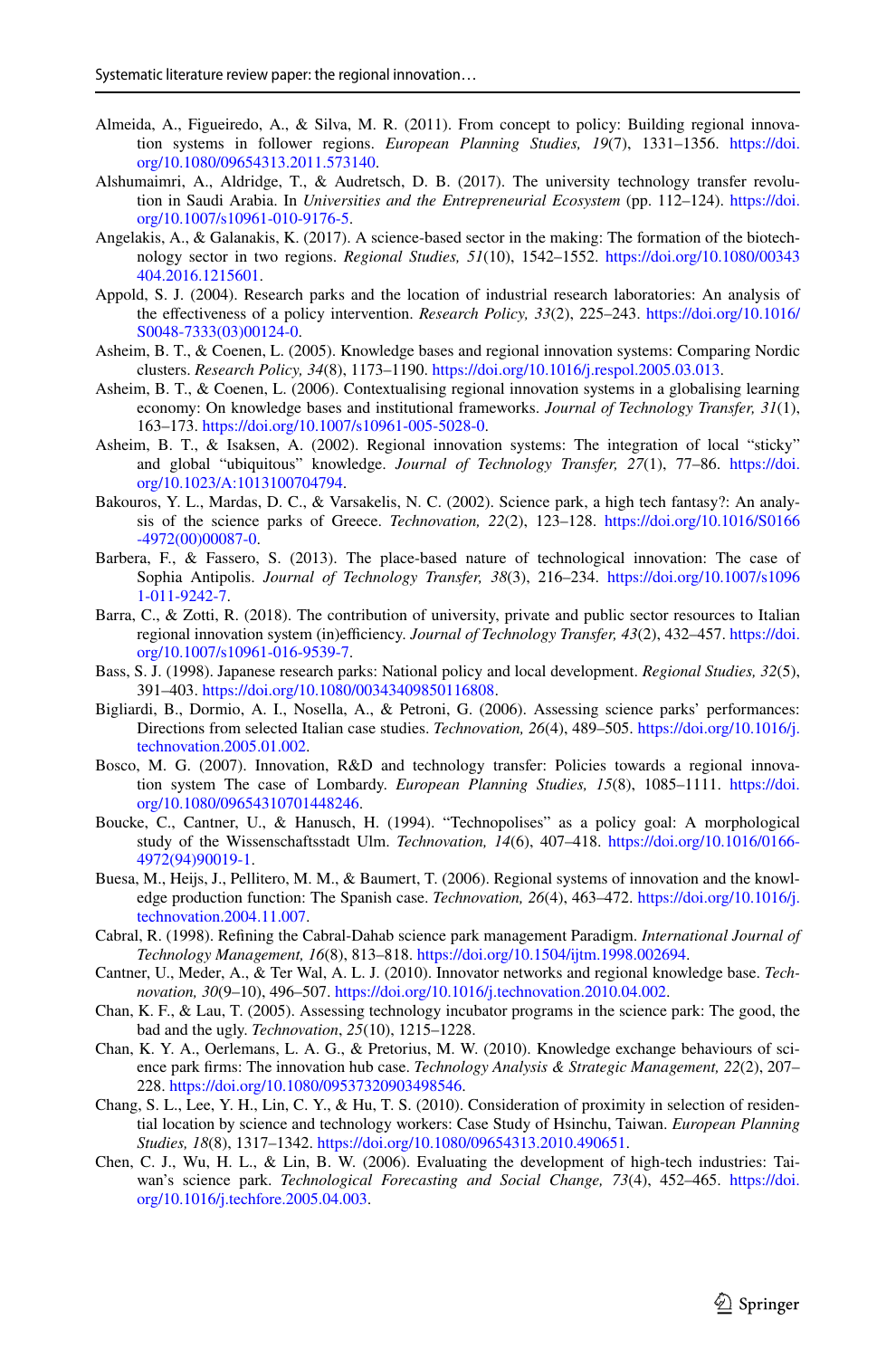- <span id="page-27-6"></span>Cheng, F., van Oort, F., Geertman, S., & Hooimeijer, P. (2014). Science parks and the co-location of hightech small- and medium-sized frms in China's Shenzhen. *Urban Studies, 51*(5), 1073–1089. [https://](https://doi.org/10.1177/0042098013493020) [doi.org/10.1177/0042098013493020](https://doi.org/10.1177/0042098013493020).
- <span id="page-27-7"></span>Chordà, I. M. (1996). Towards the maturity stage: An insight into the performance of French technopoles. *Technovation, 16*(3), 143–152. [https://doi.org/10.1016/0166-4972\(95\)00042-9](https://doi.org/10.1016/0166-4972(95)00042-9).
- <span id="page-27-16"></span>Chung, S. (2002). Building a national innovation system through regional innovation systems. *Technovation, 22*(8), 485–491. [https://doi.org/10.1016/S0166-4972\(01\)00035-9.](https://doi.org/10.1016/S0166-4972(01)00035-9)
- <span id="page-27-12"></span>Colombo, M. G., & Delmastro, M. (2002). How efective are technology incubators? *Research Policy, 31*(7), 1103–1122. [https://doi.org/10.1016/s0048-7333\(01\)00178-0.](https://doi.org/10.1016/s0048-7333(01)00178-0)
- <span id="page-27-14"></span>Cooke, P. (2002a). Regional innovation systems, clusters, and the knowledge economy. *Industrial and Corporate Change, 10*(4), 945–974. [https://doi.org/10.1093/icc/10.4.945.](https://doi.org/10.1093/icc/10.4.945)
- <span id="page-27-17"></span>Cooke, P. (2002b). Regional innovation systems: General fndings and some new evidence from biotechnology clusters. *Journal of Technology Transfer, 27*(1), 133–145. [https://doi.org/10.1023/A:1013160923](https://doi.org/10.1023/A:1013160923450) [450](https://doi.org/10.1023/A:1013160923450).
- <span id="page-27-15"></span>Cooke, P., Gomez Uranga, M., & Etxebarria, G. (2003). Regional innovation systems: Institutional and organisational dimensions. *Research Policy, 26*(4–5), 475–491. [https://doi.org/10.1016/s0048](https://doi.org/10.1016/s0048-7333(97)00025-5) [-7333\(97\)00025-5.](https://doi.org/10.1016/s0048-7333(97)00025-5)
- <span id="page-27-4"></span>Cooke, P., & Morgan, K. (1998). *The associational economy: Firms, regions, and innovation*. Oxford: Oxford University Press.
- <span id="page-27-8"></span>Corsaro, D., & Cantù, C. (2015). Actors' heterogeneity and the context of interaction in afecting innovation networks. *Journal of Business and Industrial Marketing, 30*(3–4), 246–258. [https://doi.org/10.1108/](https://doi.org/10.1108/JBIM-12-2014-0249) [JBIM-12-2014-0249](https://doi.org/10.1108/JBIM-12-2014-0249).
- <span id="page-27-9"></span>Dettwiler, P., Lindelöf, P., & Löfsten, H. (2006). Utility of location: A comparative survey between small new technology-based firms located on and off Science Parks—Implications for facilities management. *Technovation, 26*(4), 506–517. [https://doi.org/10.1016/j.technovation.2005.05.008.](https://doi.org/10.1016/j.technovation.2005.05.008)
- <span id="page-27-18"></span>Diaz-Puente, J., Cazorla, A., & de los Rios, I. (2009). Policy support for the difusion of innovation among SMEs: An evaluation study in the Spanish Region of Madrid. *European Planning Studies, 17*(3), 365–387. [https://doi.org/10.1080/09654310802618028.](https://doi.org/10.1080/09654310802618028)
- <span id="page-27-10"></span>Díez-Vial, I., & Fernández-Olmos, M. (2015). Knowledge spillovers in science and technology parks: How can frms beneft most? *Journal of Technology Transfer, 40*(1), 70–84. [https://doi.org/10.1007/s1096](https://doi.org/10.1007/s10961-013-9329-4) [1-013-9329-4](https://doi.org/10.1007/s10961-013-9329-4).
- <span id="page-27-11"></span>Díez-Vial, I., & Fernández-Olmos, M. (2017). The effect of science and technology parks on firms' performance: How can frms beneft most under economic downturns? *Technology Analysis & Strategic Management, 29*(10), 1153–1166. [https://doi.org/10.1080/09537325.2016.1274390.](https://doi.org/10.1080/09537325.2016.1274390)
- <span id="page-27-21"></span>Díez-Vial, I., & Montoro-Sánchez, Á. (2016). How knowledge links with universities may foster innovation: The case of a science park. *Technovation, 50–51,* 41–52. [https://doi.org/10.1016/j.technovati](https://doi.org/10.1016/j.technovation.2015.09.001) [on.2015.09.001](https://doi.org/10.1016/j.technovation.2015.09.001).
- <span id="page-27-20"></span>Doloreux, D. (2004). Regional innovation systems in Canada: A comparative study. *Regional Studies, 38*(5), 481–494. [https://doi.org/10.1080/0143116042000229267.](https://doi.org/10.1080/0143116042000229267)
- <span id="page-27-19"></span>Doloreux, D., & Dionne, S. (2008). Is regional innovation system development possible peripheral regions? Some evidence from the case La Pocatière, Canada. *Entrepreneurship and Regional Development, 20*(3), 259–283. <https://doi.org/10.1080/08985620701795525>.
- <span id="page-27-5"></span>Durão, D., Sarmento, M., Varela, V., & Maltez, L. (2005). Virtual and real-estate science and technology parks: A case study of Taguspark. *Technovation, 25*(3), 237–244. [https://doi.org/10.1016/S0166](https://doi.org/10.1016/S0166-4972(03)00110-X) [-4972\(03\)00110-X.](https://doi.org/10.1016/S0166-4972(03)00110-X)
- <span id="page-27-13"></span>Eto, H. (2005). Obstacles to emergence of high/new technology parks, ventures and clusters in Japan. *Technological Forecasting and Social Change, 72*(3), 359–373. [https://doi.org/10.1016/j.techf](https://doi.org/10.1016/j.techfore.2004.08.008) [ore.2004.08.008](https://doi.org/10.1016/j.techfore.2004.08.008).
- <span id="page-27-3"></span>Etzkowitz, H., & Leydesdorf, L. (1996). *Introduction: Universities in the Global Knowledge Economy Triaple Helix of University*-*Industry*-*Government Relations*. Retrieved from [https://papers.ssrn.com/sol3/](https://papers.ssrn.com/sol3/papers.cfm%3fabstract_id%3d2932054) [papers.cfm?abstract\\_id=2932054.](https://papers.ssrn.com/sol3/papers.cfm%3fabstract_id%3d2932054)
- <span id="page-27-0"></span>Etzkowitz, H., & Leydesdorf, L. (1999). The future location of research and technology transfer. *The Journal of Technology Transfer, 24*(2–3), 111–123. <https://doi.org/10.1023/A:1007807302841>.
- <span id="page-27-1"></span>Etzkowitz, H., & Leydesdorff, L. (2000). The dynamics of innovation: From National Systems and "mode 2" to a Triple Helix of university-industry-government relations. *Research Policy, 29*(2), 109–123. [https://doi.org/10.1016/S0048-7333\(99\)00055-4.](https://doi.org/10.1016/S0048-7333(99)00055-4)
- <span id="page-27-2"></span>Etzkowitz, H., Webster, A., Gebhardt, C., & Terra, B. R. C. (2000). The future of the university and the university of the future: Evolution of ivory tower to entrepreneurial paradigm. *Research Policy, 29*(2), 313–330. [https://doi.org/10.1016/S0048-7333\(99\)00069-4.](https://doi.org/10.1016/S0048-7333(99)00069-4)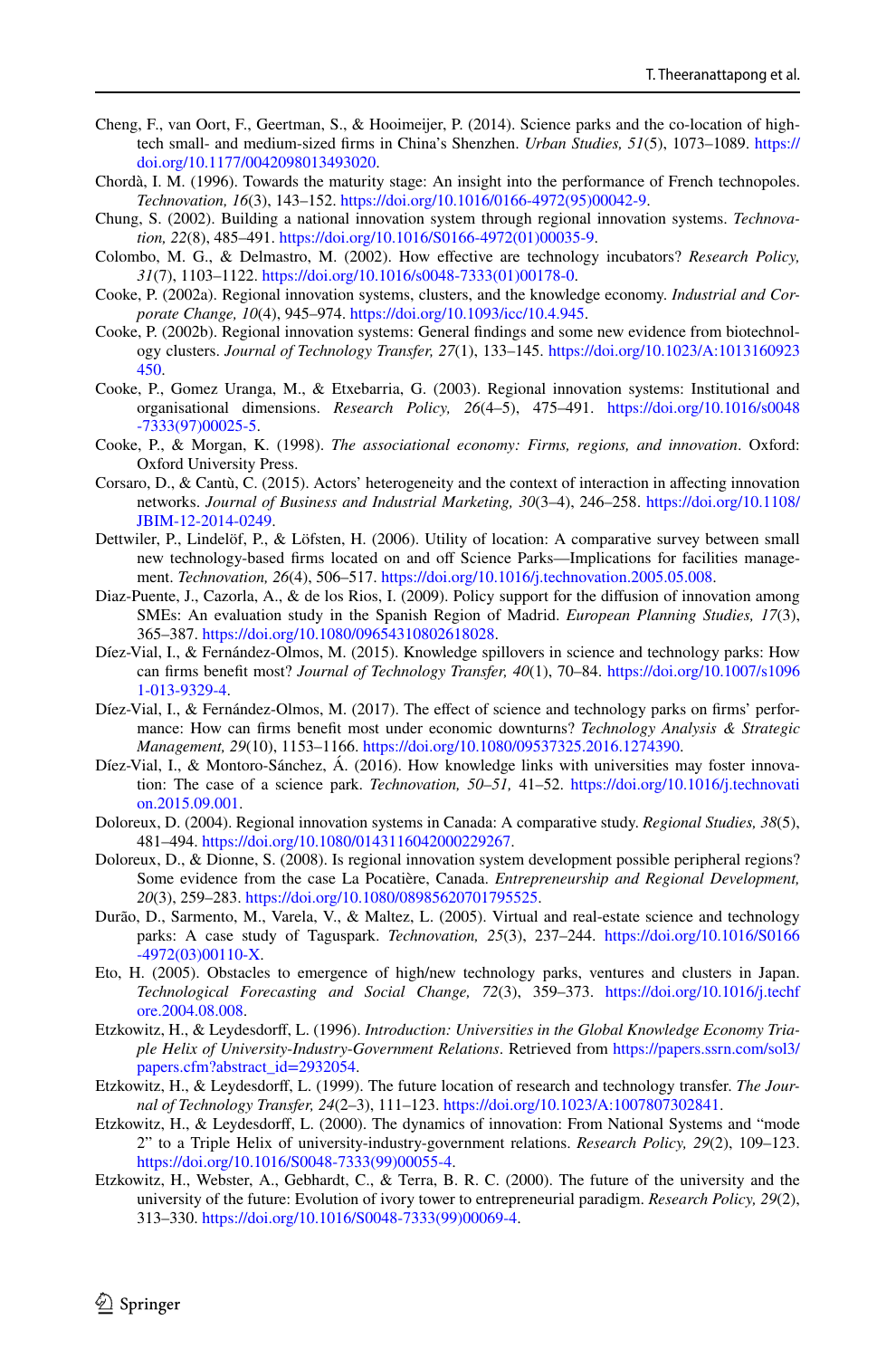- <span id="page-28-10"></span>Etzkowitz, H., & Zhou, C. (2018). Innovation incommensurability and the science park. *R and D Management, 48,* 73–87. [https://doi.org/10.1111/radm.12266.](https://doi.org/10.1111/radm.12266)
- <span id="page-28-11"></span>Feldman, J. M. (2007). The managerial equation and innovation platforms: The case of Linköping and Berzelius science park. *European Planning Studies, 15*(8), 1027–1045. [https://doi.org/10.1080/09654](https://doi.org/10.1080/09654310701448162) [310701448162](https://doi.org/10.1080/09654310701448162).
- <span id="page-28-1"></span>Feldman, M., Siegel, D., & Wright, M. (2019). New developments in innovation and entrepreneurial ecosystems. *Industrial and Corporate Change, 28*(4), 817–826.
- <span id="page-28-21"></span>Felsenstein, D. (1994). University-related science parks—"seedbeds" or "enclaves" of innovation? *Technovation, 14*(2), 93–110. [https://doi.org/10.1016/0166-4972\(94\)90099-X](https://doi.org/10.1016/0166-4972(94)90099-X).
- <span id="page-28-7"></span>Ferguson, R., & Olofsson, C. (2004). Science parks and the development of NTBFs—Location, survival and growth. *The Journal of Technology Transfer, 29*(1), 5–17. [https://doi.org/10.1023/b:jott.0000011178](https://doi.org/10.1023/b:jott.0000011178.44095.cd) [.44095.cd.](https://doi.org/10.1023/b:jott.0000011178.44095.cd)
- <span id="page-28-13"></span>Fernández-Alles, M., Camelo-Ordaz, C., & Franco-Leal, N. (2014). Key resources and actors for the evolution of academic spin-ofs. *Journal of Technology Transfer, 40*(6), 976–1002. [https://doi.org/10.1007/](https://doi.org/10.1007/s10961-014-9387-2) [s10961-014-9387-2](https://doi.org/10.1007/s10961-014-9387-2).
- <span id="page-28-19"></span>Fikirkoca, A., & Saritas, O. (2012). Foresight for science parks: The case of Ankara University. *Technology Analysis & Strategic Management, 24*(10), 1071–1085. [https://doi.org/10.1080/09537325.2012.72368](https://doi.org/10.1080/09537325.2012.723688) [8](https://doi.org/10.1080/09537325.2012.723688).
- <span id="page-28-5"></span>Fukugawa, N. (2006). Science parks in Japan and their value-added contributions to new technology-based frms. *International Journal of Industrial Organization, 24*(2), 381–400. [https://doi.org/10.1016/j.](https://doi.org/10.1016/j.ijindorg.2005.07.005) [ijindorg.2005.07.005](https://doi.org/10.1016/j.ijindorg.2005.07.005).
- <span id="page-28-3"></span>Fuller, D., Beynon, M., & Pickernell, D. (2019). Indexing third stream activities in UK universities: Exploring the entrepreneurial/enterprising university. *Studies in Higher Education, 44*(1), 86–110.
- <span id="page-28-14"></span>Gebauer, A., Nam, C. W., & Parsche, R. (2005). Regional technology policy and factors shaping local innovation networks in small German cities. *European Planning Studies*. [https://doi.org/10.1080/09654](https://doi.org/10.1080/09654310500139301) [310500139301](https://doi.org/10.1080/09654310500139301).
- <span id="page-28-2"></span>Gerstlberger, W. (2004). Regional innovation systems and sustainability—Selected examples of international discussion. *Technovation, 24*(9), 749–758. [https://doi.org/10.1016/S0166-4972\(02\)00152-9](https://doi.org/10.1016/S0166-4972(02)00152-9).
- <span id="page-28-17"></span>Giaretta, E. (2013). The trust "builders" in the technology transfer relationships: An Italian science park experience. *Journal of Technology Transfer, 39*(5), 675–687. [https://doi.org/10.1007/s1096](https://doi.org/10.1007/s10961-013-9313-z) [1-013-9313-z.](https://doi.org/10.1007/s10961-013-9313-z)
- <span id="page-28-15"></span>Gkypali, A., Kokkinos, V., Bouras, C., & Tsekouras, K. (2016). Science parks and regional innovation performance in fscal austerity era: Less is more? *Small Business Economics, 47*(2), 313–330. [https://doi.](https://doi.org/10.1007/s11187-016-9717-x) [org/10.1007/s11187-016-9717-x](https://doi.org/10.1007/s11187-016-9717-x).
- <span id="page-28-8"></span>Guadix, J., Carrillo-Castrillo, J., Onieva, L., & Navascués, J. (2016). Success variables in science and technology parks. *Journal of Business Research, 69*(11), 4870–4875. [https://doi.org/10.1016/j.jbusr](https://doi.org/10.1016/j.jbusres.2016.04.045) [es.2016.04.045.](https://doi.org/10.1016/j.jbusres.2016.04.045)
- <span id="page-28-0"></span>Gunasekara, C. (2006). Reframing the role of Universities in the development of regional innovation systems. *Journal of Technology Transfer, 31*(1), 101–113. <https://doi.org/10.1007/s10961-005-5016-4>.
- <span id="page-28-18"></span>Guy, I. (2002). A look at aston science park. *Technovation, 16*(5), 217–218. [https://doi.org/10.1016/0166-](https://doi.org/10.1016/0166-4972(96)00002-8) [4972\(96\)00002-8](https://doi.org/10.1016/0166-4972(96)00002-8).
- <span id="page-28-12"></span>Gwebu, K. L., Sohl, J., & Wang, J. (2019). Diferential performance of science park frms: An integrative model. *Small Business Economics, 52*(1), 193–211. <https://doi.org/10.1007/s11187-018-0025-5>.
- <span id="page-28-6"></span>Hansson, F., Husted, K., & Vestergaard, J. (2005). Second generation science parks: From structural holes jockeys to social capital catalysts of the knowledge society. *Technovation, 25*(9), 1039–1049. [https://](https://doi.org/10.1016/j.technovation.2004.03.003) [doi.org/10.1016/j.technovation.2004.03.003.](https://doi.org/10.1016/j.technovation.2004.03.003)
- <span id="page-28-22"></span>Harper, J. C., & Georghiou, L. (2005). Foresight in innovation policy: Shared visions for a science park and business-University links in a city region. *Technology Analysis & Strategic Management, 17*(2), 147–160. [https://doi.org/10.1080/09537320500088716.](https://doi.org/10.1080/09537320500088716)
- <span id="page-28-4"></span>Helmers, C. (2019). Choose the neighbor before the house: Agglomeration externalities in a UK science park. *Journal of Economic Geography, 19,* 31–55. [https://doi.org/10.1093/jeg/lbx042.](https://doi.org/10.1093/jeg/lbx042)
- <span id="page-28-20"></span>Hobbs, K. G., Link, A. N., & Scott, J. T. (2017). Science and technology parks: An annotated and analytical literature review. *Journal of Technology Transfer, 42*(4), 957–976. [https://doi.org/10.1007/s1096](https://doi.org/10.1007/s10961-016-9522-3) [1-016-9522-3](https://doi.org/10.1007/s10961-016-9522-3).
- <span id="page-28-16"></span>Hommen, L., Doloreux, D., & Larsson, E. (2006). Emergence and growth of mjardevi science park in linkoping, Sweden. *European Planning Studies, 14*(10), 1331–1361. [https://doi.org/10.1080/09654](https://doi.org/10.1080/09654310600852555) [310600852555](https://doi.org/10.1080/09654310600852555).
- <span id="page-28-9"></span>Hu, A. G. (2007). Technology parks and regional economic growth in China. *Research Policy, 36*(1), 76–87. <https://doi.org/10.1016/j.respol.2006.08.003>.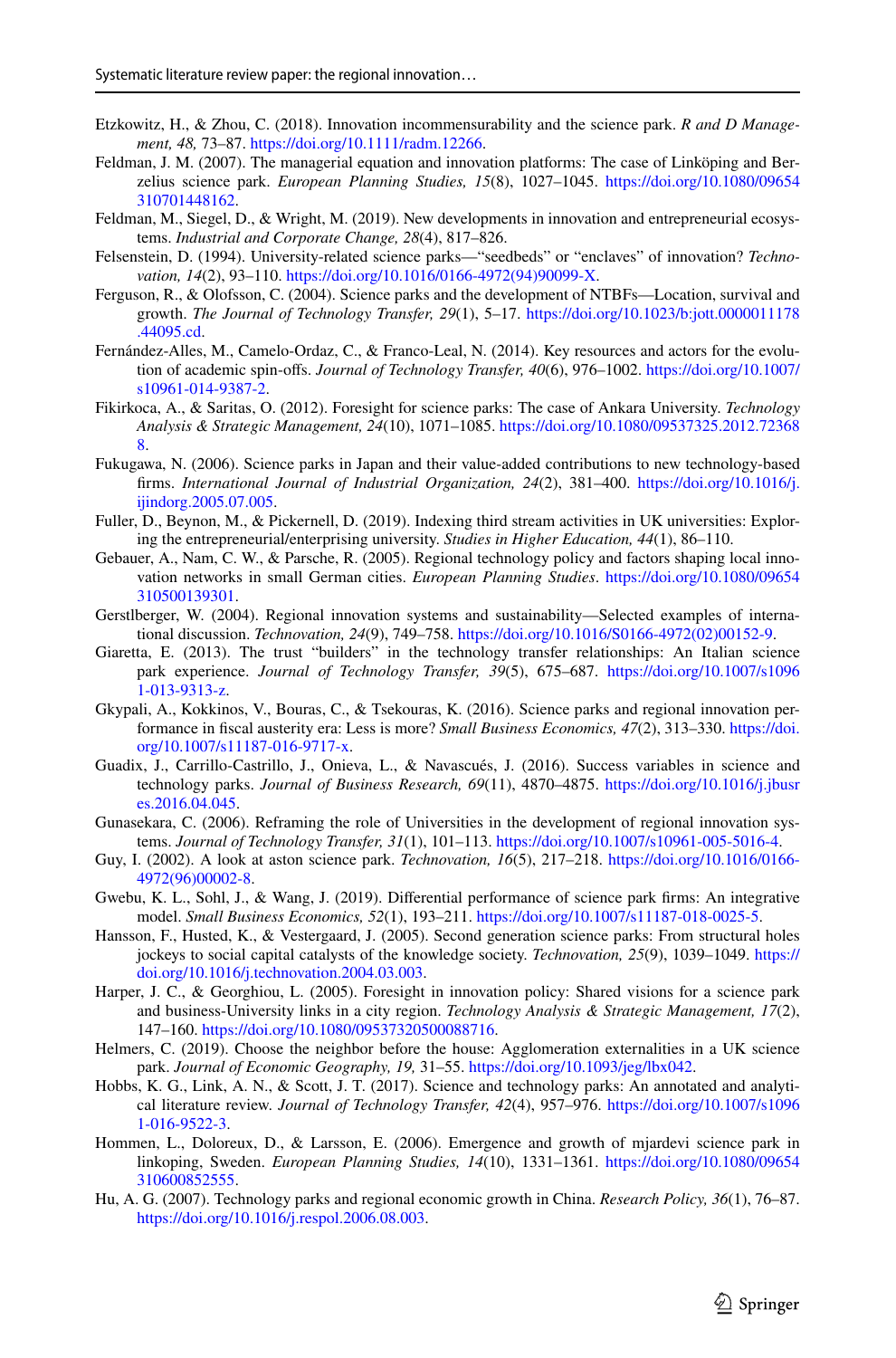- <span id="page-29-11"></span>Hu, T.-S. (2008). Interaction among high-tech talent and its impact on innovation performance: A comparison of taiwanese science parks at diferent stages of development. *European Planning Studies, 16*(2), 163–187. [https://doi.org/10.1080/09654310701814462.](https://doi.org/10.1080/09654310701814462)
- <span id="page-29-16"></span>Hu, T.-S., Lin, C.-Y., & Chang, S.-L. (2005). Technology-based regional development strategies and the emergence of technological communities: A case study of HSIP. *Taiwan. Technovation, 25*(4), 367– 380. [https://doi.org/10.1016/j.technovation.2003.09.002.](https://doi.org/10.1016/j.technovation.2003.09.002)
- <span id="page-29-13"></span>Huang, W. J., & Fernández-Maldonado, A. M. (2016). High-tech development and spatial planning: Comparing the Netherlands and Taiwan from an institutional perspective. *European Planning Studies, 24*(9), 1662–1683. <https://doi.org/10.1080/09654313.2016.1187717>.
- <span id="page-29-3"></span>Huang, K. F., Yu, C. M. J., & Seetoo, D. H. (2012). Firm innovation in policy-driven parks and spontaneous clusters: The smaller frm the better? *Journal of Technology Transfer, 37*(5), 715–731. [https](https://doi.org/10.1007/s10961-012-9248-9) [://doi.org/10.1007/s10961-012-9248-9](https://doi.org/10.1007/s10961-012-9248-9).
- <span id="page-29-1"></span>Ishizaka, A., Pickernell, D., Huang, S., & Senyard, J. M. (2020). Examining knowledge transfer activities in UK universities: Advocating a PROMETHEE-based approach. *International Journal of Entrepreneurial Behavior & Research*,. [https://doi.org/10.1108/IJEBR-01-2020-0028.](https://doi.org/10.1108/IJEBR-01-2020-0028)
- <span id="page-29-15"></span>Jonsson, O. (2002). Innovation Processes and Proximity: The Case of IDEON Firms in Lund, Sweden. *European Planning Studies, 10*(6), 705–722.<https://doi.org/10.1080/0965431022000003771>.
- <span id="page-29-2"></span>Keupp, M. M., Palmi`e, M., & Gassmann, O. (2012). A refective review of disruptive innovation theory. *International Journal of Management Reviews, 14,* 367–390.
- <span id="page-29-17"></span>Kihlgren, A. (2003). Promotion of innovation activity in Russia through the creation of science parks: The case of St Petersburg (1992–1998). *Technovation, 23*(1), 65–76. [https://doi.org/10.1016/](https://doi.org/10.1016/S0166-4972(01)00077-3) [S0166-4972\(01\)00077-3.](https://doi.org/10.1016/S0166-4972(01)00077-3)
- <span id="page-29-18"></span>Koh, F. C., Koh, W. T., & Tschang, F. T. (2005). An analytical framework for science parks and technology districts with an application to Singapore. *Journal of business venturing*, *20*(2), 217–239.
- <span id="page-29-10"></span>Kramer, J. P., Marinelli, E., Iammarino, S., & Diez, J. R. (2011). Intangible assets as drivers of innovation: Empirical evidence on multinational enterprises in German and UK regional systems of innovation. *Technovation, 31*(9), 447–458. [https://doi.org/10.1016/j.technovation.2011.06.005.](https://doi.org/10.1016/j.technovation.2011.06.005)
- <span id="page-29-20"></span>Lai, H. C., & Shyu, J. Z. (2005). A comparison of innovation capacity at science parks across the Taiwan Strait: The case of Zhangjiang High-Tech Park and Hsinchu Science-based Industrial Park. *Technovation, 25*(7), 805–813.<https://doi.org/10.1016/j.technovation.2003.11.004>.
- <span id="page-29-9"></span>Lamperti, F., Mavilia, R., & Castellini, S. (2017). The role of Science Parks: A puzzle of growth, innovation and R&D investments. *Journal of Technology Transfer, 42*(1), 158–183. [https://doi.](https://doi.org/10.1007/s10961-015-9455-2) [org/10.1007/s10961-015-9455-2.](https://doi.org/10.1007/s10961-015-9455-2)
- <span id="page-29-5"></span>Layson, S. K., Leyden, D. P., & Neufeld, J. (2008). To admit or not to admit: The question of research park size. *Economics of Innovation and New Technology, 17*(7–8), 691–699. [https://doi.](https://doi.org/10.1080/10438590701785652) [org/10.1080/10438590701785652.](https://doi.org/10.1080/10438590701785652)
- <span id="page-29-14"></span>Lecluyse, L., Knockaert, M., & Spithoven, A. (2019). The contribution of science parks: A literature review and future research agenda. *Journal of Technology Transfer, 44*(2), 559–595. [https://doi.](https://doi.org/10.1007/s10961-018-09712-x) [org/10.1007/s10961-018-09712-x.](https://doi.org/10.1007/s10961-018-09712-x)
- <span id="page-29-19"></span>Lee, W., & Yang, W. (2000). Cradle of Taiwan high technology industry development - Hsinchu Science Park (HSP). *Technovation*, *20*(1), 55–59.
- <span id="page-29-12"></span>Lenger, A. (2008). Regional innovation systems and the role of state: Institutional design and state universities in Turkey. *European Planning Studies, 16*(8), 1101–1120. [https://doi.org/10.1080/09654](https://doi.org/10.1080/09654310802315781) [310802315781.](https://doi.org/10.1080/09654310802315781)
- <span id="page-29-0"></span>Lew, Y. K., Khan, Z., & Cozzio, S. (2018). Gravitating toward the quadruple helix: International connections for the enhancement of a regional innovation system in Northeast Italy. *R and D Management, 48,* 44–59. <https://doi.org/10.1111/radm.12227>.
- <span id="page-29-8"></span>Liberati, D., Marinucci, M., & Tanzi, G. M. (2016). Science and technology parks in Italy: Main features and analysis of their efects on the frms hosted. *Journal of Technology Transfer, 41*(4), 694–729. <https://doi.org/10.1007/s10961-015-9397-8>.
- <span id="page-29-6"></span>Lindelöf, P., & Löfsten, H. (2003). Science park location and new technology-based frms in Sweden—Implications for strategy and performance. *Small Business Economics*. [https://doi.](https://doi.org/10.1023/A:1022861823493) [org/10.1023/A:1022861823493](https://doi.org/10.1023/A:1022861823493).
- <span id="page-29-7"></span>Lindelöf, P., & Löfsten, H. (2004). Proximity as a resource base for competitive advantage: Universityindustry links for technology transfer. *The Journal of Technology Transfer, 29*(3/4), 311–326. [https](https://doi.org/10.1023/b:jott.0000034125.29979.ae) [://doi.org/10.1023/b:jott.0000034125.29979.ae](https://doi.org/10.1023/b:jott.0000034125.29979.ae).
- <span id="page-29-4"></span>Lindelöf, P., & Löfsten, H. (2006). Environmental hostility and frm behavior—An empirical examination of new technology-based frms on science parks. *Journal of Small Business Management, 44*(3), 386–406. [https://doi.org/10.1111/j.1540-627X.2006.00178.x.](https://doi.org/10.1111/j.1540-627X.2006.00178.x)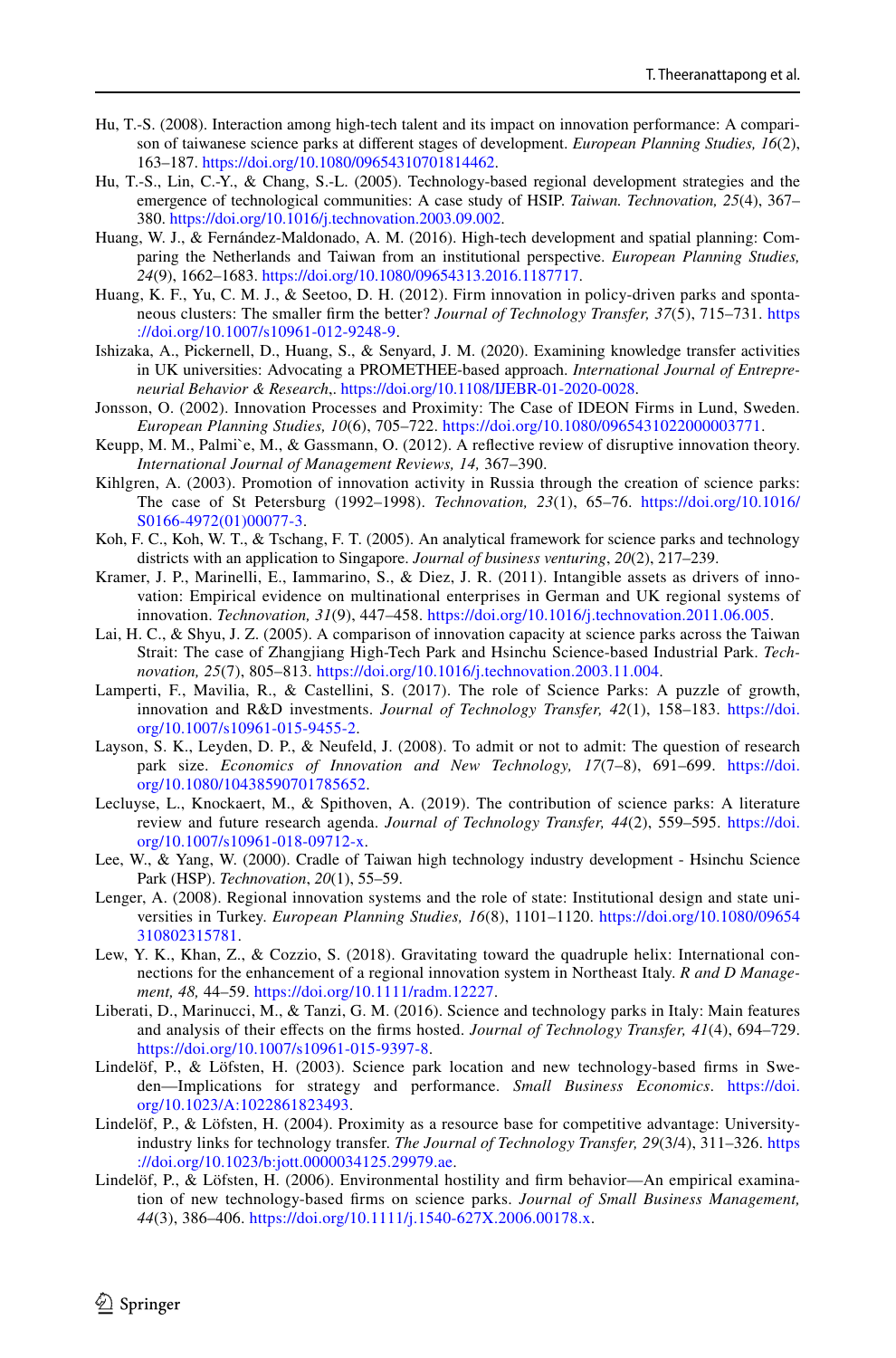- <span id="page-30-6"></span>Link, A., & Link, K. R. (2003). On the growth of US science parks. *The Journal of Technology Transfer, 28*(1), 81–85. [https://doi.org/10.1023/A:1021634904546.](https://doi.org/10.1023/A:1021634904546)
- <span id="page-30-4"></span>Link, A. N., & Scott, J. T. (2003a). The growth of research triangle park. *Small Business Economics, 20*(2), 167–175.<https://doi.org/10.1023/A:1022216116063>.
- <span id="page-30-5"></span>Link, A. N., & Scott, J. T. (2003b). US science parks: The difusion of an innovation and its efects on the academic missions of universities. *International Journal of Industrial Organization, 21*(9), 1323–1356. [https://doi.org/10.1016/S0167-7187\(03\)00085-7](https://doi.org/10.1016/S0167-7187(03)00085-7).
- <span id="page-30-3"></span>Link, A., & Scott, J. (2015). Research, Science, and Technology Parks: Vehicles for Technology Transfer, in The Chicago Handbook of University Technology Transfer and Academic Entrepreneurship (Eds: Link, Siegel, and Wright), The University of Chicago Press.
- <span id="page-30-2"></span>Link, A. N., & Scott, J. T. (2017). U.S. university research parks. In *Universities and the Entrepreneurial Ecosystem* (pp. 44–55). [https://doi.org/10.1007/s11123-006-7126-x.](https://doi.org/10.1007/s11123-006-7126-x)
- <span id="page-30-7"></span>Löfsten, H., & Lindelöf, P. (2001). Science parks in Sweden—Industrial renewal and development ? *R&D Management, 31*(3), 309–322. <https://doi.org/10.1111/1467-9310.00219>.
- <span id="page-30-8"></span>Löfsten, H., & Lindelöf, P. (2002). Science Parks and the growth of new technology-based firms— Academic-industry links, innovation and markets. *Research Policy, 31*(6), 859–876. [https://doi.](https://doi.org/10.1016/S0048-7333(01)00153-6) [org/10.1016/S0048-7333\(01\)00153-6](https://doi.org/10.1016/S0048-7333(01)00153-6).
- <span id="page-30-9"></span>Löfsten, H., & Lindelöf, P. (2003). Determinants for an entrepreneurial milieu: Science Parks and business policy in growing frms. *Technovation, 23*(1), 51–64. [https://doi.org/10.1016/S0166](https://doi.org/10.1016/S0166-4972(01)00086-4) [-4972\(01\)00086-4.](https://doi.org/10.1016/S0166-4972(01)00086-4)
- <span id="page-30-14"></span>Löfsten, H., & Lindelöf, P. (2005). R&D networks and product innovation patterns—Academic and nonacademic new technology-based frms on Science Parks. *Technovation, 25*(9), 1025–1037. [https://](https://doi.org/10.1016/j.technovation.2004.02.007) [doi.org/10.1016/j.technovation.2004.02.007](https://doi.org/10.1016/j.technovation.2004.02.007).
- <span id="page-30-20"></span>Looy, B. Van, Debackere, K., & Andries, P. (2003). Policies to stimulate regional innovation capabilities via university-industry collaboration: An analysis and an assessment. *R and D Management, 33*(2), 209–229. [https://doi.org/10.1111/1467-9310.00293.](https://doi.org/10.1111/1467-9310.00293)
- <span id="page-30-21"></span>Macdonald, S. (2016). Milking the myth: innovation funding in theory and practice. *R&D Management*, *46*(2), 552–563.
- <span id="page-30-1"></span>Macpherson, A., & Holt, R. (2007). Knowledge, learning and small frm growth: A systematic review of the evidence. *Research Policy, 36*(2), 172–192.<https://doi.org/10.1016/j.respol.2006.10.001>.
- <span id="page-30-0"></span>Malairaja, C., & Zawdie, G. (2008). Science parks and university–industry collaboration in Malaysia. *Technology Analysis & Strategic Management, 20*(6), 727–739. [https://doi.org/10.1080/09537](https://doi.org/10.1080/09537320802426432) [320802426432.](https://doi.org/10.1080/09537320802426432)
- <span id="page-30-17"></span>Markman, G. D., Phan, P. H., Balkin, D. B., & Gianiodis, P. T. (2005). Entrepreneurship and university-based technology transfer. *Journal of Business Venturing, 20*(2), 241–263. [https://doi.](https://doi.org/10.1016/j.jbusvent.2003.12.003) [org/10.1016/j.jbusvent.2003.12.003](https://doi.org/10.1016/j.jbusvent.2003.12.003).
- <span id="page-30-11"></span>Markman, G. D., Siegel, D. S., & Wright, M. (2008). Research and technology commercialization. *Journal of Management Studies, 45*(8), 1401–1423. <https://doi.org/10.1111/j.1467-6486.2008.00803.x>.
- <span id="page-30-15"></span>Massey, D., & Wield, D. (2006). Science parks: A concept in science, society, and 'space' (A Realist Tale). *Environment and Planning D: Society and Space, 10*(4), 411–422. [https://doi.org/10.1068/](https://doi.org/10.1068/d100411) [d100411](https://doi.org/10.1068/d100411).
- <span id="page-30-18"></span>McAdam, M., & McAdam, R. (2008). High tech start-ups in University Science Park incubators: The relationship between the start-up's lifecycle progression and use of the incubator's resources. *Technovation, 28*(5), 277–290. [https://doi.org/10.1016/j.technovation.2007.07.012.](https://doi.org/10.1016/j.technovation.2007.07.012)
- <span id="page-30-22"></span>Mian, S., Lamine, W., & Fayolle, A. (2016). Technology business incubation: An overview of the state of knowledge. *Technovation, 50–51,* 1–12. [https://doi.org/10.1016/j.technovation.2016.02.005.](https://doi.org/10.1016/j.technovation.2016.02.005)
- <span id="page-30-13"></span>Mora-Valentín, E. M., Ortiz-de-Urbina-Criado, M., & Nájera-Sánchez, J. J. (2018). Mapping the conceptual structure of science and technology parks. *Journal of Technology Transfer, 43*(5), 1410–1435. <https://doi.org/10.1007/s10961-018-9654-8>.
- <span id="page-30-19"></span>Motohashi, K. (2013). The role of the science park in innovation performance of start-up frms: an empirical analysis of Tsinghua Science Park in Beijing. *Asia Pacifc Business Review, 19*(4), 578– 599. <https://doi.org/10.1080/13602381.2012.673841>.
- <span id="page-30-10"></span>Ng, W. K. B., Appel-Meulenbroek, R., Cloodt, M., & Arentze, T. (2019). Towards a segmentation of science parks: A typology study on science parks in Europe. *Research Policy, 48*(3), 719–732. [https](https://doi.org/10.1016/j.respol.2018.11.004) [://doi.org/10.1016/j.respol.2018.11.004](https://doi.org/10.1016/j.respol.2018.11.004).
- <span id="page-30-16"></span>Pálmai, Z. (2004). An innovation park in Hungary: INNOTECH of the Budapest University of Technology and Economics. *Technovation, 24*(5), 421–432. [https://doi.org/10.1016/S0166-4972\(02\)00098](https://doi.org/10.1016/S0166-4972(02)00098-6) [-6](https://doi.org/10.1016/S0166-4972(02)00098-6).
- <span id="page-30-12"></span>Park, S. C. (2004). The city of brain in South Korea: Daedeok science town. *International Journal of Technology Management*, *28*(3–6), 602–614.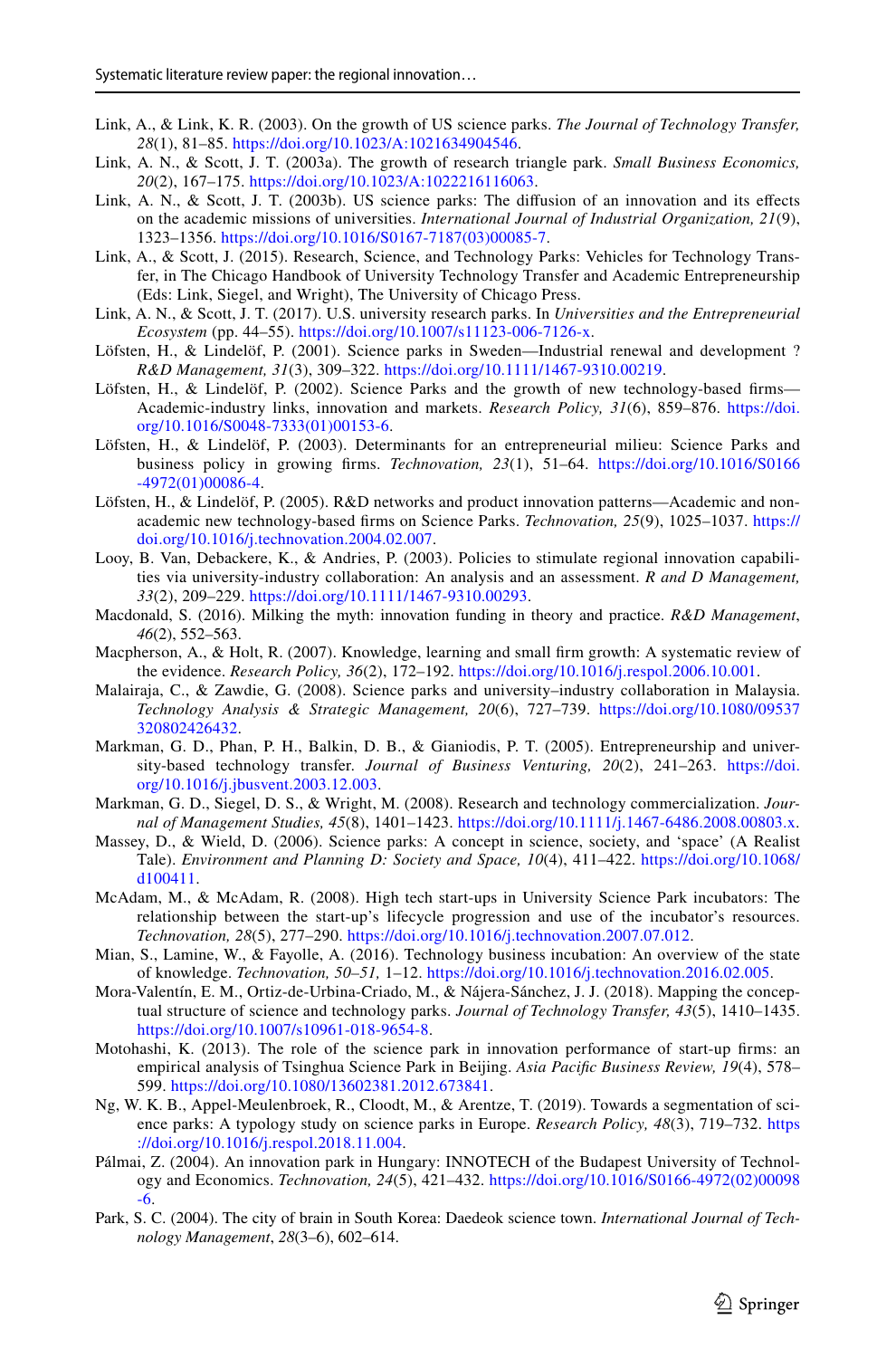- <span id="page-31-6"></span>Phan, P. H., Siegel, D. S., & Wright, M. (2005). Science parks and incubators: Observations, synthesis and future research. *Journal of Business Venturing, 20*(2), 165–182. [https://doi.org/10.1016/j.](https://doi.org/10.1016/j.jbusvent.2003.12.001) [jbusvent.2003.12.001](https://doi.org/10.1016/j.jbusvent.2003.12.001).
- <span id="page-31-17"></span>Phillimore, J. (1999). Beyond the linear view of innovation in science park evaluation An analysis of Western Australian Technology Park. *Technovation*, *19*(11), 673–680.
- <span id="page-31-2"></span>Pickernell, D., Ishizaka, A., Huang, S., & Senyard, J. (2019). Entrepreneurial university strategies in the UK context: Towards a research agenda. *Management Decision*.
- <span id="page-31-15"></span>Pilar Latorre, M., Hermoso, R., & Rubio, M. A. (2017). A novel network-based analysis to measure efficiency in science and technology parks: The ISA framework approach. *Journal of Technology Transfer, 42*(6), 1255–1275. [https://doi.org/10.1007/s10961-017-9585-9.](https://doi.org/10.1007/s10961-017-9585-9)
- <span id="page-31-3"></span>Pittaway, L., Robertson, M., Munir, K., Denyer, D., & Neely, A. (2004). Networking and innovation: A systematic review of the evidence. *International Journal of Management Reviews*, *5*(3–4), 137–168.
- <span id="page-31-16"></span>Quintas, P., Wield, D., & Massey, D. (1992). Academic-industry links and innovation: Questioning the science park model. *Technovation, 12*(3), 161–175. [https://doi.org/10.1016/0166-4972\(92\)90033-E.](https://doi.org/10.1016/0166-4972(92)90033-E)
- <span id="page-31-9"></span>Radosevic, S., & Myrzakhmet, M. (2009). Between vision and reality: Promoting innovation through technoparks in an emerging economy. *Technovation, 29*(10), 645–656. [https://doi.org/10.1016/j.](https://doi.org/10.1016/j.technovation.2009.04.001) [technovation.2009.04.001.](https://doi.org/10.1016/j.technovation.2009.04.001)
- <span id="page-31-8"></span>Ramasamy, B., Chakrabarty, A., & Cheah, M. (2004). Malaysia's leap into the future: An evaluation of the multimedia super corridor. *Technovation, 24*(11), 871–883. [https://doi.org/10.1016/S0166](https://doi.org/10.1016/S0166-4972(03)00049-X) [-4972\(03\)00049-X](https://doi.org/10.1016/S0166-4972(03)00049-X).
- <span id="page-31-19"></span>Ramirez, M., Li, X., & Chen, W. (2013). Comparing the impact of intra-and inter-regional labour mobility on problem-solving in a Chinese science park. *Regional Studies*, *47*(10), 1734–1751.
- <span id="page-31-13"></span>Ramírez-Alesón, M., & Fernández-Olmos, M. (2018). Unravelling the efects of Science Parks on the innovation performance of NTBFs. *Journal of Technology Transfer, 43*(2), 482–505. [https://doi.](https://doi.org/10.1007/s10961-017-9559-y) [org/10.1007/s10961-017-9559-y](https://doi.org/10.1007/s10961-017-9559-y).
- <span id="page-31-18"></span>Ratinho, T., & Henriques, E. (2010). The role of science parks and business incubators in converging countries: Evidence from Portugal. *Technovation, 30*(4), 278–290. [https://doi.org/10.1016/j.techn](https://doi.org/10.1016/j.technovation.2009.09.002) [ovation.2009.09.002](https://doi.org/10.1016/j.technovation.2009.09.002).
- <span id="page-31-1"></span>Rip, A. (2002). Regional innovation systems and the advent of strategic science. *Journal of Technology Transfer, 27*(1), 123–131. <https://doi.org/10.1023/A:1013108906611>.
- <span id="page-31-22"></span>Salvador, E. (2011). Are science parks and incubators good "brand names" for spin-ofs? The case study of Turin. *Journal of Technology Transfer, 36*(2), 203–232. [https://doi.org/10.1007/s1096](https://doi.org/10.1007/s10961-010-9152-0) [1-010-9152-0.](https://doi.org/10.1007/s10961-010-9152-0)
- <span id="page-31-4"></span>Savino, T., Messeni Petruzzelli, A., & Albino, V. (2017). Search and recombination process to innovate: A review of the empirical evidence and a research agenda. *International Journal of Management Reviews, 19*(1), 54–75.
- <span id="page-31-20"></span>Shearmur, R., & Doloreux, D. (2000). Science parks: Actors or reactors? Canadian science parks in their urban context. *Environment and Planning A, 32*(6), 1065–1082. [https://doi.org/10.1068/a32126.](https://doi.org/10.1068/a32126)
- <span id="page-31-10"></span>Siegel, D. S., Westhead, P., & Wright, M. (2003a). Assessing the impact of university science parks on research productivity: Exploratory frm-level evidence from the United Kingdom. *International Journal of Industrial Organization, 21*(9), 1357–1369. [https://doi.org/10.1016/S0167-7187\(03\)00086-9](https://doi.org/10.1016/S0167-7187(03)00086-9).
- <span id="page-31-12"></span>Siegel, D. S., Westhead, P., & Wright, M. (2003b). Science parks and the performance of new technology-based frms: A review of recent UK Evidence and an Agenda for future research. *Small Business Economics*. [https://doi.org/10.1023/A:1022268100133.](https://doi.org/10.1023/A:1022268100133)
- <span id="page-31-7"></span>Sofouli, E., & Vonortas, N. S. (2007). S&T Parks and business incubators in middle-sized countries: The case of Greece. *Journal of Technology Transfer, 32*(5), 525–544. [https://doi.org/10.1007/s1096](https://doi.org/10.1007/s10961-005-6031-1) [1-005-6031-1.](https://doi.org/10.1007/s10961-005-6031-1)
- <span id="page-31-11"></span>Squicciarini, M. (2008). Science Parks' tenants versus out-of-Park frms: Who innovates more? A duration model. *Journal of Technology Transfer, 33*(1), 45–71. [https://doi.org/10.1007/s10961-007-9037-z.](https://doi.org/10.1007/s10961-007-9037-z)
- <span id="page-31-14"></span>Staudt, E., Bock, J., & Muhlemeyer, P. (1994). Technology centres and science parks: Agents or competence centres for small businesses? *International Journal of Technology Management*, *9*(2), 213–226.
- <span id="page-31-5"></span>Storey, D. J., & Tether, B. S. (1998). Public policy measures to support new technology-based frms in the European Union. *Research Policy, 26*(9), 1037–1057. [https://doi.org/10.1016/S0048](https://doi.org/10.1016/S0048-7333(97)00058-9) [-7333\(97\)00058-9.](https://doi.org/10.1016/S0048-7333(97)00058-9)
- <span id="page-31-0"></span>Takeda, Y., Kajikawa, Y., Sakata, I., & Matsushima, K. (2008). An analysis of geographical agglomeration and modularized industrial networks in a regional cluster: A case study at Yamagata prefecture in Japan. *Technovation, 28*(8), 531–539. <https://doi.org/10.1016/j.technovation.2007.12.006>.
- <span id="page-31-21"></span>Tan, J. (2006). Growth of industry clusters and innovation: Lessons from Beijing Zhongguancun Science Park. *Journal of Business Venturing, 21*(6), 827–850. [https://doi.org/10.1016/j.jbusvent.2005.06.006.](https://doi.org/10.1016/j.jbusvent.2005.06.006)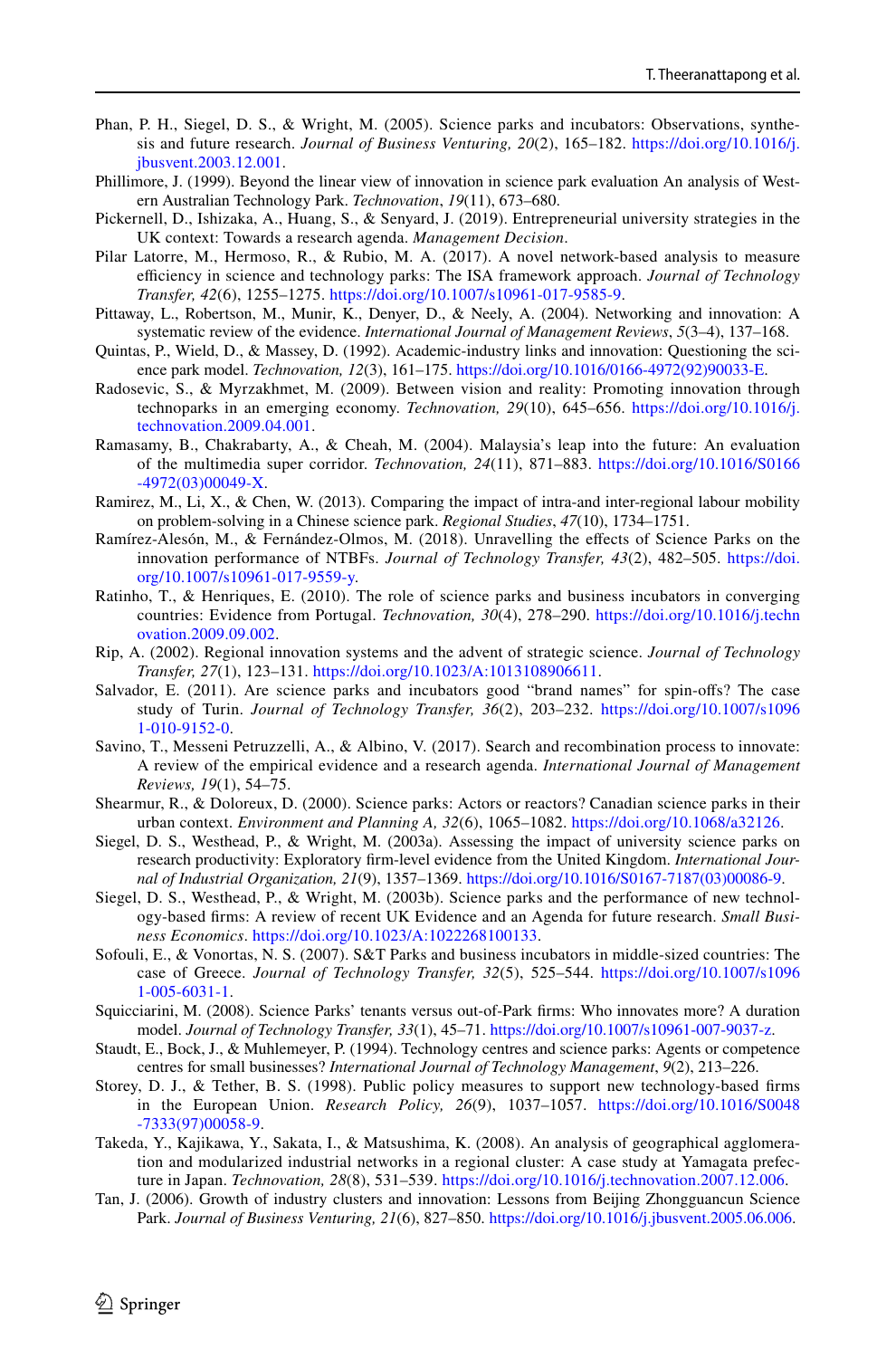- <span id="page-32-18"></span>Tödtling, F., & Kaufmann, A. (2002). SMEs in regional innovation systems and the role of innovation support—The case of upper Austria. *Journal of Technology Transfer, 27*(1), 15–26. [https://doi.](https://doi.org/10.1023/A:1013140318907) [org/10.1023/A:1013140318907](https://doi.org/10.1023/A:1013140318907).
- <span id="page-32-2"></span>Tranfeld, D., Denyer, D., & Smart, P. (2003). Towards a methodology for developing evidence-informed management knowledge by means of systematic review\*introduction: the need for an evidenceinformed approach. *British Journal of Management, 14*(3), 207–222.
- <span id="page-32-16"></span>Tsai, M. C., Wen, C. H., & Chen, C. S. (2007). Demand choices of high-tech industry for logistics service providers-an empirical case of an ofshore science park in Taiwan. *Industrial Marketing Management, 36*(5), 617–626. [https://doi.org/10.1016/j.indmarman.2006.03.002.](https://doi.org/10.1016/j.indmarman.2006.03.002)
- <span id="page-32-5"></span>Turner, N., Swart, J., & Maylor, H. (2013). Mechanisms for managing ambidexterity: A review and research agenda. *International Journal of Management Reviews*, *15*(3), 317–332.
- <span id="page-32-11"></span>Ubeda, F., Ortiz-de-Urbina-Criado, M., & Mora-Valentín, E. M. (2019). Do frms located in science and technology parks enhance innovation performance? The efect of absorptive capacity. *Journal of Technology Transfer, 44*(1), 21–48.<https://doi.org/10.1007/s10961-018-9686-0>.
- <span id="page-32-13"></span>Vaidyanathan, G. (2008). Technology parks in a developing country: The case of India. *The Journal of Technology Transfer*, *33*(3), 285–299.
- <span id="page-32-12"></span>Vásquez-Urriago, Á. R., Barge-Gil, A., & Modrego Rico, A. (2016). Science and Technology Parks and cooperation for innovation: Empirical evidence from Spain. *Research Policy, 45*(1), 137–147. <https://doi.org/10.1016/j.respol.2015.07.006>.
- <span id="page-32-1"></span>Vedovello, C. (2002). Science parks and university-industry interaction: Geographical proximity between the agents as a driving force. *Technovation, 17*(9), 491–531. [https://doi.org/10.1016/](https://doi.org/10.1016/s0166-4972(97)00027-8) [s0166-4972\(97\)00027-8](https://doi.org/10.1016/s0166-4972(97)00027-8).
- <span id="page-32-19"></span>Watkins-Mathys, L., & Foster, M. J. (2006). Entrepreneurship: The missing ingredient in China's STIPs? *Entrepreneurship and Regional Development, 18*(3), 249–274. [https://doi.org/10.1080/08985](https://doi.org/10.1080/08985620600593161) [620600593161.](https://doi.org/10.1080/08985620600593161)
- <span id="page-32-3"></span>Westhead, P. (1997). R&D "inputs" and "outputs" of technology-based firms located on and off Science Parks. *R and D Management, 27*(1), 45–62. [https://doi.org/10.1111/1467-9310.00041.](https://doi.org/10.1111/1467-9310.00041)
- <span id="page-32-8"></span>Westhead, P., & Batstone, S. (1998). Independent technology-based frms: The perceived benefts of a science park location. *Urban Studies, 35*(12), 2197–2219. <https://doi.org/10.1080/0042098983845>.
- <span id="page-32-7"></span>Williams, M. (2002). Generalizations in qualitative research. In T. May (Ed.), *Qualitative research in action* (pp. 125–143). London: Sage.
- <span id="page-32-21"></span>Wonglimpiyarat, J. (2010). Commercialization strategies of technology: Lessons from Silicon Valley. *The Journal of Technology Transfer*, *35*(2), 225–236.
- <span id="page-32-6"></span>Wright, M, Link, A. N., & Amoroso, S. (2019). Lessons learned and a future and policy agenda on science parks in science and technology parks and regional economic development, (Eds: Amoroso, Link, Wright), *Palgrave Advances in the Economics of Innovation and Technology.* [https://doi.](https://doi.org/10.1007/978-3-030-30963-3_12) [org/10.1007/978-3-030-30963-3\\_12.](https://doi.org/10.1007/978-3-030-30963-3_12)
- <span id="page-32-9"></span>Wright, M., Liu, X., Buck, T., & Filatotchev, I. (2008). Returnee entrepreneurs, science park location choice and performance: An analysis of high-technology SMEs in China. *Entrepreneurship: Theory and Practice, 32*(1), 131–155. [https://doi.org/10.1111/j.1540-6520.2007.00219.x.](https://doi.org/10.1111/j.1540-6520.2007.00219.x)
- <span id="page-32-0"></span>Wright, M., Siegel, D., & Mustar, P. (2017). An emerging ecosystem for student start-ups. *Journal of Technology Transfer, 42*(4), 909–922.
- <span id="page-32-20"></span>Xie, K., Song, Y., Zhang, W., Hao, J., Liu, Z., & Chen, Y. (2018). Technological entrepreneurship in science parks: A case study of Wuhan Donghu High-Tech Zone. *Technological Forecasting and Social Change, 135,* 156–168. <https://doi.org/10.1016/j.techfore.2018.01.021>.
- <span id="page-32-14"></span>Yang, D. Y. R., Hsu, J. Y., & Ching, C. H. (2009a). Revisiting the silicon Island? The geographically varied "Strategic Coupling" in the development of high-technology parks in Taiwan. *Regional Studies, 43*(3), 369–384. <https://doi.org/10.1080/00343400902777067>.
- <span id="page-32-10"></span>Yang, C. H., Motohashi, K., & Chen, J. R. (2009b). Are new technology-based frms located on science parks really more innovative? *Evidence from Taiwan. Research Policy, 38*(1), 77–85. [https://doi.](https://doi.org/10.1016/j.respol.2008.09.001) [org/10.1016/j.respol.2008.09.001](https://doi.org/10.1016/j.respol.2008.09.001).
- <span id="page-32-15"></span>Yoon, H., Yun, S., Lee, J., & Phillips, F. (2015). Entrepreneurship in East Asian regional innovation systems: Role of social capital. *Technological Forecasting and Social Change, 100,* 83–95. [https://doi.](https://doi.org/10.1016/j.techfore.2015.06.028) [org/10.1016/j.techfore.2015.06.028](https://doi.org/10.1016/j.techfore.2015.06.028).
- <span id="page-32-4"></span>Zhang, F. (2015). Building biotech in Shanghai: A perspective of regional innovation system. *European Planning Studies, 23*(10), 2062–2078.<https://doi.org/10.1080/09654313.2014.1001322>.
- <span id="page-32-17"></span>Zhu, D., & Tann, J. (2005). A regional innovation system in a small-sized region: A clustering model in Zhongguancun Science Park. *Technology Analysis & Strategic Management, 17*(3), 375–390. [https://](https://doi.org/10.1080/09537320500211789) [doi.org/10.1080/09537320500211789](https://doi.org/10.1080/09537320500211789).